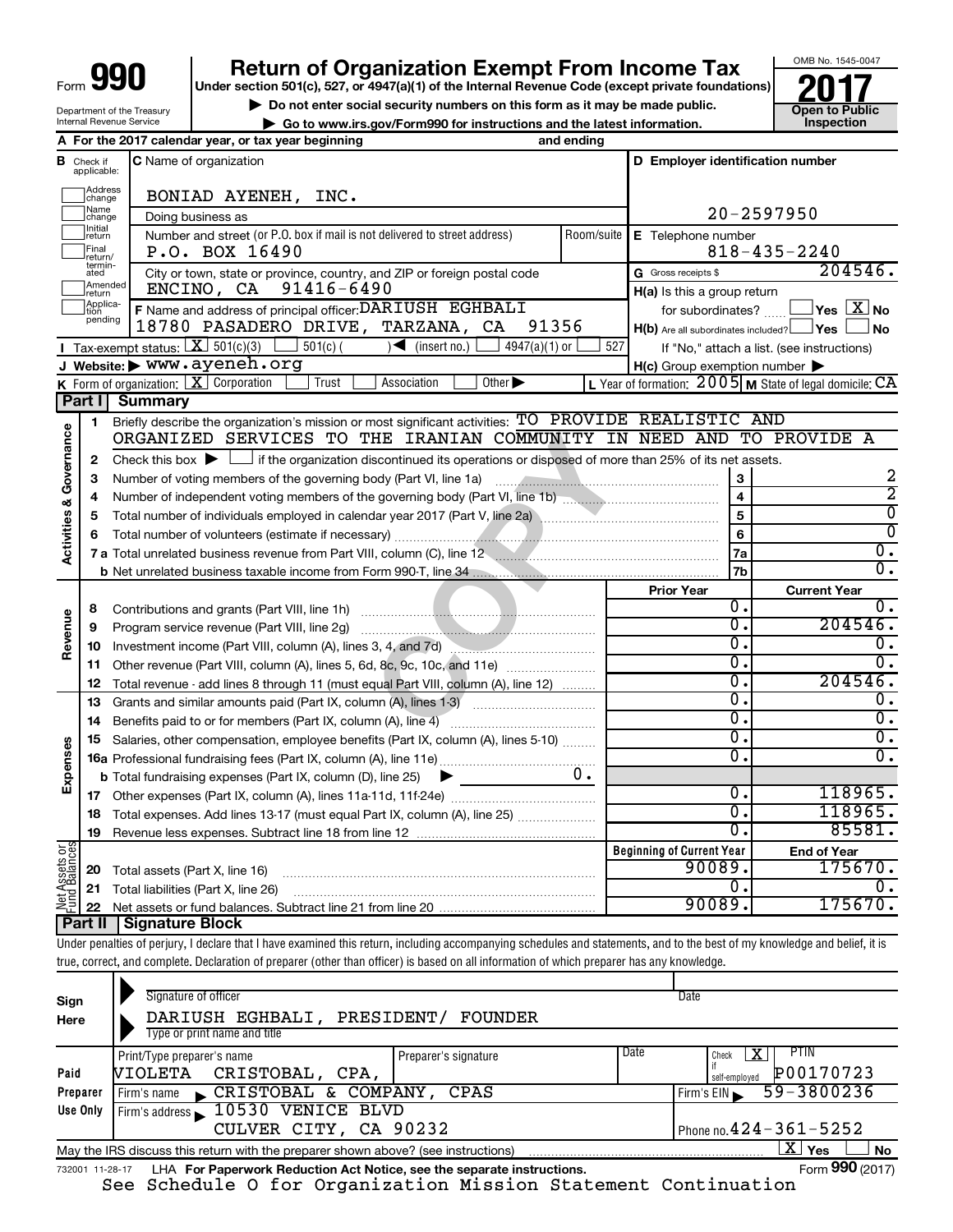|              | BONIAD AYENEH, INC.<br>Form 990 (2017)                                                                                                                                                                                                                                               | $20 - 2597950$                                   | Page 2 |
|--------------|--------------------------------------------------------------------------------------------------------------------------------------------------------------------------------------------------------------------------------------------------------------------------------------|--------------------------------------------------|--------|
|              | Part III   Statement of Program Service Accomplishments                                                                                                                                                                                                                              |                                                  |        |
| 1.           | Briefly describe the organization's mission:                                                                                                                                                                                                                                         |                                                  |        |
|              | TO PROVIDE REALISTIC AND ORGANIZED SERVICES TO THE IRANIAN COMMUNITY                                                                                                                                                                                                                 |                                                  |        |
|              | TO PROVIDE A BETTER AND HEALTHIER LIVING CONDITIONS FOR THEM.<br>IN NEED.                                                                                                                                                                                                            |                                                  |        |
|              |                                                                                                                                                                                                                                                                                      |                                                  |        |
| $\mathbf{2}$ | Did the organization undertake any significant program services during the year which were not listed on the                                                                                                                                                                         |                                                  |        |
|              | prior Form 990 or 990-EZ?                                                                                                                                                                                                                                                            | $\overline{\ }$ Yes $\overline{\rm \ }X$ No      |        |
|              | If "Yes," describe these new services on Schedule O.                                                                                                                                                                                                                                 |                                                  |        |
| 3            | Did the organization cease conducting, or make significant changes in how it conducts, any program services?                                                                                                                                                                         | $\overline{\ }$ Yes $\overline{\phantom{a}X}$ No |        |
|              | If "Yes," describe these changes on Schedule O.                                                                                                                                                                                                                                      |                                                  |        |
| 4            | Describe the organization's program service accomplishments for each of its three largest program services, as measured by expenses.<br>Section 501(c)(3) and 501(c)(4) organizations are required to report the amount of grants and allocations to others, the total expenses, and |                                                  |        |
|              | revenue, if any, for each program service reported.                                                                                                                                                                                                                                  |                                                  |        |
| 4a           | 1276.<br>) (Expenses \$<br>including grants of \$<br>) (Revenue \$<br>(Code:                                                                                                                                                                                                         |                                                  | 470.   |
|              | MAINTENANCE OF THREE INTERNET SITES THAT PROVIDE INFORMATION AND                                                                                                                                                                                                                     |                                                  |        |
|              | AWARENESS OF MAJOR SOCIAL ISSUES AND ASSIST IN DIRECTING THOSE IN NEED                                                                                                                                                                                                               |                                                  |        |
|              | TO HELP AND ASSISTANCE                                                                                                                                                                                                                                                               |                                                  |        |
|              |                                                                                                                                                                                                                                                                                      |                                                  |        |
|              |                                                                                                                                                                                                                                                                                      |                                                  |        |
|              |                                                                                                                                                                                                                                                                                      |                                                  |        |
|              |                                                                                                                                                                                                                                                                                      |                                                  |        |
|              |                                                                                                                                                                                                                                                                                      |                                                  |        |
|              |                                                                                                                                                                                                                                                                                      |                                                  |        |
|              |                                                                                                                                                                                                                                                                                      |                                                  |        |
| 4b           | 109668.<br>including grants of \$<br>) (Expenses \$<br>(Code:<br>) (Revenue \$                                                                                                                                                                                                       | 204076.                                          |        |
|              | PRODUCTION OF A WEEKLY 3-HOUR TELEVISION PROGRAM                                                                                                                                                                                                                                     |                                                  |        |
|              | BROADCAST WORLDWIDE, BRINGING AWARENESS,<br>PROVIDING                                                                                                                                                                                                                                |                                                  |        |
|              | EDUCATIONAL AND PREVENTATIVE INFORMATION AND                                                                                                                                                                                                                                         |                                                  |        |
|              | SOLUTIONS REGARDING SOCIAL MALADIES                                                                                                                                                                                                                                                  |                                                  |        |
|              |                                                                                                                                                                                                                                                                                      |                                                  |        |
|              |                                                                                                                                                                                                                                                                                      |                                                  |        |
|              |                                                                                                                                                                                                                                                                                      |                                                  |        |
|              |                                                                                                                                                                                                                                                                                      |                                                  |        |
|              |                                                                                                                                                                                                                                                                                      |                                                  |        |
|              |                                                                                                                                                                                                                                                                                      |                                                  |        |
| 4с           | (Code: ) (Expenses \$<br>including grants of \$                                                                                                                                                                                                                                      | ) (Revenue \$                                    |        |
|              |                                                                                                                                                                                                                                                                                      |                                                  |        |
|              |                                                                                                                                                                                                                                                                                      |                                                  |        |
|              |                                                                                                                                                                                                                                                                                      |                                                  |        |
|              |                                                                                                                                                                                                                                                                                      |                                                  |        |
|              |                                                                                                                                                                                                                                                                                      |                                                  |        |
|              |                                                                                                                                                                                                                                                                                      |                                                  |        |
|              |                                                                                                                                                                                                                                                                                      |                                                  |        |
|              |                                                                                                                                                                                                                                                                                      |                                                  |        |
|              |                                                                                                                                                                                                                                                                                      |                                                  |        |
|              |                                                                                                                                                                                                                                                                                      |                                                  |        |
|              |                                                                                                                                                                                                                                                                                      |                                                  |        |
|              | <b>4d</b> Other program services (Describe in Schedule O.)<br>(Expenses \$<br>including grants of \$<br>(Revenue \$                                                                                                                                                                  |                                                  |        |
| 4е           | 110944.<br>Total program service expenses                                                                                                                                                                                                                                            |                                                  |        |
|              |                                                                                                                                                                                                                                                                                      | Form 990 (2017)                                  |        |
|              | 732002 11-28-17                                                                                                                                                                                                                                                                      |                                                  |        |
|              | 2<br>19051112 131059 BONIADAYE                                                                                                                                                                                                                                                       |                                                  |        |
|              | 2017.04030 BONIAD AYENEH, INC.                                                                                                                                                                                                                                                       | BONIADA2                                         |        |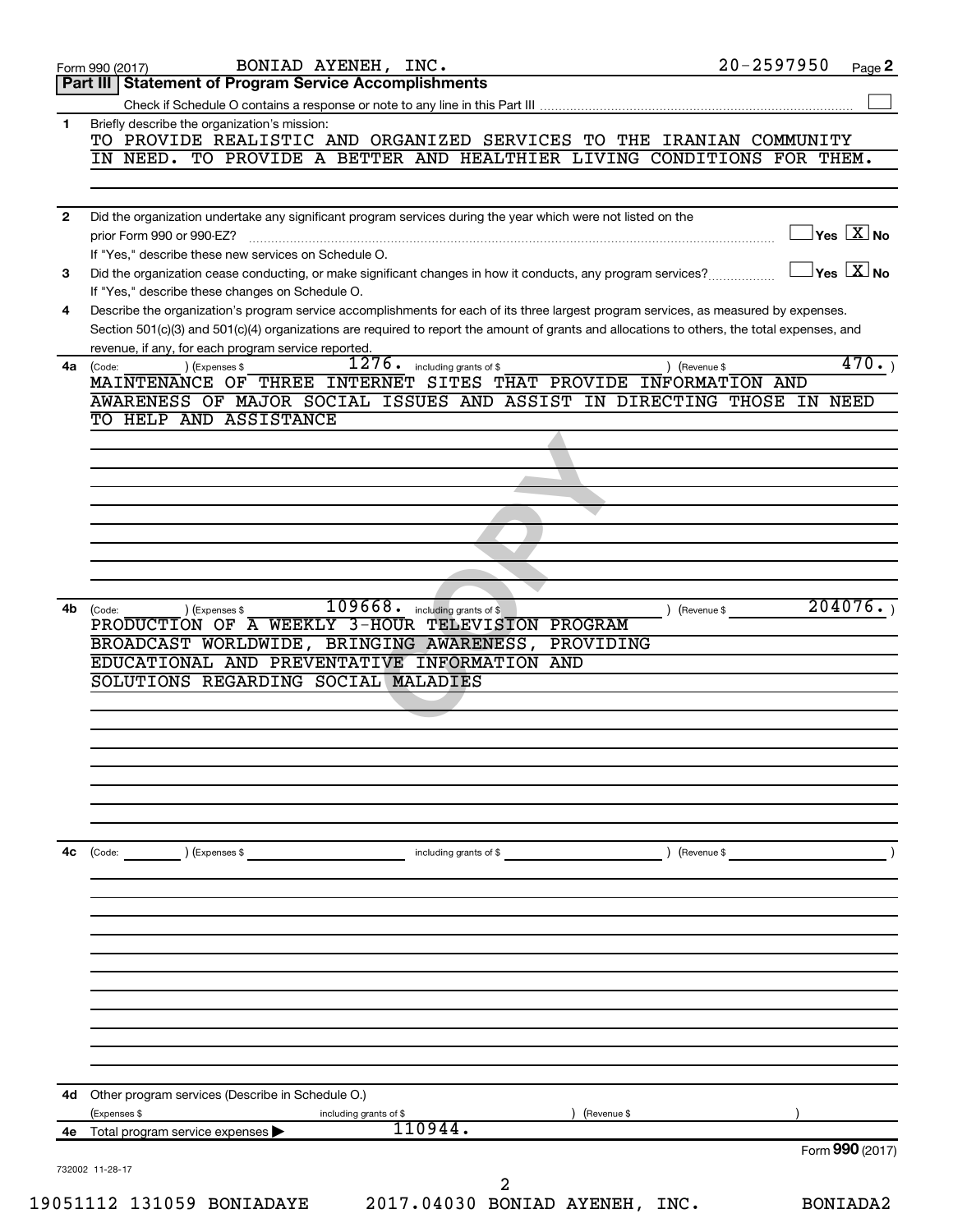| Form 990 (2017 |  |  |
|----------------|--|--|

Form 990 (2017) Page BONIAD AYENEH, INC. 20-2597950 **Part IV Checklist of Required Schedules**

|    |                                                                                                                                                                                                                                                   |                | <b>Yes</b> | No                      |
|----|---------------------------------------------------------------------------------------------------------------------------------------------------------------------------------------------------------------------------------------------------|----------------|------------|-------------------------|
| 1  | Is the organization described in section 501(c)(3) or $4947(a)(1)$ (other than a private foundation)?                                                                                                                                             |                | х          |                         |
|    | If "Yes," complete Schedule A                                                                                                                                                                                                                     | 1              |            | $\overline{\mathbf{X}}$ |
| 2  | Is the organization required to complete Schedule B, Schedule of Contributors? [11] The organization required to complete Schedule B, Schedule of Contributors?                                                                                   | $\mathbf{2}$   |            |                         |
| 3  | Did the organization engage in direct or indirect political campaign activities on behalf of or in opposition to candidates for<br>public office? If "Yes," complete Schedule C, Part I                                                           | 3              |            | х                       |
| 4  | Section 501(c)(3) organizations. Did the organization engage in lobbying activities, or have a section 501(h) election in effect                                                                                                                  | 4              |            | х                       |
| 5  | Is the organization a section 501(c)(4), 501(c)(5), or 501(c)(6) organization that receives membership dues, assessments, or                                                                                                                      |                |            |                         |
|    |                                                                                                                                                                                                                                                   | 5              |            | х                       |
| 6  | Did the organization maintain any donor advised funds or any similar funds or accounts for which donors have the right to                                                                                                                         |                |            |                         |
|    | provide advice on the distribution or investment of amounts in such funds or accounts? If "Yes," complete Schedule D, Part I                                                                                                                      | 6              |            | х                       |
| 7  | Did the organization receive or hold a conservation easement, including easements to preserve open space,                                                                                                                                         |                |            |                         |
|    |                                                                                                                                                                                                                                                   | $\overline{7}$ |            | X                       |
| 8  | Did the organization maintain collections of works of art, historical treasures, or other similar assets? If "Yes," complete                                                                                                                      | 8              |            | х                       |
| 9  | Did the organization report an amount in Part X, line 21, for escrow or custodial account liability, serve as a custodian for                                                                                                                     |                |            |                         |
|    | amounts not listed in Part X; or provide credit counseling, debt management, credit repair, or debt negotiation services?                                                                                                                         |                |            |                         |
|    | If "Yes," complete Schedule D, Part IV                                                                                                                                                                                                            | 9              |            | х                       |
| 10 | Did the organization, directly or through a related organization, hold assets in temporarily restricted endowments, permanent                                                                                                                     |                |            |                         |
|    | endowments, or quasi-endowments? If "Yes," complete Schedule D, Part V Annumer Communication contents and communication                                                                                                                           | 10             |            | x                       |
| 11 | If the organization's answer to any of the following questions is "Yes," then complete Schedule D, Parts VI, VII, VIII, IX, or X                                                                                                                  |                |            |                         |
|    | as applicable.                                                                                                                                                                                                                                    |                |            |                         |
|    | a Did the organization report an amount for land, buildings, and equipment in Part X, line 10? If "Yes," complete Schedule D,<br>Part VI                                                                                                          | 11a            | х          |                         |
|    | <b>b</b> Did the organization report an amount for investments - other securities in Part X, line 12 that is 5% or more of its total                                                                                                              |                |            |                         |
|    | assets reported in Part X, line 16? If "Yes," complete Schedule D, Part VII<br>11b                                                                                                                                                                |                |            | х                       |
|    | c Did the organization report an amount for investments - program related in Part X, line 13 that is 5% or more of its total                                                                                                                      |                |            |                         |
|    | assets reported in Part X, line 16? If "Yes," complete Schedule D, Part VIII                                                                                                                                                                      | 11c            |            | х                       |
|    | d Did the organization report an amount for other assets in Part X, line 15 that is 5% or more of its total assets reported in                                                                                                                    |                |            | х                       |
|    | Part X, line 16? If "Yes," complete Schedule D, Part IX                                                                                                                                                                                           | 11d            |            | $\overline{\mathbf{X}}$ |
|    | <b>e</b> Did the organization report an amount for other liabilities in Part X, line 25? If "Yes," complete Schedule D, Part X $\ldots$                                                                                                           | 11e            |            |                         |
| f  | Did the organization's separate or consolidated financial statements for the tax year include a footnote that addresses<br>the organization's liability for uncertain tax positions under FIN 48 (ASC 740)? If "Yes," complete Schedule D, Part X | 11f            |            | х                       |
|    | 12a Did the organization obtain separate, independent audited financial statements for the tax year? If "Yes," complete                                                                                                                           |                |            |                         |
|    | Schedule D, Parts XI and XII                                                                                                                                                                                                                      | 12a            |            | х                       |
|    | <b>b</b> Was the organization included in consolidated, independent audited financial statements for the tax year?                                                                                                                                |                |            |                         |
|    | If "Yes," and if the organization answered "No" to line 12a, then completing Schedule D, Parts XI and XII is optional                                                                                                                             | 12b            |            | х                       |
| 13 |                                                                                                                                                                                                                                                   | 13             |            | $\overline{\mathbf{X}}$ |
|    |                                                                                                                                                                                                                                                   | 14a            |            | х                       |
|    | <b>b</b> Did the organization have aggregate revenues or expenses of more than \$10,000 from grantmaking, fundraising, business,                                                                                                                  |                |            |                         |
|    | investment, and program service activities outside the United States, or aggregate foreign investments valued at \$100,000                                                                                                                        |                |            |                         |
|    |                                                                                                                                                                                                                                                   | 14b            |            | х                       |
| 15 | Did the organization report on Part IX, column (A), line 3, more than \$5,000 of grants or other assistance to or for any                                                                                                                         |                |            |                         |
|    |                                                                                                                                                                                                                                                   | 15             |            | x                       |
| 16 | Did the organization report on Part IX, column (A), line 3, more than \$5,000 of aggregate grants or other assistance to                                                                                                                          | 16             |            | х                       |
| 17 | Did the organization report a total of more than \$15,000 of expenses for professional fundraising services on Part IX,                                                                                                                           |                |            |                         |
|    |                                                                                                                                                                                                                                                   | 17             |            | х                       |
| 18 | Did the organization report more than \$15,000 total of fundraising event gross income and contributions on Part VIII, lines                                                                                                                      |                |            |                         |
|    |                                                                                                                                                                                                                                                   | 18             |            | х                       |
| 19 | Did the organization report more than \$15,000 of gross income from gaming activities on Part VIII, line 9a? If "Yes,"                                                                                                                            |                |            |                         |
|    |                                                                                                                                                                                                                                                   | 19             |            | х                       |

Form (2017) **990**

732003 11-28-17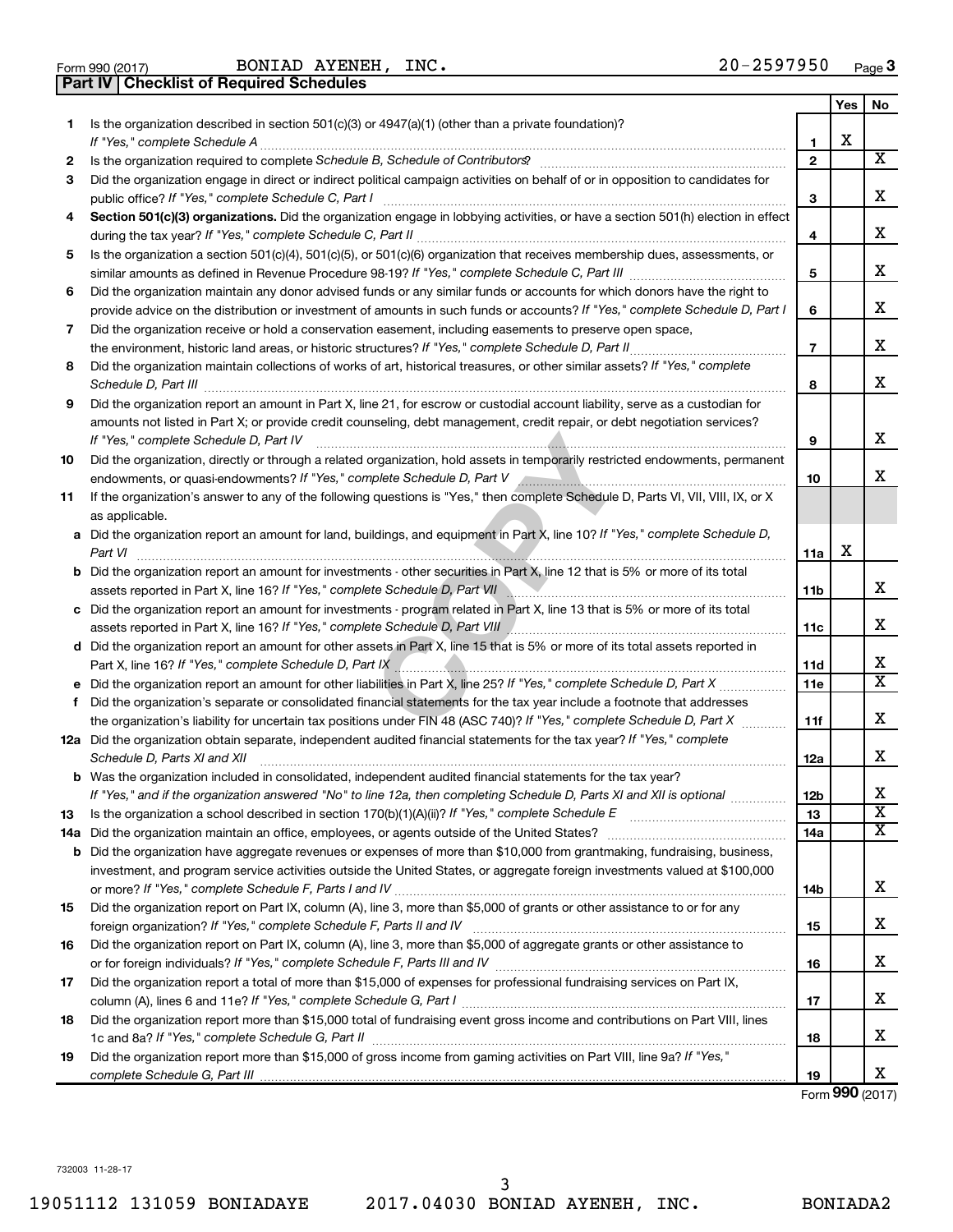|  | Form 990 (2017) |
|--|-----------------|
|  |                 |

Form 990 (2017) Page BONIAD AYENEH, INC. 20-2597950

*(continued)* **Part IV Checklist of Required Schedules**

|    |                                                                                                                                                        |                 | <b>Yes</b> | No                         |
|----|--------------------------------------------------------------------------------------------------------------------------------------------------------|-----------------|------------|----------------------------|
|    | 20a Did the organization operate one or more hospital facilities? If "Yes," complete Schedule H                                                        | 20a             |            | x.                         |
|    |                                                                                                                                                        | 20 <sub>b</sub> |            |                            |
| 21 | Did the organization report more than \$5,000 of grants or other assistance to any domestic organization or                                            |                 |            |                            |
|    |                                                                                                                                                        | 21              |            | х                          |
| 22 | Did the organization report more than \$5,000 of grants or other assistance to or for domestic individuals on                                          |                 |            |                            |
|    |                                                                                                                                                        | 22              |            | х                          |
| 23 | Did the organization answer "Yes" to Part VII, Section A, line 3, 4, or 5 about compensation of the organization's current                             |                 |            |                            |
|    | and former officers, directors, trustees, key employees, and highest compensated employees? If "Yes," complete                                         |                 |            |                            |
|    |                                                                                                                                                        | 23              |            | x                          |
|    | 24a Did the organization have a tax-exempt bond issue with an outstanding principal amount of more than \$100,000 as of the                            |                 |            |                            |
|    | last day of the year, that was issued after December 31, 2002? If "Yes," answer lines 24b through 24d and complete                                     |                 |            |                            |
|    | Schedule K. If "No", go to line 25a                                                                                                                    | 24a             |            | х                          |
|    |                                                                                                                                                        | 24 <sub>b</sub> |            |                            |
|    | c Did the organization maintain an escrow account other than a refunding escrow at any time during the year to defease                                 | 24c             |            |                            |
|    | d Did the organization act as an "on behalf of" issuer for bonds outstanding at any time during the year?                                              | 24 <sub>d</sub> |            |                            |
|    | 25a Section 501(c)(3), 501(c)(4), and 501(c)(29) organizations. Did the organization engage in an excess benefit                                       |                 |            |                            |
|    |                                                                                                                                                        | 25a             |            | x                          |
|    | <b>b</b> Is the organization aware that it engaged in an excess benefit transaction with a disqualified person in a prior year, and                    |                 |            |                            |
|    | that the transaction has not been reported on any of the organization's prior Forms 990 or 990-EZ? If "Yes," complete                                  |                 |            |                            |
|    | Schedule L, Part I                                                                                                                                     | 25b             |            | х                          |
| 26 | Did the organization report any amount on Part X, line 5, 6, or 22 for receivables from or payables to any current or                                  |                 |            |                            |
|    | former officers, directors, trustees, key employees, highest compensated employees, or disqualified persons? If "Yes,"<br>complete Schedule L, Part II | 26              |            | х                          |
| 27 | Did the organization provide a grant or other assistance to an officer, director, trustee, key employee, substantial                                   |                 |            |                            |
|    | contributor or employee thereof, a grant selection committee member, or to a 35% controlled entity or family member                                    |                 |            |                            |
|    | of any of these persons? If "Yes," complete Schedule L, Part III                                                                                       | 27              |            | х                          |
| 28 | Was the organization a party to a business transaction with one of the following parties (see Schedule L, Part IV                                      |                 |            |                            |
|    | instructions for applicable filing thresholds, conditions, and exceptions):                                                                            |                 |            |                            |
| а  | A current or former officer, director, trustee, or key employee? If "Yes," complete Schedule L, Part IV                                                | 28a             |            | x                          |
| b  | A family member of a current or former officer, director, trustee, or key employee? If "Yes," complete Schedule L, Part IV                             | 28 <sub>b</sub> |            | $\overline{\text{X}}$      |
|    | c An entity of which a current or former officer, director, trustee, or key employee (or a family member thereof) was an officer,                      |                 |            |                            |
|    | director, trustee, or direct or indirect owner? If "Yes," complete Schedule L, Part IV                                                                 | 28c             |            | х<br>$\overline{\text{X}}$ |
| 29 |                                                                                                                                                        | 29              |            |                            |
| 30 | Did the organization receive contributions of art, historical treasures, or other similar assets, or qualified conservation                            |                 |            | х                          |
|    | Did the organization liquidate, terminate, or dissolve and cease operations?                                                                           | 30              |            |                            |
| 31 |                                                                                                                                                        | 31              |            | х                          |
| 32 | Did the organization sell, exchange, dispose of, or transfer more than 25% of its net assets? If "Yes," complete                                       |                 |            |                            |
|    | Schedule N, Part II                                                                                                                                    | 32              |            | х                          |
| 33 | Did the organization own 100% of an entity disregarded as separate from the organization under Regulations                                             |                 |            |                            |
|    |                                                                                                                                                        | 33              |            | х                          |
| 34 | Was the organization related to any tax-exempt or taxable entity? If "Yes," complete Schedule R, Part II, III, or IV, and                              |                 |            |                            |
|    | Part V, line 1                                                                                                                                         | 34              |            | x                          |
|    |                                                                                                                                                        | 35a             |            | X                          |
|    | b If "Yes" to line 35a, did the organization receive any payment from or engage in any transaction with a controlled entity                            |                 |            |                            |
|    |                                                                                                                                                        | 35b             |            |                            |
| 36 | Section 501(c)(3) organizations. Did the organization make any transfers to an exempt non-charitable related organization?                             |                 |            |                            |
|    |                                                                                                                                                        | 36              |            | x                          |
| 37 | Did the organization conduct more than 5% of its activities through an entity that is not a related organization                                       |                 |            |                            |
|    |                                                                                                                                                        | 37              |            | x                          |
| 38 | Did the organization complete Schedule O and provide explanations in Schedule O for Part VI, lines 11b and 19?                                         |                 |            |                            |
|    |                                                                                                                                                        | 38              | x          |                            |

Form (2017) **990**

732004 11-28-17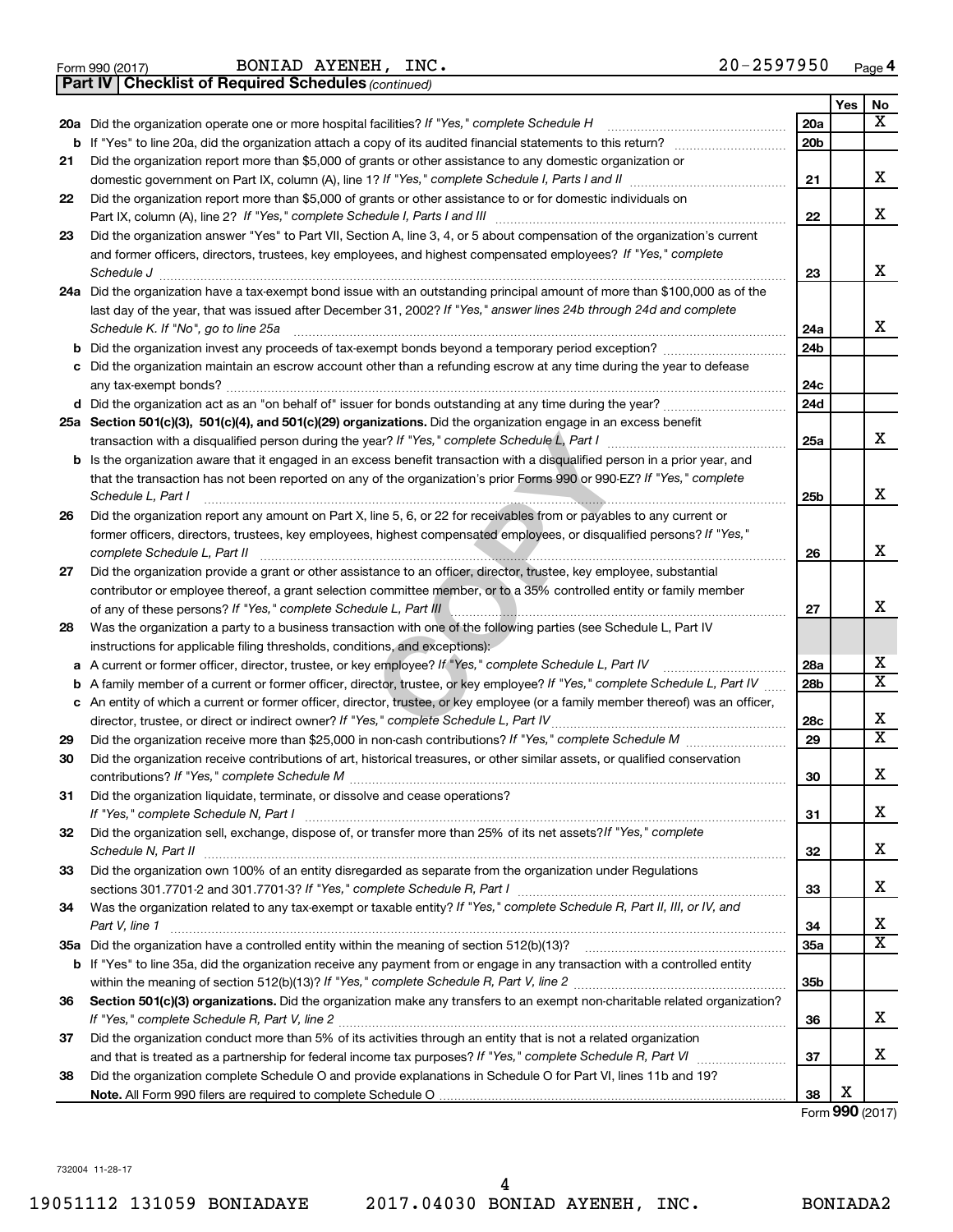|    | BONIAD AYENEH, INC.<br>$20 - 2597950$<br>Form 990 (2017)                                                                                                                                                                             |                 |                 | Page 5                |
|----|--------------------------------------------------------------------------------------------------------------------------------------------------------------------------------------------------------------------------------------|-----------------|-----------------|-----------------------|
|    | <b>Statements Regarding Other IRS Filings and Tax Compliance</b><br><b>Part V</b>                                                                                                                                                    |                 |                 |                       |
|    | Check if Schedule O contains a response or note to any line in this Part V                                                                                                                                                           |                 |                 |                       |
|    |                                                                                                                                                                                                                                      |                 | Yes             | No                    |
|    | 01<br>1a                                                                                                                                                                                                                             |                 |                 |                       |
| b  | 0<br>1 <sub>b</sub><br>Enter the number of Forms W-2G included in line 1a. Enter -0- if not applicable                                                                                                                               |                 |                 |                       |
|    | c Did the organization comply with backup withholding rules for reportable payments to vendors and reportable gaming                                                                                                                 |                 |                 |                       |
|    |                                                                                                                                                                                                                                      | 1c              |                 |                       |
|    | 2a Enter the number of employees reported on Form W-3, Transmittal of Wage and Tax Statements,                                                                                                                                       |                 |                 |                       |
|    | 0l<br>filed for the calendar year ending with or within the year covered by this return<br>2a                                                                                                                                        |                 |                 |                       |
|    |                                                                                                                                                                                                                                      | 2 <sub>b</sub>  |                 |                       |
|    |                                                                                                                                                                                                                                      |                 |                 |                       |
|    | 3a Did the organization have unrelated business gross income of \$1,000 or more during the year?                                                                                                                                     | 3a              |                 | х                     |
|    |                                                                                                                                                                                                                                      | 3 <sub>b</sub>  |                 |                       |
|    | 4a At any time during the calendar year, did the organization have an interest in, or a signature or other authority over, a                                                                                                         |                 |                 |                       |
|    | financial account in a foreign country (such as a bank account, securities account, or other financial account)?                                                                                                                     | 4a              |                 | x                     |
|    | <b>b</b> If "Yes," enter the name of the foreign country: $\blacktriangleright$                                                                                                                                                      |                 |                 |                       |
|    | See instructions for filing requirements for FinCEN Form 114, Report of Foreign Bank and Financial Accounts (FBAR).                                                                                                                  |                 |                 |                       |
|    |                                                                                                                                                                                                                                      | 5a              |                 | х                     |
|    |                                                                                                                                                                                                                                      | 5 <sub>b</sub>  |                 | $\overline{\text{X}}$ |
|    |                                                                                                                                                                                                                                      | 5 <sub>c</sub>  |                 |                       |
|    | 6a Does the organization have annual gross receipts that are normally greater than \$100,000, and did the organization solicit                                                                                                       |                 |                 |                       |
|    | any contributions that were not tax deductible as charitable contributions? And an annumeration of the manuscrim                                                                                                                     | 6a              |                 | x                     |
|    | <b>b</b> If "Yes," did the organization include with every solicitation an express statement that such contributions or gifts                                                                                                        |                 |                 |                       |
|    |                                                                                                                                                                                                                                      | 6b              |                 |                       |
| 7  | Organizations that may receive deductible contributions under section 170(c).                                                                                                                                                        |                 |                 |                       |
| a  | Did the organization receive a payment in excess of \$75 made partly as a contribution and partly for goods and services provided to the payor?                                                                                      | 7a              |                 | x                     |
|    |                                                                                                                                                                                                                                      | 7b              |                 |                       |
|    | c Did the organization sell, exchange, or otherwise dispose of tangible personal property for which it was required                                                                                                                  |                 |                 |                       |
|    |                                                                                                                                                                                                                                      | 7с              |                 | x                     |
|    | 7d<br>d If "Yes," indicate the number of Forms 8282 filed during the year manufactured in the second state in the number of Forms 8282 filed during the year manufactured in the second of the second in the second in the second in |                 |                 |                       |
| е  |                                                                                                                                                                                                                                      | 7e              |                 |                       |
| f. |                                                                                                                                                                                                                                      | 7f              |                 |                       |
|    | If the organization received a contribution of qualified intellectual property, did the organization file Form 8899 as required?                                                                                                     | 7g              |                 |                       |
|    | h If the organization received a contribution of cars, boats, airplanes, or other vehicles, did the organization file a Form 1098-C?                                                                                                 | 7h              |                 |                       |
| 8  | Sponsoring organizations maintaining donor advised funds. Did a donor advised fund maintained by the                                                                                                                                 |                 |                 |                       |
|    |                                                                                                                                                                                                                                      | 8               |                 |                       |
|    | Sponsoring organizations maintaining donor advised funds.                                                                                                                                                                            |                 |                 |                       |
| а  | Did the sponsoring organization make any taxable distributions under section 4966?                                                                                                                                                   | 9а              |                 |                       |
| b  |                                                                                                                                                                                                                                      | 9b              |                 |                       |
| 10 | Section 501(c)(7) organizations. Enter:                                                                                                                                                                                              |                 |                 |                       |
| a  | 10a                                                                                                                                                                                                                                  |                 |                 |                       |
| b  | 10 <sub>b</sub><br>Gross receipts, included on Form 990, Part VIII, line 12, for public use of club facilities                                                                                                                       |                 |                 |                       |
| 11 | Section 501(c)(12) organizations. Enter:                                                                                                                                                                                             |                 |                 |                       |
| а  | 11a                                                                                                                                                                                                                                  |                 |                 |                       |
|    | <b>b</b> Gross income from other sources (Do not net amounts due or paid to other sources against                                                                                                                                    |                 |                 |                       |
|    | 11b                                                                                                                                                                                                                                  |                 |                 |                       |
|    | 12a Section 4947(a)(1) non-exempt charitable trusts. Is the organization filing Form 990 in lieu of Form 1041?                                                                                                                       | 12a             |                 |                       |
|    | 12b<br><b>b</b> If "Yes," enter the amount of tax-exempt interest received or accrued during the year                                                                                                                                |                 |                 |                       |
| 13 | Section 501(c)(29) qualified nonprofit health insurance issuers.                                                                                                                                                                     |                 |                 |                       |
|    | a Is the organization licensed to issue qualified health plans in more than one state?                                                                                                                                               | 13a             |                 |                       |
|    | Note. See the instructions for additional information the organization must report on Schedule O.                                                                                                                                    |                 |                 |                       |
|    | <b>b</b> Enter the amount of reserves the organization is required to maintain by the states in which the                                                                                                                            |                 |                 |                       |
|    | 13b                                                                                                                                                                                                                                  |                 |                 |                       |
|    | 13 <sub>c</sub>                                                                                                                                                                                                                      |                 |                 |                       |
|    | 14a Did the organization receive any payments for indoor tanning services during the tax year?                                                                                                                                       | 14a             |                 | x                     |
|    |                                                                                                                                                                                                                                      | 14 <sub>b</sub> |                 |                       |
|    |                                                                                                                                                                                                                                      |                 | Form 990 (2017) |                       |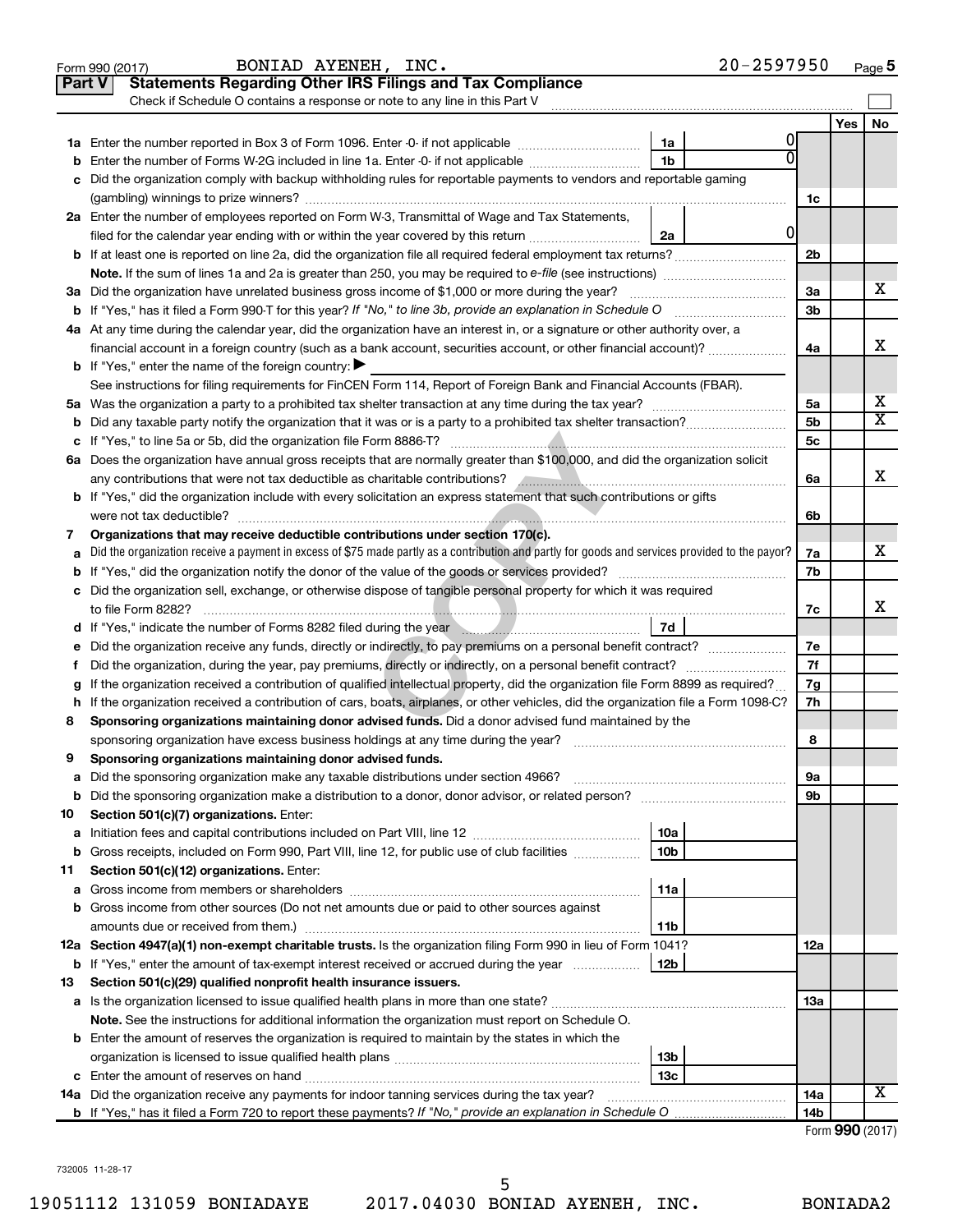| Form 990 (2017) |  |
|-----------------|--|
|-----------------|--|

Form 990 (2017) Page BONIAD AYENEH, INC. 20-2597950

**Part VI** Governance, Management, and Disclosure For each "Yes" response to lines 2 through 7b below, and for a "No" response *to line 8a, 8b, or 10b below, describe the circumstances, processes, or changes in Schedule O. See instructions.*

|     |                                                                                                                                                                                          |    |   |                         |                         | $\overline{\mathbf{X}}$ |
|-----|------------------------------------------------------------------------------------------------------------------------------------------------------------------------------------------|----|---|-------------------------|-------------------------|-------------------------|
|     | <b>Section A. Governing Body and Management</b>                                                                                                                                          |    |   |                         |                         |                         |
|     |                                                                                                                                                                                          |    |   |                         | <b>Yes</b>              | No                      |
|     | 1a Enter the number of voting members of the governing body at the end of the tax year <i>manamer</i>                                                                                    | 1a |   | 2                       |                         |                         |
|     | If there are material differences in voting rights among members of the governing body, or if the governing                                                                              |    |   |                         |                         |                         |
|     | body delegated broad authority to an executive committee or similar committee, explain in Schedule O.                                                                                    |    |   |                         |                         |                         |
| b   | Enter the number of voting members included in line 1a, above, who are independent                                                                                                       | 1b | 2 |                         |                         |                         |
| 2   | Did any officer, director, trustee, or key employee have a family relationship or a business relationship with any other                                                                 |    |   |                         |                         |                         |
|     |                                                                                                                                                                                          |    |   | $\overline{2}$          |                         | х                       |
| 3   | Did the organization delegate control over management duties customarily performed by or under the direct supervision                                                                    |    |   |                         |                         |                         |
|     |                                                                                                                                                                                          |    |   | 3                       |                         |                         |
| 4   | Did the organization make any significant changes to its governing documents since the prior Form 990 was filed?                                                                         |    |   | $\overline{\mathbf{4}}$ |                         |                         |
| 5   |                                                                                                                                                                                          |    |   | 5                       |                         |                         |
| 6   |                                                                                                                                                                                          |    |   | 6                       |                         |                         |
| 7a  | Did the organization have members, stockholders, or other persons who had the power to elect or appoint one or                                                                           |    |   |                         |                         |                         |
|     |                                                                                                                                                                                          |    |   | 7a                      |                         |                         |
| b   | Are any governance decisions of the organization reserved to (or subject to approval by) members, stockholders, or                                                                       |    |   |                         |                         |                         |
|     | persons other than the governing body?                                                                                                                                                   |    |   | 7b                      |                         |                         |
| 8   | Did the organization contemporaneously document the meetings held or written actions undertaken during the year by the following:                                                        |    |   |                         |                         |                         |
| а   |                                                                                                                                                                                          |    |   | 8а                      | х                       |                         |
|     |                                                                                                                                                                                          |    |   | 8b                      | $\overline{\textbf{x}}$ |                         |
| 9   | Is there any officer, director, trustee, or key employee listed in Part VII, Section A, who cannot be reached at the                                                                     |    |   |                         |                         |                         |
|     | organization's mailing address? If "Yes," provide the names and addresses in Schedule O                                                                                                  |    |   | 9                       |                         |                         |
|     | <b>Section B. Policies</b> (This Section B requests information about policies not required by the Internal Revenue Code.)                                                               |    |   |                         |                         |                         |
|     |                                                                                                                                                                                          |    |   |                         | Yes                     |                         |
|     | 10a Did the organization have local chapters, branches, or affiliates?<br>2008. Communication continuum continuum contraction contract in the contract of the contract of the contract o |    |   | 10a                     |                         |                         |
|     | <b>b</b> If "Yes," did the organization have written policies and procedures governing the activities of such chapters, affiliates,                                                      |    |   |                         |                         |                         |
|     | and branches to ensure their operations are consistent with the organization's exempt purposes? www.www.www.www.                                                                         |    |   | 10 <sub>b</sub>         |                         |                         |
|     | 11a Has the organization provided a complete copy of this Form 990 to all members of its governing body before filing the form?                                                          |    |   | 11a                     | X                       |                         |
|     | Describe in Schedule O the process, if any, used by the organization to review this Form 990.                                                                                            |    |   |                         |                         |                         |
| 12a | Did the organization have a written conflict of interest policy? If "No," go to line 13                                                                                                  |    |   | 12a                     |                         |                         |
|     | Were officers, directors, or trustees, and key employees required to disclose annually interests that could give rise to conflicts?                                                      |    |   | 12 <sub>b</sub>         |                         |                         |
| с   | Did the organization regularly and consistently monitor and enforce compliance with the policy? If "Yes," describe                                                                       |    |   |                         |                         |                         |
|     | in Schedule O how this was done manufactured and continuum and contract the state of the state of the state of                                                                           |    |   | 12c                     |                         |                         |
| 13  |                                                                                                                                                                                          |    |   | 13                      |                         |                         |
| 14  |                                                                                                                                                                                          |    |   | 14                      |                         |                         |
| 15  | Did the process for determining compensation of the following persons include a review and approval by independent                                                                       |    |   |                         |                         |                         |
|     | persons, comparability data, and contemporaneous substantiation of the deliberation and decision?                                                                                        |    |   |                         |                         |                         |
|     | The organization's CEO, Executive Director, or top management official manufactor content content content of the                                                                         |    |   | 15a                     |                         |                         |
| а   |                                                                                                                                                                                          |    |   | 15b                     |                         |                         |
|     | If "Yes" to line 15a or 15b, describe the process in Schedule O (see instructions).                                                                                                      |    |   |                         |                         |                         |
|     | 16a Did the organization invest in, contribute assets to, or participate in a joint venture or similar arrangement with a                                                                |    |   |                         |                         |                         |
|     |                                                                                                                                                                                          |    |   | 16a                     |                         |                         |
|     | taxable entity during the year?<br>b If "Yes," did the organization follow a written policy or procedure requiring the organization to evaluate its participation                        |    |   |                         |                         |                         |
|     |                                                                                                                                                                                          |    |   |                         |                         |                         |
|     | in joint venture arrangements under applicable federal tax law, and take steps to safeguard the organization's                                                                           |    |   |                         |                         |                         |
|     | exempt status with respect to such arrangements?<br><b>Section C. Disclosure</b>                                                                                                         |    |   | 16 <sub>b</sub>         |                         |                         |
|     | List the states with which a copy of this Form 990 is required to be filed $\blacktriangleright$ CA                                                                                      |    |   |                         |                         |                         |
| 17  |                                                                                                                                                                                          |    |   |                         |                         |                         |
| 18  | Section 6104 requires an organization to make its Forms 1023 (or 1024 if applicable), 990, and 990-T (Section 501(c)(3)s only) available                                                 |    |   |                         |                         |                         |
|     | for public inspection. Indicate how you made these available. Check all that apply.                                                                                                      |    |   |                         |                         |                         |
|     | $\lfloor x \rfloor$ Upon request<br>Own website<br>Another's website<br>Other (explain in Schedule O)                                                                                    |    |   |                         |                         |                         |
| 19  | Describe in Schedule O whether (and if so, how) the organization made its governing documents, conflict of interest policy, and financial                                                |    |   |                         |                         |                         |
|     | statements available to the public during the tax year.                                                                                                                                  |    |   |                         |                         |                         |
| 20  | State the name, address, and telephone number of the person who possesses the organization's books and records:                                                                          |    |   |                         |                         |                         |
|     | DARIUSH EGHBALI - 818-827-3002                                                                                                                                                           |    |   |                         |                         |                         |
|     | 91356<br>18780 PASADERO DRIVE, TARZANA,<br>CA                                                                                                                                            |    |   |                         |                         |                         |
|     | 732006 11-28-17                                                                                                                                                                          |    |   |                         | Form 990 (2017)         |                         |
|     | 6                                                                                                                                                                                        |    |   |                         |                         |                         |
|     | 19051112 131059 BONIADAYE<br>2017.04030 BONIAD AYENEH, INC.                                                                                                                              |    |   |                         | BONIADA2                |                         |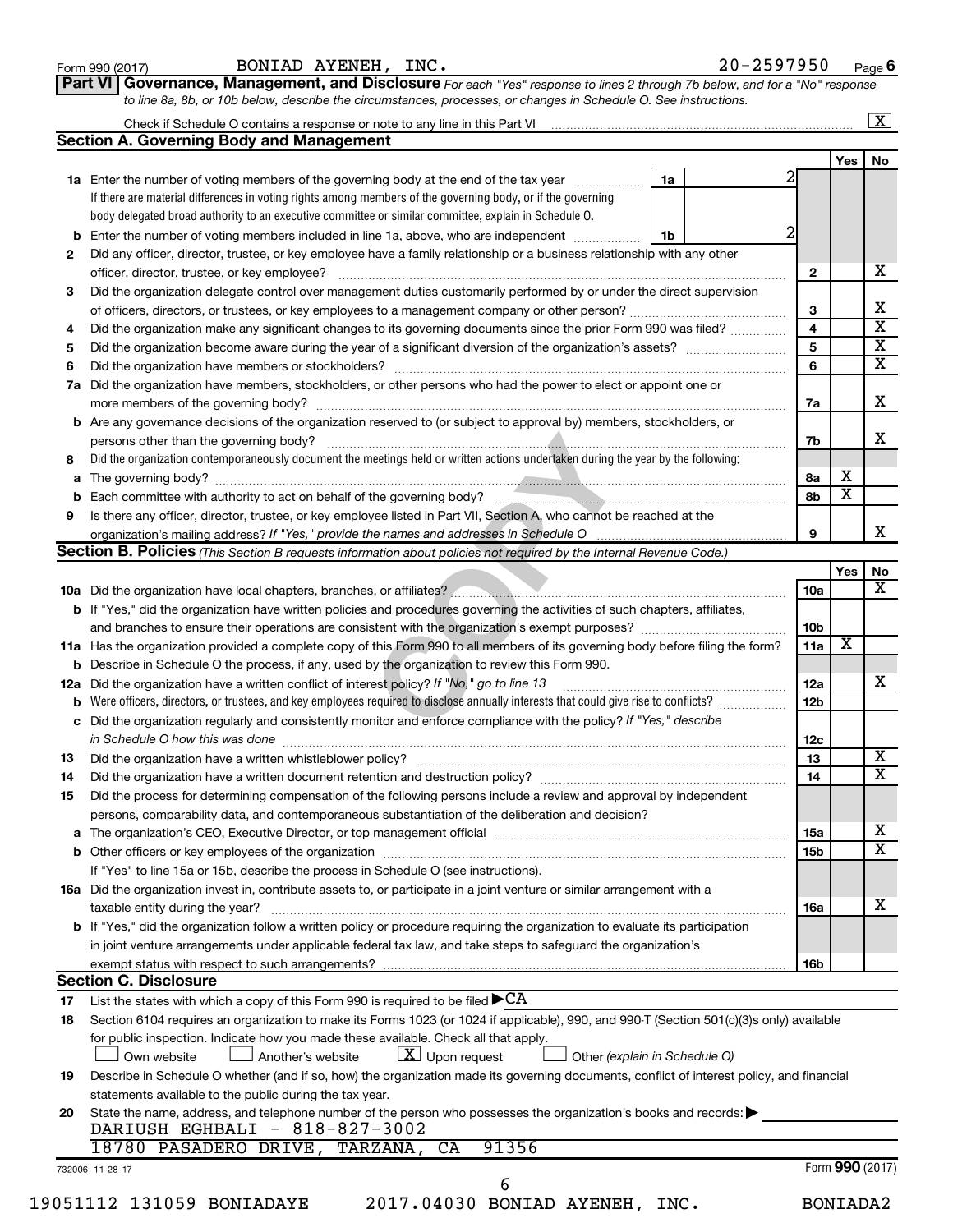$\Box$ 

| Part VII Compensation of Officers, Directors, Trustees, Key Employees, Highest Compensated |
|--------------------------------------------------------------------------------------------|
| <b>Employees, and Independent Contractors</b>                                              |
|                                                                                            |

Check if Schedule O contains a response or note to any line in this Part VII

**Section A. Officers, Directors, Trustees, Key Employees, and Highest Compensated Employees**

**1a**  Complete this table for all persons required to be listed. Report compensation for the calendar year ending with or within the organization's tax year.

**•** List all of the organization's current officers, directors, trustees (whether individuals or organizations), regardless of amount of compensation. Enter -0- in columns  $(D)$ ,  $(E)$ , and  $(F)$  if no compensation was paid.

**•** List all of the organization's **current** key employees, if any. See instructions for definition of "key employee."

**•** List the organization's five current highest compensated employees (other than an officer, director, trustee, or key employee) who received reportable compensation (Box 5 of Form W-2 and/or Box 7 of Form 1099-MISC) of more than \$100,000 from the organization and any related organizations.

**•** List all of the organization's former officers, key employees, and highest compensated employees who received more than \$100,000 of reportable compensation from the organization and any related organizations.

**•** List all of the organization's former directors or trustees that received, in the capacity as a former director or trustee of the organization, more than \$10,000 of reportable compensation from the organization and any related organizations.

List persons in the following order: individual trustees or directors; institutional trustees; officers; key employees; highest compensated employees; and former such persons.

|  |  |  | $\boxed{\mathbf{X}}$ Check this box if neither the organization nor any related organization compensated any current officer, director, or trustee. |  |  |  |  |  |
|--|--|--|-----------------------------------------------------------------------------------------------------------------------------------------------------|--|--|--|--|--|
|--|--|--|-----------------------------------------------------------------------------------------------------------------------------------------------------|--|--|--|--|--|

| (A)                  | (B)           |                                |                       |             | (C)          |                                                                                                 |        | (D)             | (E)             | (F)             |
|----------------------|---------------|--------------------------------|-----------------------|-------------|--------------|-------------------------------------------------------------------------------------------------|--------|-----------------|-----------------|-----------------|
| Name and Title       | Average       |                                |                       | Position    |              |                                                                                                 |        | Reportable      | Reportable      | Estimated       |
|                      | hours per     |                                |                       |             |              | (do not check more than one<br>box, unless person is both an<br>officer and a director/trustee) |        | compensation    | compensation    | amount of       |
|                      | week          |                                |                       |             |              |                                                                                                 |        | from            | from related    | other           |
|                      | (list any     |                                |                       |             |              |                                                                                                 |        | the             | organizations   | compensation    |
|                      | hours for     |                                |                       |             |              |                                                                                                 |        | organization    | (W-2/1099-MISC) | from the        |
|                      | related       |                                |                       |             |              |                                                                                                 |        | (W-2/1099-MISC) |                 | organization    |
|                      | organizations |                                |                       |             |              |                                                                                                 |        |                 |                 | and related     |
|                      | below         |                                |                       |             |              |                                                                                                 |        |                 |                 | organizations   |
|                      | line)         | Individual trustee or director | Institutional trustee | Officer     | Key employee | Highest compensated<br>employee                                                                 | Former |                 |                 |                 |
| (1) DARIUSH EGHBALI  | 35.00         |                                |                       |             |              |                                                                                                 |        |                 |                 |                 |
| PRESIDENT/FOUNDER    |               | $\mathbf X$                    |                       | $\mathbf X$ |              |                                                                                                 |        | 0.              | $\mathbf 0$ .   | $\mathbf 0$ .   |
| (2) ABBASSEH TOWFIGH | 40.00         |                                |                       |             |              |                                                                                                 |        |                 |                 |                 |
|                      |               |                                |                       | $\mathbf X$ |              |                                                                                                 |        | 0.              | $\mathbf 0$ .   |                 |
| SECRETARY            |               |                                |                       |             |              |                                                                                                 |        |                 |                 | $\mathbf 0$ .   |
|                      |               |                                |                       |             |              |                                                                                                 |        |                 |                 |                 |
|                      |               |                                |                       |             |              |                                                                                                 |        |                 |                 |                 |
|                      |               |                                |                       |             |              |                                                                                                 |        |                 |                 |                 |
|                      |               |                                |                       |             |              |                                                                                                 |        |                 |                 |                 |
|                      |               |                                |                       |             |              |                                                                                                 |        |                 |                 |                 |
|                      |               |                                |                       |             |              |                                                                                                 |        |                 |                 |                 |
|                      |               |                                |                       |             |              |                                                                                                 |        |                 |                 |                 |
|                      |               |                                |                       |             |              |                                                                                                 |        |                 |                 |                 |
|                      |               |                                |                       |             |              |                                                                                                 |        |                 |                 |                 |
|                      |               |                                |                       |             |              |                                                                                                 |        |                 |                 |                 |
|                      |               |                                |                       |             |              |                                                                                                 |        |                 |                 |                 |
|                      |               |                                |                       |             |              |                                                                                                 |        |                 |                 |                 |
|                      |               |                                |                       |             |              |                                                                                                 |        |                 |                 |                 |
|                      |               |                                |                       |             |              |                                                                                                 |        |                 |                 |                 |
|                      |               |                                |                       |             |              |                                                                                                 |        |                 |                 |                 |
|                      |               |                                |                       |             |              |                                                                                                 |        |                 |                 |                 |
|                      |               |                                |                       |             |              |                                                                                                 |        |                 |                 |                 |
|                      |               |                                |                       |             |              |                                                                                                 |        |                 |                 |                 |
|                      |               |                                |                       |             |              |                                                                                                 |        |                 |                 |                 |
|                      |               |                                |                       |             |              |                                                                                                 |        |                 |                 |                 |
|                      |               |                                |                       |             |              |                                                                                                 |        |                 |                 |                 |
|                      |               |                                |                       |             |              |                                                                                                 |        |                 |                 |                 |
|                      |               |                                |                       |             |              |                                                                                                 |        |                 |                 |                 |
|                      |               |                                |                       |             |              |                                                                                                 |        |                 |                 |                 |
|                      |               |                                |                       |             |              |                                                                                                 |        |                 |                 |                 |
|                      |               |                                |                       |             |              |                                                                                                 |        |                 |                 |                 |
|                      |               |                                |                       |             |              |                                                                                                 |        |                 |                 |                 |
|                      |               |                                |                       |             |              |                                                                                                 |        |                 |                 |                 |
|                      |               |                                |                       |             |              |                                                                                                 |        |                 |                 |                 |
|                      |               |                                |                       |             |              |                                                                                                 |        |                 |                 |                 |
|                      |               |                                |                       |             |              |                                                                                                 |        |                 |                 |                 |
|                      |               |                                |                       |             |              |                                                                                                 |        |                 |                 |                 |
|                      |               |                                |                       |             |              |                                                                                                 |        |                 |                 |                 |
| 732007 11-28-17      |               |                                |                       |             |              |                                                                                                 |        |                 |                 | Form 990 (2017) |

7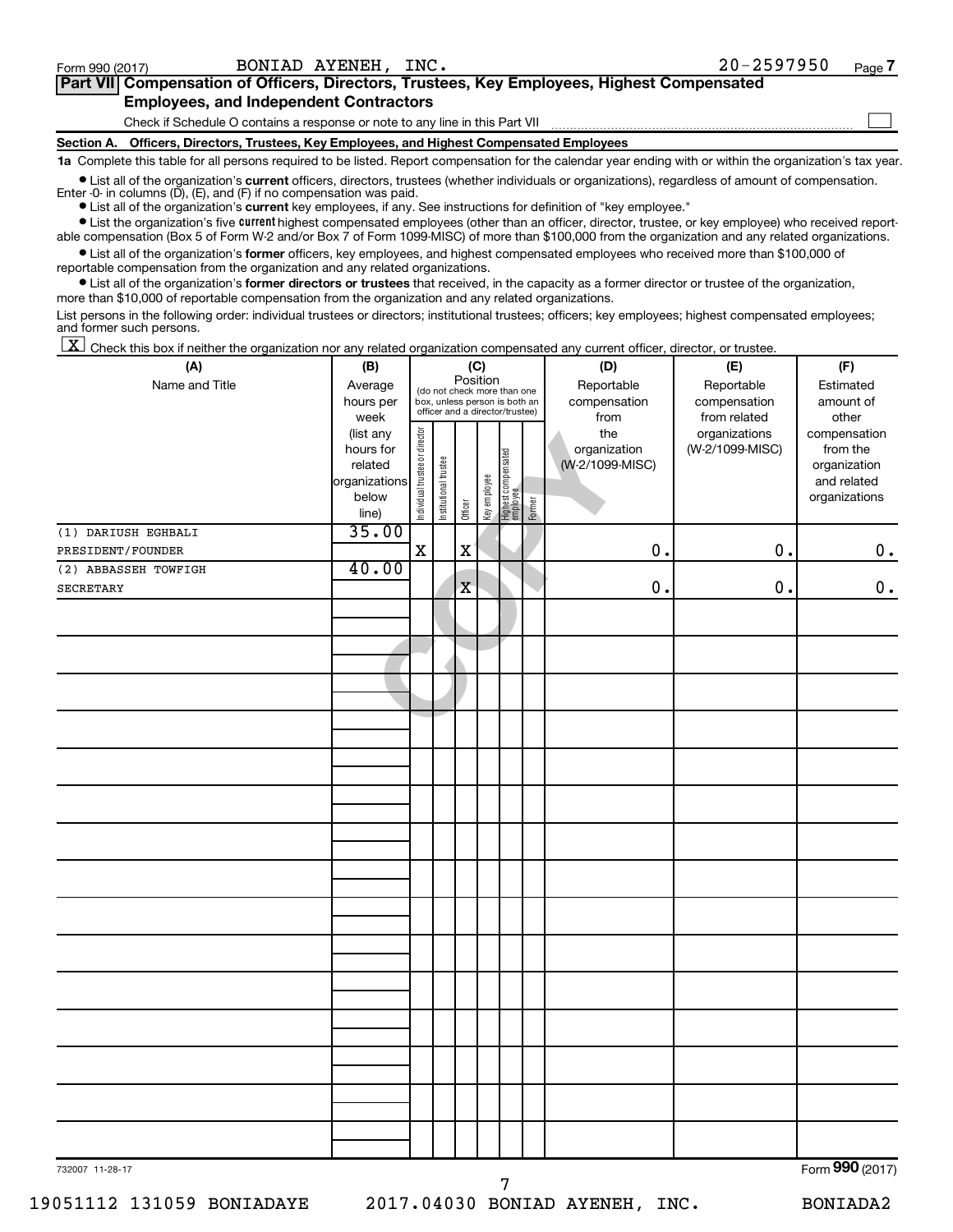|                 | BONIAD AYENEH, INC.<br>Form 990 (2017)                                                                                                                                                                                                                 |                                                                      |                                |                                                                                                 |                 |              |                                   |        |                                           | $20 - 2597950$                                    |          |     |                                                                          | Page 8                               |
|-----------------|--------------------------------------------------------------------------------------------------------------------------------------------------------------------------------------------------------------------------------------------------------|----------------------------------------------------------------------|--------------------------------|-------------------------------------------------------------------------------------------------|-----------------|--------------|-----------------------------------|--------|-------------------------------------------|---------------------------------------------------|----------|-----|--------------------------------------------------------------------------|--------------------------------------|
| <b>Part VII</b> | Section A. Officers, Directors, Trustees, Key Employees, and Highest Compensated Employees (continued)                                                                                                                                                 |                                                                      |                                |                                                                                                 |                 |              |                                   |        |                                           |                                                   |          |     |                                                                          |                                      |
|                 | (A)<br>Name and title                                                                                                                                                                                                                                  | (B)<br>Average<br>hours per<br>week                                  |                                | (do not check more than one<br>box, unless person is both an<br>officer and a director/trustee) | (C)<br>Position |              |                                   |        | (D)<br>Reportable<br>compensation<br>from | (E)<br>Reportable<br>compensation<br>from related |          |     | (F)<br>Estimated<br>amount of<br>other                                   |                                      |
|                 |                                                                                                                                                                                                                                                        | (list any<br>hours for<br>related<br>organizations<br>below<br>line) | Individual trustee or director | Institutional trustee                                                                           | Officer         | Key employee | Highest compensated<br>  employee | Former | the<br>organization<br>(W-2/1099-MISC)    | organizations<br>(W-2/1099-MISC)                  |          |     | compensation<br>from the<br>organization<br>and related<br>organizations |                                      |
|                 |                                                                                                                                                                                                                                                        |                                                                      |                                |                                                                                                 |                 |              |                                   |        |                                           |                                                   |          |     |                                                                          |                                      |
|                 |                                                                                                                                                                                                                                                        |                                                                      |                                |                                                                                                 |                 |              |                                   |        |                                           |                                                   |          |     |                                                                          |                                      |
|                 |                                                                                                                                                                                                                                                        |                                                                      |                                |                                                                                                 |                 |              |                                   |        |                                           |                                                   |          |     |                                                                          |                                      |
|                 |                                                                                                                                                                                                                                                        |                                                                      |                                |                                                                                                 |                 |              |                                   |        |                                           |                                                   |          |     |                                                                          |                                      |
|                 |                                                                                                                                                                                                                                                        |                                                                      |                                |                                                                                                 |                 |              |                                   |        |                                           |                                                   |          |     |                                                                          |                                      |
|                 |                                                                                                                                                                                                                                                        |                                                                      |                                |                                                                                                 |                 |              |                                   |        |                                           |                                                   |          |     |                                                                          |                                      |
|                 |                                                                                                                                                                                                                                                        |                                                                      |                                |                                                                                                 |                 |              |                                   |        |                                           |                                                   |          |     |                                                                          |                                      |
|                 | 1b Sub-total                                                                                                                                                                                                                                           |                                                                      |                                |                                                                                                 |                 |              |                                   |        | $\overline{0}$ .                          |                                                   | 0.       |     |                                                                          | $\overline{0}$ .                     |
|                 |                                                                                                                                                                                                                                                        |                                                                      |                                |                                                                                                 |                 |              |                                   |        | $\overline{0}$ .<br>$\overline{0}$ .      |                                                   | σ.<br>О. |     |                                                                          | $\overline{0}$ .<br>$\overline{0}$ . |
| 2               | Total number of individuals (including but not limited to those listed above) who received more than \$100,000 of reportable                                                                                                                           |                                                                      |                                |                                                                                                 |                 |              |                                   |        |                                           |                                                   |          |     |                                                                          |                                      |
|                 | compensation from the organization                                                                                                                                                                                                                     |                                                                      |                                |                                                                                                 |                 |              |                                   |        |                                           |                                                   |          |     |                                                                          | 0                                    |
| 3               | Did the organization list any former officer, director, or trustee, key employee, or highest compensated employee on                                                                                                                                   |                                                                      |                                |                                                                                                 |                 |              |                                   |        |                                           |                                                   |          |     | Yes                                                                      | No                                   |
|                 | line 1a? If "Yes," complete Schedule J for such individual manufactured content to the set of the set of the s                                                                                                                                         |                                                                      |                                |                                                                                                 |                 |              |                                   |        |                                           |                                                   |          | 3   |                                                                          | х                                    |
|                 | For any individual listed on line 1a, is the sum of reportable compensation and other compensation from the organization<br>and related organizations greater than \$150,000? If "Yes," complete Schedule J for such individual                        |                                                                      |                                |                                                                                                 |                 |              |                                   |        |                                           |                                                   |          | 4   |                                                                          | х                                    |
| 5               | Did any person listed on line 1a receive or accrue compensation from any unrelated organization or individual for services                                                                                                                             |                                                                      |                                |                                                                                                 |                 |              |                                   |        |                                           |                                                   |          | 5   |                                                                          | х                                    |
|                 | <b>Section B. Independent Contractors</b>                                                                                                                                                                                                              |                                                                      |                                |                                                                                                 |                 |              |                                   |        |                                           |                                                   |          |     |                                                                          |                                      |
| 1.              | Complete this table for your five highest compensated independent contractors that received more than \$100,000 of compensation from<br>the organization. Report compensation for the calendar year ending with or within the organization's tax year. |                                                                      |                                |                                                                                                 |                 |              |                                   |        |                                           |                                                   |          |     |                                                                          |                                      |
|                 | (A)<br>Name and business address                                                                                                                                                                                                                       |                                                                      |                                | <b>NONE</b>                                                                                     |                 |              |                                   |        | (B)<br>Description of services            |                                                   |          | (C) | Compensation                                                             |                                      |
|                 |                                                                                                                                                                                                                                                        |                                                                      |                                |                                                                                                 |                 |              |                                   |        |                                           |                                                   |          |     |                                                                          |                                      |
|                 |                                                                                                                                                                                                                                                        |                                                                      |                                |                                                                                                 |                 |              |                                   |        |                                           |                                                   |          |     |                                                                          |                                      |
|                 |                                                                                                                                                                                                                                                        |                                                                      |                                |                                                                                                 |                 |              |                                   |        |                                           |                                                   |          |     |                                                                          |                                      |
|                 |                                                                                                                                                                                                                                                        |                                                                      |                                |                                                                                                 |                 |              |                                   |        |                                           |                                                   |          |     |                                                                          |                                      |
| 2               | Total number of independent contractors (including but not limited to those listed above) who received more than<br>\$100,000 of compensation from the organization                                                                                    |                                                                      |                                |                                                                                                 |                 |              | 0                                 |        |                                           |                                                   |          |     |                                                                          |                                      |
|                 |                                                                                                                                                                                                                                                        |                                                                      |                                |                                                                                                 |                 |              |                                   |        |                                           |                                                   |          |     | Form 990 (2017)                                                          |                                      |

732008 11-28-17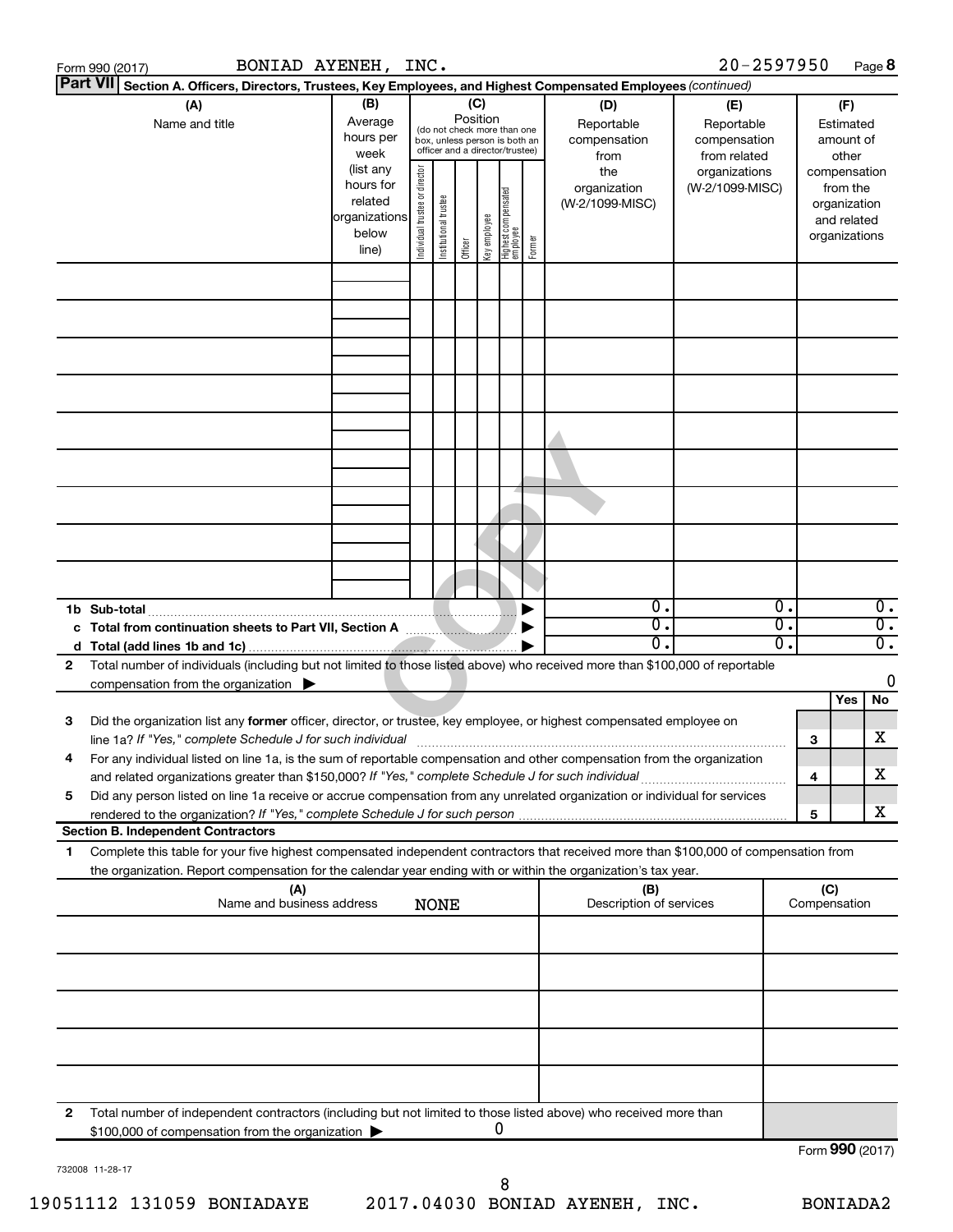|                                                           |        |   | Form 990 (2017)                                                                                       | BONIAD AYENEH, INC. |                      |                      |                                                 | $20 - 2597950$                          | Page 9                                                      |
|-----------------------------------------------------------|--------|---|-------------------------------------------------------------------------------------------------------|---------------------|----------------------|----------------------|-------------------------------------------------|-----------------------------------------|-------------------------------------------------------------|
| <b>Part VIII</b>                                          |        |   | <b>Statement of Revenue</b>                                                                           |                     |                      |                      |                                                 |                                         |                                                             |
|                                                           |        |   |                                                                                                       |                     |                      |                      |                                                 |                                         |                                                             |
|                                                           |        |   |                                                                                                       |                     |                      | (A)<br>Total revenue | (B)<br>Related or<br>exempt function<br>revenue | (C)<br>Unrelated<br>business<br>revenue | Revenue excluded<br>from tax under<br>sections<br>512 - 514 |
|                                                           |        |   | 1 a Federated campaigns                                                                               | 1a                  |                      |                      |                                                 |                                         |                                                             |
| Contributions, Gifts, Grants<br>and Other Similar Amounts |        |   |                                                                                                       | 1 <sub>b</sub>      |                      |                      |                                                 |                                         |                                                             |
|                                                           |        |   |                                                                                                       | 1c                  |                      |                      |                                                 |                                         |                                                             |
|                                                           |        |   | d Related organizations                                                                               | 1d                  |                      |                      |                                                 |                                         |                                                             |
|                                                           |        |   | e Government grants (contributions)                                                                   | 1e                  |                      |                      |                                                 |                                         |                                                             |
|                                                           |        |   | f All other contributions, gifts, grants, and                                                         |                     |                      |                      |                                                 |                                         |                                                             |
|                                                           |        |   | similar amounts not included above                                                                    | l 1f                |                      |                      |                                                 |                                         |                                                             |
|                                                           |        |   | g Noncash contributions included in lines 1a-1f: \$                                                   |                     |                      |                      |                                                 |                                         |                                                             |
|                                                           |        |   |                                                                                                       |                     |                      |                      |                                                 |                                         |                                                             |
|                                                           |        |   |                                                                                                       |                     | <b>Business Code</b> |                      |                                                 |                                         |                                                             |
|                                                           |        |   | 2 a DIRECT PUBLIC SUPPORT                                                                             |                     | 515100               | 204546.              | 204546.                                         |                                         |                                                             |
|                                                           |        | b | <u> 1989 - Andrea Andrew Maria (h. 1989).</u>                                                         |                     |                      |                      |                                                 |                                         |                                                             |
|                                                           |        | с |                                                                                                       |                     |                      |                      |                                                 |                                         |                                                             |
|                                                           |        | d | the control of the control of the control of the control of the control of                            |                     |                      |                      |                                                 |                                         |                                                             |
| Program Service<br>Revenue                                |        | е |                                                                                                       |                     |                      |                      |                                                 |                                         |                                                             |
|                                                           |        |   |                                                                                                       |                     |                      |                      |                                                 |                                         |                                                             |
|                                                           |        |   |                                                                                                       |                     |                      | 204546.              |                                                 |                                         |                                                             |
|                                                           | 3      |   | Investment income (including dividends, interest, and                                                 |                     |                      |                      |                                                 |                                         |                                                             |
|                                                           |        |   |                                                                                                       |                     | ▶                    |                      |                                                 |                                         |                                                             |
|                                                           | 4      |   | Income from investment of tax-exempt bond proceeds                                                    |                     | ▶                    |                      |                                                 |                                         |                                                             |
|                                                           | 5      |   |                                                                                                       |                     |                      |                      |                                                 |                                         |                                                             |
|                                                           |        |   |                                                                                                       | (i) Real            | (ii) Personal        |                      |                                                 |                                         |                                                             |
|                                                           |        |   | 6 a Gross rents                                                                                       |                     |                      |                      |                                                 |                                         |                                                             |
|                                                           |        |   | <b>b</b> Less: rental expenses                                                                        |                     |                      |                      |                                                 |                                         |                                                             |
|                                                           |        |   | <b>c</b> Rental income or (loss)                                                                      |                     |                      |                      |                                                 |                                         |                                                             |
|                                                           |        |   | d Net rental income or (loss)                                                                         |                     |                      |                      |                                                 |                                         |                                                             |
|                                                           |        |   | 7 a Gross amount from sales of                                                                        | (i) Securities      | (ii) Other           |                      |                                                 |                                         |                                                             |
|                                                           |        |   | assets other than inventory                                                                           |                     |                      |                      |                                                 |                                         |                                                             |
|                                                           |        |   | <b>b</b> Less: cost or other basis                                                                    |                     |                      |                      |                                                 |                                         |                                                             |
|                                                           |        |   | and sales expenses                                                                                    |                     |                      |                      |                                                 |                                         |                                                             |
|                                                           |        |   | c Gain or (loss)                                                                                      |                     |                      |                      |                                                 |                                         |                                                             |
|                                                           |        |   |                                                                                                       |                     |                      |                      |                                                 |                                         |                                                             |
|                                                           |        |   | 8 a Gross income from fundraising events (not                                                         |                     |                      |                      |                                                 |                                         |                                                             |
| <b>Other Revenue</b>                                      |        |   |                                                                                                       |                     |                      |                      |                                                 |                                         |                                                             |
|                                                           |        |   | contributions reported on line 1c). See                                                               |                     |                      |                      |                                                 |                                         |                                                             |
|                                                           |        |   |                                                                                                       |                     |                      |                      |                                                 |                                         |                                                             |
|                                                           |        |   |                                                                                                       | b                   |                      |                      |                                                 |                                         |                                                             |
|                                                           |        |   | c Net income or (loss) from fundraising events                                                        |                     | ▶                    |                      |                                                 |                                         |                                                             |
|                                                           |        |   | <b>9 a</b> Gross income from gaming activities. See                                                   |                     |                      |                      |                                                 |                                         |                                                             |
|                                                           |        |   |                                                                                                       |                     |                      |                      |                                                 |                                         |                                                             |
|                                                           |        |   | <b>b</b> Less: direct expenses <b>contained b</b>                                                     |                     |                      |                      |                                                 |                                         |                                                             |
|                                                           |        |   |                                                                                                       |                     |                      |                      |                                                 |                                         |                                                             |
|                                                           |        |   |                                                                                                       |                     |                      |                      |                                                 |                                         |                                                             |
|                                                           |        |   | <b>10 a</b> Gross sales of inventory, less returns                                                    |                     |                      |                      |                                                 |                                         |                                                             |
|                                                           |        |   |                                                                                                       |                     |                      |                      |                                                 |                                         |                                                             |
|                                                           |        |   | <b>b</b> Less: cost of goods sold $\ldots$ <b>b</b><br>c Net income or (loss) from sales of inventory |                     |                      |                      |                                                 |                                         |                                                             |
|                                                           |        |   |                                                                                                       |                     |                      |                      |                                                 |                                         |                                                             |
|                                                           | 11 $a$ |   | Miscellaneous Revenue                                                                                 |                     | <b>Business Code</b> |                      |                                                 |                                         |                                                             |
|                                                           |        | b |                                                                                                       |                     |                      |                      |                                                 |                                         |                                                             |
|                                                           |        |   |                                                                                                       |                     |                      |                      |                                                 |                                         |                                                             |
|                                                           |        | с |                                                                                                       |                     |                      |                      |                                                 |                                         |                                                             |
|                                                           |        |   |                                                                                                       |                     | ▶                    |                      |                                                 |                                         |                                                             |
|                                                           | 12     |   |                                                                                                       |                     |                      | 204546.              | 204546.                                         | 0.                                      | Ο.                                                          |
| 732009 11-28-17                                           |        |   |                                                                                                       |                     |                      |                      |                                                 |                                         | Form 990 (2017)                                             |

732009 11-28-17

19051112 131059 BONIADAYE 2017.04030 BONIAD AYENEH, INC. BONIADA2

 <sup>9</sup>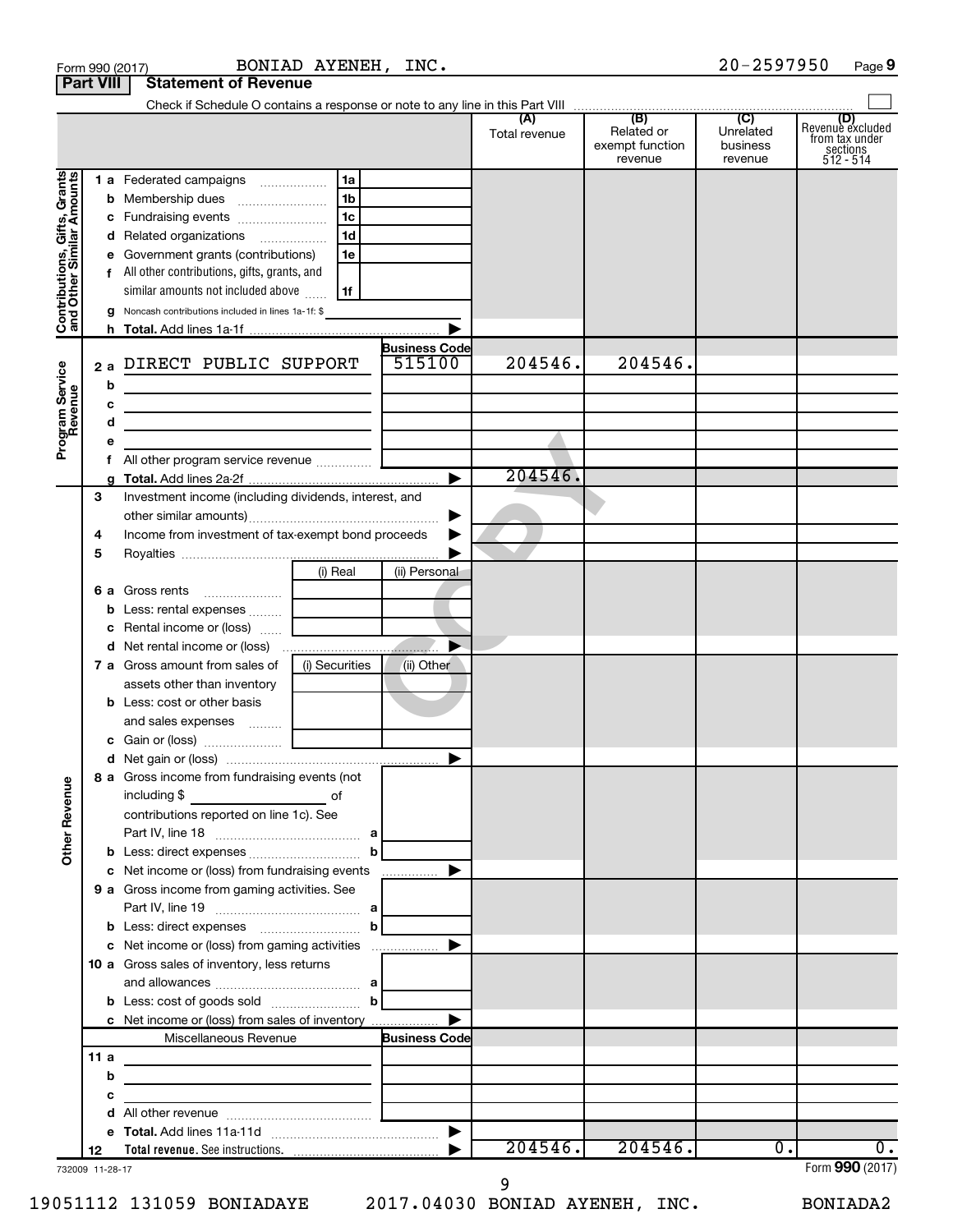Form 990 (2017) **BONIAD** AYENEH,【NC . 2 0-2 5 9 7 9 5 0 <sub>Page</sub> **10** BONIAD AYENEH, INC.

**Part IX Statement of Functional Expenses** 

*Section 501(c)(3) and 501(c)(4) organizations must complete all columns. All other organizations must complete column (A).*

|              | Do not include amounts reported on lines 6b,<br>7b, 8b, 9b, and 10b of Part VIII.                              | (A)<br>Total expenses | (B)<br>Program service<br>expenses | $\overline{\text{C}}$<br>Management and<br>general expenses | (D)<br>Fundraising<br>expenses |
|--------------|----------------------------------------------------------------------------------------------------------------|-----------------------|------------------------------------|-------------------------------------------------------------|--------------------------------|
| 1.           | Grants and other assistance to domestic organizations                                                          |                       |                                    |                                                             |                                |
|              | and domestic governments. See Part IV, line 21                                                                 |                       |                                    |                                                             |                                |
| $\mathbf{2}$ | Grants and other assistance to domestic                                                                        |                       |                                    |                                                             |                                |
|              | individuals. See Part IV, line 22                                                                              |                       |                                    |                                                             |                                |
| 3            | Grants and other assistance to foreign                                                                         |                       |                                    |                                                             |                                |
|              | organizations, foreign governments, and foreign                                                                |                       |                                    |                                                             |                                |
|              | individuals. See Part IV, lines 15 and 16                                                                      |                       |                                    |                                                             |                                |
| 4            | Benefits paid to or for members                                                                                |                       |                                    |                                                             |                                |
| 5            | Compensation of current officers, directors,                                                                   |                       |                                    |                                                             |                                |
|              | trustees, and key employees                                                                                    |                       |                                    |                                                             |                                |
| 6            | Compensation not included above, to disqualified                                                               |                       |                                    |                                                             |                                |
|              | persons (as defined under section 4958(f)(1)) and                                                              |                       |                                    |                                                             |                                |
|              | persons described in section 4958(c)(3)(B)                                                                     |                       |                                    |                                                             |                                |
| 7            |                                                                                                                |                       |                                    |                                                             |                                |
| 8            | Pension plan accruals and contributions (include                                                               |                       |                                    |                                                             |                                |
|              | section 401(k) and 403(b) employer contributions)                                                              |                       |                                    |                                                             |                                |
| 9            |                                                                                                                |                       |                                    |                                                             |                                |
| 10           |                                                                                                                |                       |                                    |                                                             |                                |
| 11           | Fees for services (non-employees):                                                                             |                       |                                    |                                                             |                                |
| a            |                                                                                                                |                       |                                    |                                                             |                                |
| b            |                                                                                                                | 1940.                 |                                    | 1940.                                                       |                                |
| c            |                                                                                                                | 2500.                 |                                    | 2500.                                                       |                                |
| d            |                                                                                                                |                       |                                    |                                                             |                                |
| e            | Professional fundraising services. See Part IV, line 17                                                        |                       |                                    |                                                             |                                |
| f            | Investment management fees                                                                                     |                       |                                    |                                                             |                                |
| g            | Other. (If line 11g amount exceeds 10% of line 25,                                                             |                       |                                    |                                                             |                                |
|              | column (A) amount, list line 11g expenses on Sch 0.)                                                           | 11471.                | 11471.                             |                                                             |                                |
| 12           |                                                                                                                |                       |                                    |                                                             |                                |
| 13           |                                                                                                                | 1219.                 |                                    | 1219.                                                       |                                |
| 14           |                                                                                                                |                       |                                    |                                                             |                                |
| 15           |                                                                                                                |                       |                                    |                                                             |                                |
| 16           |                                                                                                                |                       |                                    |                                                             |                                |
| 17           | Travel                                                                                                         |                       |                                    |                                                             |                                |
| 18           | Payments of travel or entertainment expenses                                                                   |                       |                                    |                                                             |                                |
|              | for any federal, state, or local public officials                                                              |                       |                                    |                                                             |                                |
| 19           | Conferences, conventions, and meetings                                                                         |                       |                                    |                                                             |                                |
| 20           | Interest                                                                                                       |                       |                                    |                                                             |                                |
| 21           |                                                                                                                |                       |                                    |                                                             |                                |
| 22           | Depreciation, depletion, and amortization                                                                      | 1261.                 | 1261.                              |                                                             |                                |
| 23           | Insurance                                                                                                      |                       |                                    |                                                             |                                |
| 24           | Other expenses. Itemize expenses not covered<br>above. (List miscellaneous expenses in line 24e. If line       |                       |                                    |                                                             |                                |
|              | 24e amount exceeds 10% of line 25, column (A)                                                                  |                       |                                    |                                                             |                                |
|              | amount, list line 24e expenses on Schedule O.)<br>FILMING & EDITING                                            | 52341.                | 52341.                             |                                                             |                                |
| a            | STUDIO - CREATION AND B                                                                                        | 26802.                | 26802.                             |                                                             |                                |
| b            | LEASE EXPENSE                                                                                                  | 8708.                 | 8708.                              |                                                             |                                |
| C            | <b>HUMANITARIAN PURPOSES</b>                                                                                   | 4083.                 | 4083.                              |                                                             |                                |
| d            |                                                                                                                | 8640.                 | 6278.                              | 2362.                                                       |                                |
|              | e All other expenses                                                                                           | 118965.               | 110944.                            | 8021.                                                       | $\overline{0}$ .               |
| 25           | Total functional expenses. Add lines 1 through 24e<br>Joint costs. Complete this line only if the organization |                       |                                    |                                                             |                                |
| 26           | reported in column (B) joint costs from a combined                                                             |                       |                                    |                                                             |                                |
|              | educational campaign and fundraising solicitation.                                                             |                       |                                    |                                                             |                                |
|              | Check here $\blacktriangleright$<br>if following SOP 98-2 (ASC 958-720)                                        |                       |                                    |                                                             |                                |
|              |                                                                                                                |                       |                                    |                                                             |                                |

732010 11-28-17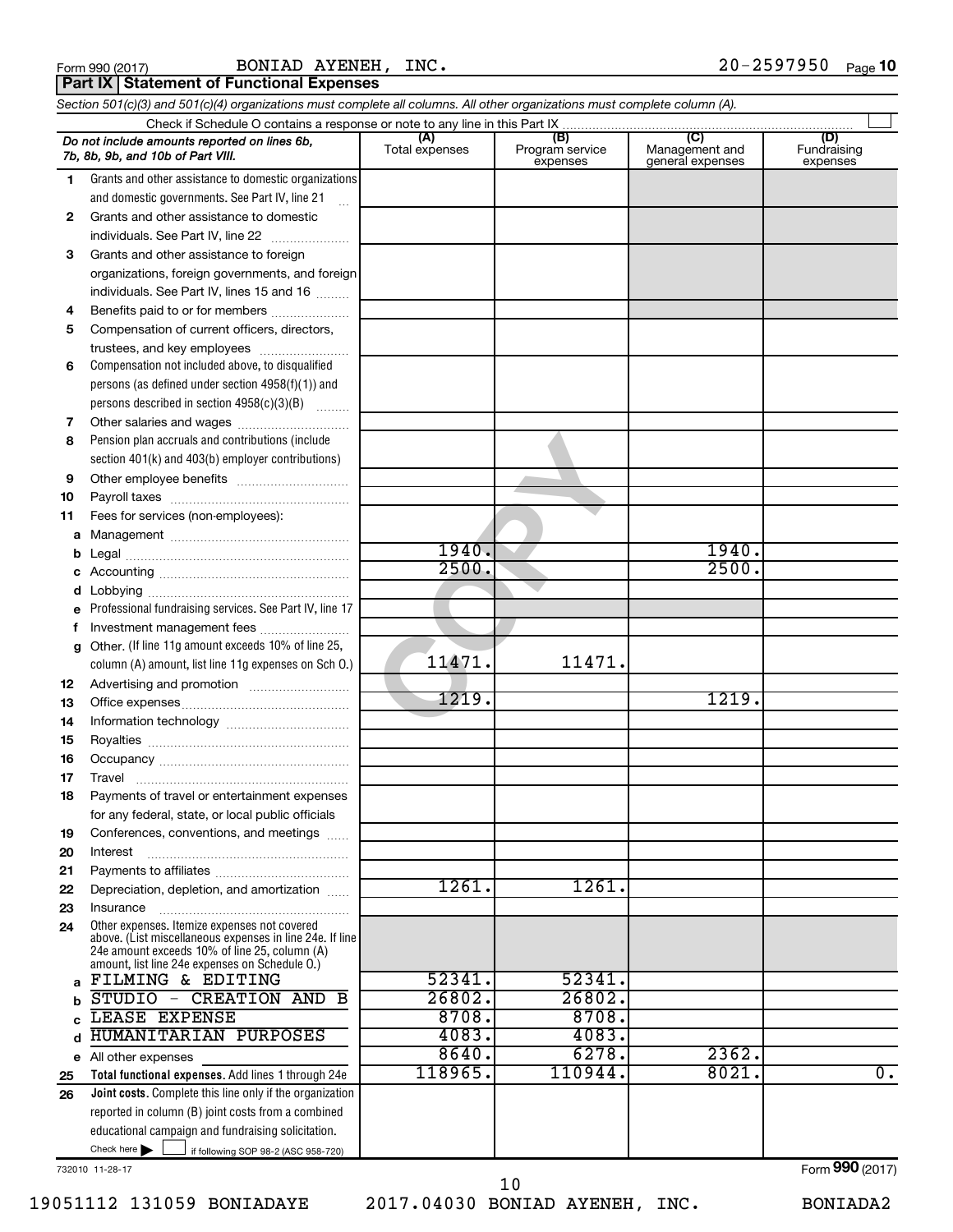**Part X Balance Sheet**

| Form 990 (2017) | <b>BONIAD</b><br><b>AYENEH</b> | INC. | $0.70E$<br>ח ר<br>า⊾<br>ч<br>D U<br>2 U | Page |
|-----------------|--------------------------------|------|-----------------------------------------|------|
|                 |                                |      |                                         |      |

|                             |    |                                                                                                                                                                                                                                |                  |                 | (A)<br>Beginning of year |                          | (B)<br>End of year |
|-----------------------------|----|--------------------------------------------------------------------------------------------------------------------------------------------------------------------------------------------------------------------------------|------------------|-----------------|--------------------------|--------------------------|--------------------|
|                             | 1  |                                                                                                                                                                                                                                |                  |                 | 82789.                   | $\mathbf{1}$             | 169631.            |
|                             | 2  |                                                                                                                                                                                                                                |                  |                 |                          | $\mathbf{2}$             |                    |
|                             | З  |                                                                                                                                                                                                                                |                  |                 |                          | 3                        |                    |
|                             | 4  |                                                                                                                                                                                                                                |                  |                 |                          | 4                        |                    |
|                             | 5  | Loans and other receivables from current and former officers, directors,                                                                                                                                                       |                  |                 |                          |                          |                    |
|                             |    | trustees, key employees, and highest compensated employees. Complete                                                                                                                                                           |                  |                 |                          |                          |                    |
|                             |    | Part II of Schedule Latin and Communication of Schedule Latin and Communication of Schedule Latin and Schedule                                                                                                                 |                  |                 |                          | 5                        |                    |
|                             | 6  | Loans and other receivables from other disqualified persons (as defined under                                                                                                                                                  |                  |                 |                          |                          |                    |
|                             |    | section 4958(f)(1)), persons described in section 4958(c)(3)(B), and contributing                                                                                                                                              |                  |                 |                          |                          |                    |
|                             |    | employers and sponsoring organizations of section 501(c)(9) voluntary                                                                                                                                                          |                  |                 |                          |                          |                    |
|                             |    | employees' beneficiary organizations (see instr). Complete Part II of Sch L                                                                                                                                                    |                  |                 |                          | 6                        |                    |
| Assets                      | 7  |                                                                                                                                                                                                                                |                  |                 |                          | $\overline{\phantom{a}}$ |                    |
|                             | 8  |                                                                                                                                                                                                                                |                  |                 |                          | 8                        |                    |
|                             | 9  | Prepaid expenses and deferred charges [11] matter continuum matter and referred charges [11] matter continuum matter continuum matter and continuum matter continuum matter and continuum matter continuum matter continuum ma |                  |                 |                          | 9                        |                    |
|                             |    | 10a Land, buildings, and equipment: cost or other                                                                                                                                                                              |                  |                 |                          |                          |                    |
|                             |    | basis. Complete Part VI of Schedule D  10a                                                                                                                                                                                     | 38219.<br>34917. |                 |                          |                          |                    |
|                             |    |                                                                                                                                                                                                                                | 4563.            | 10 <sub>c</sub> | 3302.                    |                          |                    |
|                             | 11 |                                                                                                                                                                                                                                |                  | 11              |                          |                          |                    |
|                             | 12 |                                                                                                                                                                                                                                |                  | 12              |                          |                          |                    |
| Liabilities                 | 13 |                                                                                                                                                                                                                                |                  | 13              |                          |                          |                    |
|                             | 14 |                                                                                                                                                                                                                                |                  |                 |                          | 14                       |                    |
|                             | 15 |                                                                                                                                                                                                                                |                  |                 | 2737.                    | 15                       | 2737.              |
|                             | 16 | Total assets. Add lines 1 through 15 (must equal line 34)                                                                                                                                                                      |                  |                 | 90089.                   | 16                       | 175670.            |
|                             | 17 |                                                                                                                                                                                                                                |                  |                 |                          | 17                       |                    |
|                             | 18 |                                                                                                                                                                                                                                |                  |                 |                          | 18                       |                    |
|                             | 19 |                                                                                                                                                                                                                                |                  | 19              |                          |                          |                    |
|                             | 20 |                                                                                                                                                                                                                                |                  | 20              |                          |                          |                    |
|                             | 21 | Escrow or custodial account liability. Complete Part IV of Schedule D                                                                                                                                                          |                  | 21              |                          |                          |                    |
|                             | 22 | Loans and other payables to current and former officers, directors, trustees,                                                                                                                                                  |                  |                 |                          |                          |                    |
|                             |    | key employees, highest compensated employees, and disqualified persons.                                                                                                                                                        |                  |                 |                          |                          |                    |
|                             |    |                                                                                                                                                                                                                                |                  |                 |                          | 22                       |                    |
|                             | 23 | Secured mortgages and notes payable to unrelated third parties                                                                                                                                                                 |                  |                 |                          | 23                       |                    |
|                             | 24 |                                                                                                                                                                                                                                |                  |                 |                          | 24                       |                    |
|                             | 25 | Other liabilities (including federal income tax, payables to related third                                                                                                                                                     |                  |                 |                          |                          |                    |
|                             |    | parties, and other liabilities not included on lines 17-24). Complete Part X of                                                                                                                                                |                  |                 |                          |                          |                    |
|                             |    | Schedule D                                                                                                                                                                                                                     |                  |                 | о.                       | 25                       | 0.                 |
|                             | 26 |                                                                                                                                                                                                                                |                  |                 |                          | 26                       |                    |
|                             |    | Organizations that follow SFAS 117 (ASC 958), check here $\blacktriangleright \begin{array}{c} \perp X \end{array}$ and                                                                                                        |                  |                 |                          |                          |                    |
|                             |    | complete lines 27 through 29, and lines 33 and 34.                                                                                                                                                                             |                  |                 | 90089.                   | 27                       | 175670.            |
|                             | 27 |                                                                                                                                                                                                                                |                  |                 |                          |                          |                    |
|                             | 28 |                                                                                                                                                                                                                                |                  |                 |                          | 28<br>29                 |                    |
|                             | 29 | Permanently restricted net assets<br>Organizations that do not follow SFAS 117 (ASC 958), check here ▶                                                                                                                         |                  |                 |                          |                          |                    |
|                             |    |                                                                                                                                                                                                                                |                  |                 |                          |                          |                    |
| Net Assets or Fund Balances | 30 | and complete lines 30 through 34.                                                                                                                                                                                              |                  |                 |                          | 30                       |                    |
|                             | 31 | Paid-in or capital surplus, or land, building, or equipment fund                                                                                                                                                               |                  |                 |                          | 31                       |                    |
|                             | 32 | Retained earnings, endowment, accumulated income, or other funds                                                                                                                                                               |                  |                 |                          | 32                       |                    |
|                             | 33 |                                                                                                                                                                                                                                |                  |                 | 90089.                   | 33                       | 175670.            |
|                             | 34 |                                                                                                                                                                                                                                |                  |                 | 90089.                   | 34                       | 175670.            |
|                             |    |                                                                                                                                                                                                                                |                  |                 |                          |                          |                    |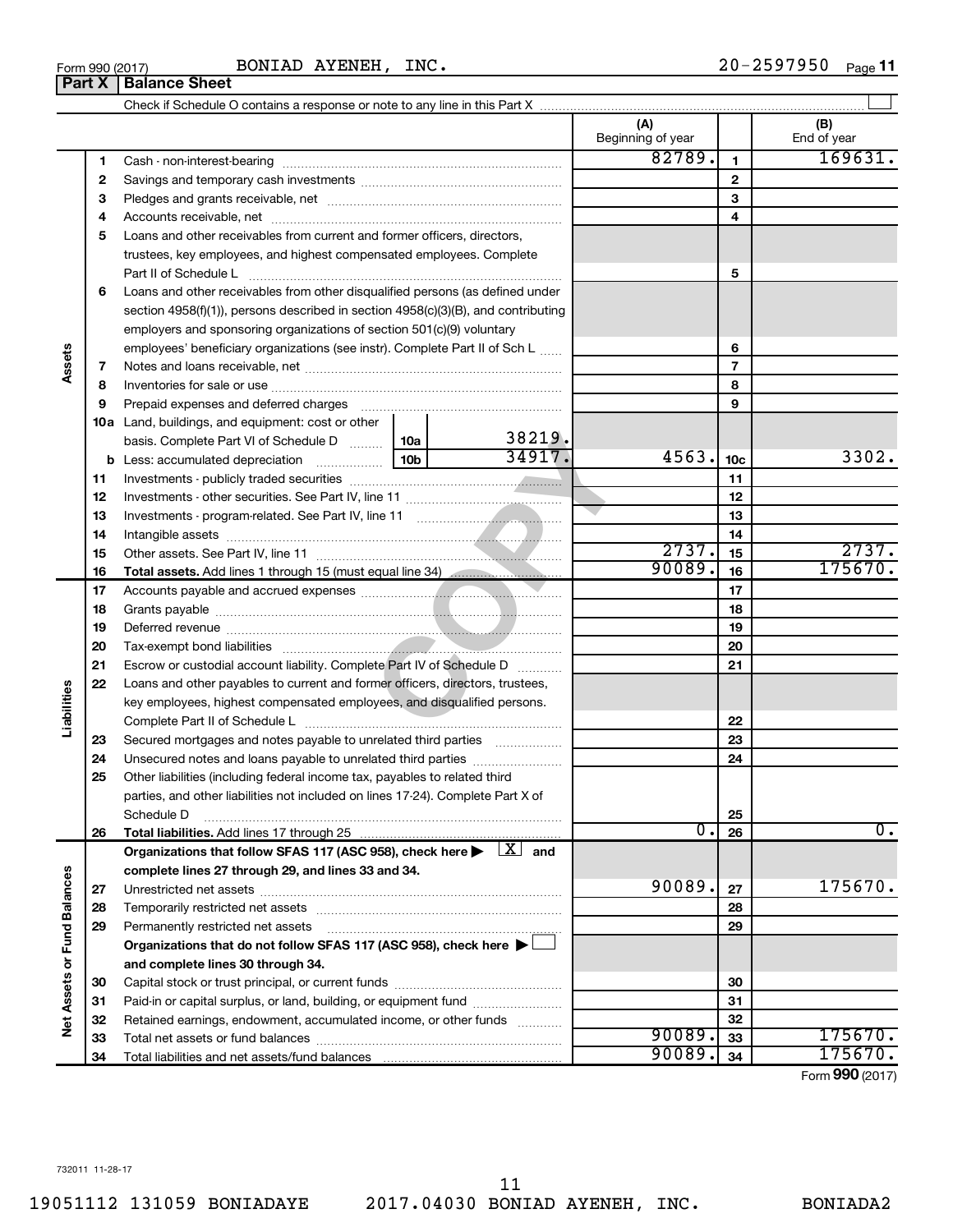|    | BONIAD AYENEH, INC.<br>Form 990 (2017)                                                                                                                                                                                         | $20 - 2597950$ |                 |         | Page 12          |
|----|--------------------------------------------------------------------------------------------------------------------------------------------------------------------------------------------------------------------------------|----------------|-----------------|---------|------------------|
|    | Part XI<br><b>Reconciliation of Net Assets</b>                                                                                                                                                                                 |                |                 |         |                  |
|    |                                                                                                                                                                                                                                |                |                 |         |                  |
|    |                                                                                                                                                                                                                                |                |                 |         |                  |
| 1  |                                                                                                                                                                                                                                | $\mathbf 1$    |                 | 204546. |                  |
| 2  |                                                                                                                                                                                                                                | $\mathbf{2}$   |                 | 118965. |                  |
| З  | Revenue less expenses. Subtract line 2 from line 1                                                                                                                                                                             | $\overline{3}$ |                 | 85581.  |                  |
| 4  |                                                                                                                                                                                                                                | $\overline{4}$ |                 | 90089.  |                  |
| 5  | Net unrealized gains (losses) on investments [11] matter contracts and the state of the state of the state of the state of the state of the state of the state of the state of the state of the state of the state of the stat | 5              |                 |         |                  |
| 6  | Donated services and use of facilities                                                                                                                                                                                         | 6              |                 |         |                  |
| 7  | Investment expenses                                                                                                                                                                                                            | $\overline{7}$ |                 |         |                  |
| 8  | Prior period adjustments material contents and content and content and content and content and content and content and content and content and content and content and content and content and content and content and content | 8              |                 |         |                  |
| 9  | Other changes in net assets or fund balances (explain in Schedule O) manufactured controller than general controller                                                                                                           | 9              |                 |         | $\overline{0}$ . |
| 10 | Net assets or fund balances at end of year. Combine lines 3 through 9 (must equal Part X, line 33,                                                                                                                             |                |                 |         |                  |
|    | column (B))                                                                                                                                                                                                                    | 10             |                 | 175670. |                  |
|    | Part XII Financial Statements and Reporting                                                                                                                                                                                    |                |                 |         |                  |
|    |                                                                                                                                                                                                                                |                |                 |         |                  |
|    |                                                                                                                                                                                                                                |                |                 | Yes     | No               |
| 1  | Accounting method used to prepare the Form 990: $X \subset X$ Cash<br>$\Box$ Accrual<br>Other                                                                                                                                  |                |                 |         |                  |
|    | If the organization changed its method of accounting from a prior year or checked "Other," explain in Schedule O.                                                                                                              |                |                 |         |                  |
|    |                                                                                                                                                                                                                                |                | 2a              |         | х                |
|    | If "Yes," check a box below to indicate whether the financial statements for the year were compiled or reviewed on a                                                                                                           |                |                 |         |                  |
|    | separate basis, consolidated basis, or both:                                                                                                                                                                                   |                |                 |         |                  |
|    | Separate basis<br><b>Consolidated basis</b><br>Both consolidated and separate basis                                                                                                                                            |                |                 |         |                  |
|    |                                                                                                                                                                                                                                |                | 2 <sub>b</sub>  |         | x                |
|    | If "Yes," check a box below to indicate whether the financial statements for the year were audited on a separate basis,                                                                                                        |                |                 |         |                  |
|    | consolidated basis, or both:                                                                                                                                                                                                   |                |                 |         |                  |
|    | Separate basis<br><b>Consolidated basis</b><br>Both consolidated and separate basis                                                                                                                                            |                |                 |         |                  |
|    | c If "Yes" to line 2a or 2b, does the organization have a committee that assumes responsibility for oversight of the audit,                                                                                                    |                |                 |         |                  |
|    |                                                                                                                                                                                                                                |                | 2c              |         |                  |
|    | If the organization changed either its oversight process or selection process during the tax year, explain in Schedule O.                                                                                                      |                |                 |         |                  |
|    | 3a As a result of a federal award, was the organization required to undergo an audit or audits as set forth in the Single Audit                                                                                                |                |                 |         |                  |
|    |                                                                                                                                                                                                                                |                | За              |         | x                |
|    | b If "Yes," did the organization undergo the required audit or audits? If the organization did not undergo the required audit                                                                                                  |                |                 |         |                  |
|    |                                                                                                                                                                                                                                |                | 3 <sub>b</sub>  |         |                  |
|    |                                                                                                                                                                                                                                |                | Form 990 (2017) |         |                  |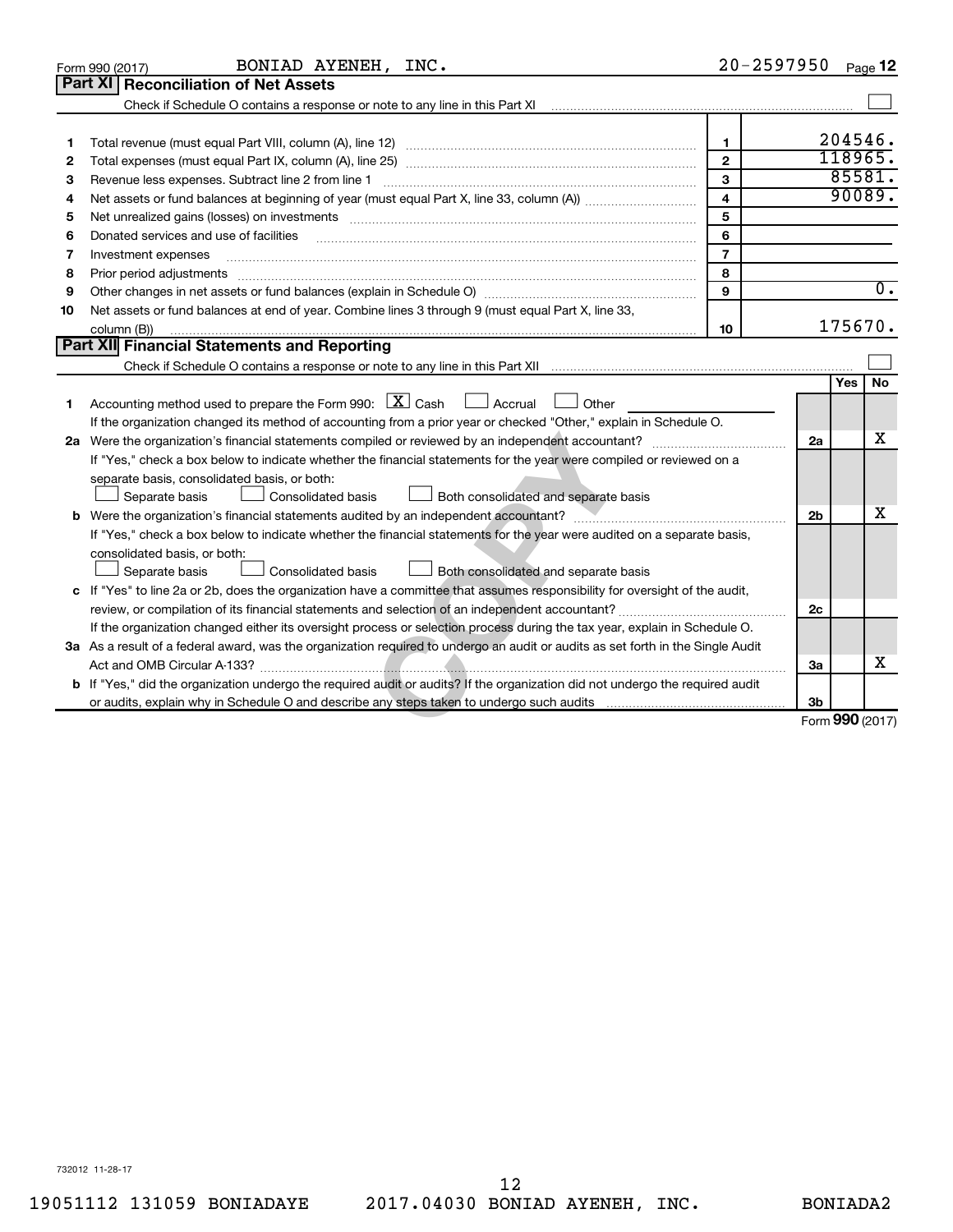**SCHEDULE A**

# **Public Charity Status and Public Support**

**(Form 990 or 990-EZ) Complete if the organization is a section 501(c)(3) organization or a section**

**4947(a)(1) nonexempt charitable trust.**

| <b>Open to Public</b><br>Inspection |
|-------------------------------------|
| r identification numbe              |

OMB No. 1545-0047

|       |                                                                                                                                                                                               | Department of the Treasury<br>Internal Revenue Service |  |                                                                                    | Attach to Form 990 or Form 990-EZ.<br>Go to www.irs.gov/Form990 for instructions and the latest information.                                                                                                  |     |                                   |                            |  | <b>Open to Public</b><br>Inspection   |
|-------|-----------------------------------------------------------------------------------------------------------------------------------------------------------------------------------------------|--------------------------------------------------------|--|------------------------------------------------------------------------------------|---------------------------------------------------------------------------------------------------------------------------------------------------------------------------------------------------------------|-----|-----------------------------------|----------------------------|--|---------------------------------------|
|       |                                                                                                                                                                                               | Name of the organization                               |  |                                                                                    |                                                                                                                                                                                                               |     |                                   |                            |  | <b>Employer identification number</b> |
|       |                                                                                                                                                                                               |                                                        |  | BONIAD AYENEH, INC.                                                                |                                                                                                                                                                                                               |     |                                   |                            |  | $20 - 2597950$                        |
|       | Part I                                                                                                                                                                                        |                                                        |  |                                                                                    | Reason for Public Charity Status (All organizations must complete this part.) See instructions.                                                                                                               |     |                                   |                            |  |                                       |
|       |                                                                                                                                                                                               |                                                        |  |                                                                                    | The organization is not a private foundation because it is: (For lines 1 through 12, check only one box.)                                                                                                     |     |                                   |                            |  |                                       |
| 1     |                                                                                                                                                                                               |                                                        |  |                                                                                    | A church, convention of churches, or association of churches described in section 170(b)(1)(A)(i).                                                                                                            |     |                                   |                            |  |                                       |
| 2     |                                                                                                                                                                                               |                                                        |  |                                                                                    | A school described in section 170(b)(1)(A)(ii). (Attach Schedule E (Form 990 or 990-EZ).)                                                                                                                     |     |                                   |                            |  |                                       |
| З     |                                                                                                                                                                                               |                                                        |  |                                                                                    | A hospital or a cooperative hospital service organization described in section 170(b)(1)(A)(iii).                                                                                                             |     |                                   |                            |  |                                       |
| 4     |                                                                                                                                                                                               |                                                        |  |                                                                                    | A medical research organization operated in conjunction with a hospital described in section 170(b)(1)(A)(iii). Enter the hospital's name,                                                                    |     |                                   |                            |  |                                       |
|       |                                                                                                                                                                                               | city, and state:                                       |  |                                                                                    |                                                                                                                                                                                                               |     |                                   |                            |  |                                       |
| 5     |                                                                                                                                                                                               |                                                        |  |                                                                                    | An organization operated for the benefit of a college or university owned or operated by a governmental unit described in                                                                                     |     |                                   |                            |  |                                       |
|       |                                                                                                                                                                                               |                                                        |  | section 170(b)(1)(A)(iv). (Complete Part II.)                                      |                                                                                                                                                                                                               |     |                                   |                            |  |                                       |
| 6     |                                                                                                                                                                                               |                                                        |  |                                                                                    | A federal, state, or local government or governmental unit described in section 170(b)(1)(A)(v).                                                                                                              |     |                                   |                            |  |                                       |
| 7     |                                                                                                                                                                                               |                                                        |  |                                                                                    | An organization that normally receives a substantial part of its support from a governmental unit or from the general public described in                                                                     |     |                                   |                            |  |                                       |
| 8     |                                                                                                                                                                                               |                                                        |  | section 170(b)(1)(A)(vi). (Complete Part II.)                                      |                                                                                                                                                                                                               |     |                                   |                            |  |                                       |
| 9     |                                                                                                                                                                                               |                                                        |  |                                                                                    | A community trust described in section 170(b)(1)(A)(vi). (Complete Part II.)<br>An agricultural research organization described in section 170(b)(1)(A)(ix) operated in conjunction with a land-grant college |     |                                   |                            |  |                                       |
|       |                                                                                                                                                                                               |                                                        |  |                                                                                    | or university or a non-land-grant college of agriculture (see instructions). Enter the name, city, and state of the college or                                                                                |     |                                   |                            |  |                                       |
|       |                                                                                                                                                                                               | university:                                            |  |                                                                                    |                                                                                                                                                                                                               |     |                                   |                            |  |                                       |
|       | 10 $\boxed{\text{X}}$                                                                                                                                                                         |                                                        |  |                                                                                    | An organization that normally receives: (1) more than 33 1/3% of its support from contributions, membership fees, and gross receipts from                                                                     |     |                                   |                            |  |                                       |
|       |                                                                                                                                                                                               |                                                        |  |                                                                                    | activities related to its exempt functions - subject to certain exceptions, and (2) no more than 33 1/3% of its support from gross investment                                                                 |     |                                   |                            |  |                                       |
|       |                                                                                                                                                                                               |                                                        |  |                                                                                    | income and unrelated business taxable income (less section 511 tax) from businesses acquired by the organization after June 30, 1975.                                                                         |     |                                   |                            |  |                                       |
|       |                                                                                                                                                                                               |                                                        |  | See section 509(a)(2). (Complete Part III.)                                        |                                                                                                                                                                                                               |     |                                   |                            |  |                                       |
| 11    |                                                                                                                                                                                               |                                                        |  |                                                                                    | An organization organized and operated exclusively to test for public safety. See section 509(a)(4).                                                                                                          |     |                                   |                            |  |                                       |
| 12    |                                                                                                                                                                                               |                                                        |  |                                                                                    | An organization organized and operated exclusively for the benefit of, to perform the functions of, or to carry out the purposes of one or                                                                    |     |                                   |                            |  |                                       |
|       |                                                                                                                                                                                               |                                                        |  |                                                                                    | more publicly supported organizations described in section 509(a)(1) or section 509(a)(2). See section 509(a)(3). Check the box in                                                                            |     |                                   |                            |  |                                       |
|       |                                                                                                                                                                                               |                                                        |  |                                                                                    | lines 12a through 12d that describes the type of supporting organization and complete lines 12e, 12f, and 12g.                                                                                                |     |                                   |                            |  |                                       |
| а     |                                                                                                                                                                                               |                                                        |  |                                                                                    | Type I. A supporting organization operated, supervised, or controlled by its supported organization(s), typically by giving                                                                                   |     |                                   |                            |  |                                       |
|       | the supported organization(s) the power to regularly appoint or elect a majority of the directors or trustees of the supporting<br>organization. You must complete Part IV, Sections A and B. |                                                        |  |                                                                                    |                                                                                                                                                                                                               |     |                                   |                            |  |                                       |
| b     |                                                                                                                                                                                               |                                                        |  |                                                                                    | Type II. A supporting organization supervised or controlled in connection with its supported organization(s), by having                                                                                       |     |                                   |                            |  |                                       |
|       |                                                                                                                                                                                               |                                                        |  |                                                                                    | control or management of the supporting organization vested in the same persons that control or manage the supported                                                                                          |     |                                   |                            |  |                                       |
|       |                                                                                                                                                                                               |                                                        |  | organization(s). You must complete Part IV, Sections A and C.                      |                                                                                                                                                                                                               |     |                                   |                            |  |                                       |
| с     |                                                                                                                                                                                               |                                                        |  |                                                                                    | Type III functionally integrated. A supporting organization operated in connection with, and functionally integrated with,                                                                                    |     |                                   |                            |  |                                       |
|       |                                                                                                                                                                                               |                                                        |  |                                                                                    | its supported organization(s) (see instructions). You must complete Part IV, Sections A, D, and E.                                                                                                            |     |                                   |                            |  |                                       |
| d     |                                                                                                                                                                                               |                                                        |  |                                                                                    | Type III non-functionally integrated. A supporting organization operated in connection with its supported organization(s)                                                                                     |     |                                   |                            |  |                                       |
|       |                                                                                                                                                                                               |                                                        |  |                                                                                    | that is not functionally integrated. The organization generally must satisfy a distribution requirement and an attentiveness                                                                                  |     |                                   |                            |  |                                       |
|       |                                                                                                                                                                                               |                                                        |  |                                                                                    | requirement (see instructions). You must complete Part IV, Sections A and D, and Part V.                                                                                                                      |     |                                   |                            |  |                                       |
| е     |                                                                                                                                                                                               |                                                        |  |                                                                                    | Check this box if the organization received a written determination from the IRS that it is a Type I, Type II, Type III                                                                                       |     |                                   |                            |  |                                       |
|       |                                                                                                                                                                                               |                                                        |  |                                                                                    | functionally integrated, or Type III non-functionally integrated supporting organization.                                                                                                                     |     |                                   |                            |  |                                       |
|       |                                                                                                                                                                                               |                                                        |  |                                                                                    |                                                                                                                                                                                                               |     |                                   |                            |  |                                       |
|       |                                                                                                                                                                                               | (i) Name of supported                                  |  | Provide the following information about the supported organization(s).<br>(ii) EIN | (iii) Type of organization                                                                                                                                                                                    |     | (iv) Is the organization listed   | (v) Amount of monetary     |  | (vi) Amount of other                  |
|       |                                                                                                                                                                                               | organization                                           |  |                                                                                    | (described on lines 1-10                                                                                                                                                                                      | Yes | in your governing document?<br>No | support (see instructions) |  | support (see instructions)            |
|       |                                                                                                                                                                                               |                                                        |  |                                                                                    | above (see instructions))                                                                                                                                                                                     |     |                                   |                            |  |                                       |
|       |                                                                                                                                                                                               |                                                        |  |                                                                                    |                                                                                                                                                                                                               |     |                                   |                            |  |                                       |
|       |                                                                                                                                                                                               |                                                        |  |                                                                                    |                                                                                                                                                                                                               |     |                                   |                            |  |                                       |
|       |                                                                                                                                                                                               |                                                        |  |                                                                                    |                                                                                                                                                                                                               |     |                                   |                            |  |                                       |
|       |                                                                                                                                                                                               |                                                        |  |                                                                                    |                                                                                                                                                                                                               |     |                                   |                            |  |                                       |
|       |                                                                                                                                                                                               |                                                        |  |                                                                                    |                                                                                                                                                                                                               |     |                                   |                            |  |                                       |
|       |                                                                                                                                                                                               |                                                        |  |                                                                                    |                                                                                                                                                                                                               |     |                                   |                            |  |                                       |
|       |                                                                                                                                                                                               |                                                        |  |                                                                                    |                                                                                                                                                                                                               |     |                                   |                            |  |                                       |
|       |                                                                                                                                                                                               |                                                        |  |                                                                                    |                                                                                                                                                                                                               |     |                                   |                            |  |                                       |
|       |                                                                                                                                                                                               |                                                        |  |                                                                                    |                                                                                                                                                                                                               |     |                                   |                            |  |                                       |
| Total |                                                                                                                                                                                               |                                                        |  |                                                                                    |                                                                                                                                                                                                               |     |                                   |                            |  |                                       |

LHA For Paperwork Reduction Act Notice, see the Instructions for Form 990 or 990-EZ. 732021 10-06-17 Schedule A (Form 990 or 990-EZ) 2017 13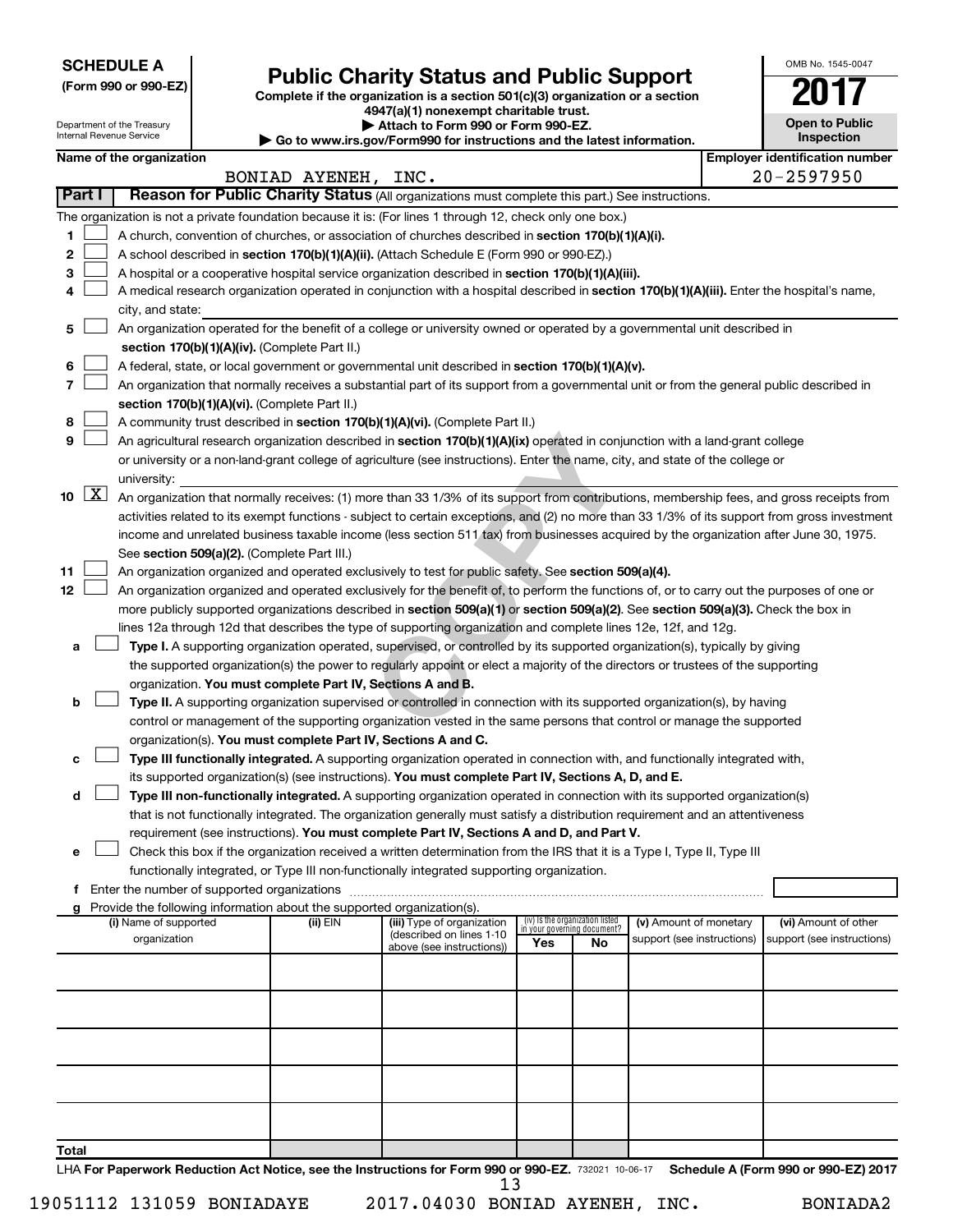#### Schedule A (Form 990 or 990-EZ) 2017 Page BONIAD AYENEH, INC. 20-2597950

20-2597950 Page 2

**Part II Support Schedule for Organizations Described in Sections 170(b)(1)(A)(iv) and 170(b)(1)(A)(vi)**

(Complete only if you checked the box on line 5, 7, or 8 of Part I or if the organization failed to qualify under Part III. If the organization fails to qualify under the tests listed below, please complete Part III.)

| Calendar year (or fiscal year beginning in)<br>(a) 2013<br>(b) 2014<br>$(c)$ 2015<br>$(d)$ 2016<br>(f) Total<br>(e) 2017<br>1 Gifts, grants, contributions, and<br>membership fees received. (Do not<br>include any "unusual grants.")<br>2 Tax revenues levied for the organ-<br>ization's benefit and either paid to<br>or expended on its behalf<br>3 The value of services or facilities<br>furnished by a governmental unit to<br>the organization without charge<br>4 Total. Add lines 1 through 3<br>The portion of total contributions<br>5.<br>by each person (other than a<br>governmental unit or publicly<br>supported organization) included<br>on line 1 that exceeds 2% of the<br>amount shown on line 11,<br>column (f)<br>6 Public support. Subtract line 5 from line 4.<br><b>Section B. Total Support</b><br>Calendar year (or fiscal year beginning in)<br>(a) 2013<br>(b) 2014<br>$(c)$ 2015<br>$(d)$ 2016<br>(f) Total<br>(e) 2017<br>7 Amounts from line 4<br>Gross income from interest,<br>8<br>dividends, payments received on<br>securities loans, rents, royalties,<br>and income from similar sources<br>Net income from unrelated business<br>9<br>activities, whether or not the |   |
|-----------------------------------------------------------------------------------------------------------------------------------------------------------------------------------------------------------------------------------------------------------------------------------------------------------------------------------------------------------------------------------------------------------------------------------------------------------------------------------------------------------------------------------------------------------------------------------------------------------------------------------------------------------------------------------------------------------------------------------------------------------------------------------------------------------------------------------------------------------------------------------------------------------------------------------------------------------------------------------------------------------------------------------------------------------------------------------------------------------------------------------------------------------------------------------------------------------------|---|
|                                                                                                                                                                                                                                                                                                                                                                                                                                                                                                                                                                                                                                                                                                                                                                                                                                                                                                                                                                                                                                                                                                                                                                                                                 |   |
|                                                                                                                                                                                                                                                                                                                                                                                                                                                                                                                                                                                                                                                                                                                                                                                                                                                                                                                                                                                                                                                                                                                                                                                                                 |   |
|                                                                                                                                                                                                                                                                                                                                                                                                                                                                                                                                                                                                                                                                                                                                                                                                                                                                                                                                                                                                                                                                                                                                                                                                                 |   |
|                                                                                                                                                                                                                                                                                                                                                                                                                                                                                                                                                                                                                                                                                                                                                                                                                                                                                                                                                                                                                                                                                                                                                                                                                 |   |
|                                                                                                                                                                                                                                                                                                                                                                                                                                                                                                                                                                                                                                                                                                                                                                                                                                                                                                                                                                                                                                                                                                                                                                                                                 |   |
|                                                                                                                                                                                                                                                                                                                                                                                                                                                                                                                                                                                                                                                                                                                                                                                                                                                                                                                                                                                                                                                                                                                                                                                                                 |   |
|                                                                                                                                                                                                                                                                                                                                                                                                                                                                                                                                                                                                                                                                                                                                                                                                                                                                                                                                                                                                                                                                                                                                                                                                                 |   |
|                                                                                                                                                                                                                                                                                                                                                                                                                                                                                                                                                                                                                                                                                                                                                                                                                                                                                                                                                                                                                                                                                                                                                                                                                 |   |
|                                                                                                                                                                                                                                                                                                                                                                                                                                                                                                                                                                                                                                                                                                                                                                                                                                                                                                                                                                                                                                                                                                                                                                                                                 |   |
|                                                                                                                                                                                                                                                                                                                                                                                                                                                                                                                                                                                                                                                                                                                                                                                                                                                                                                                                                                                                                                                                                                                                                                                                                 |   |
|                                                                                                                                                                                                                                                                                                                                                                                                                                                                                                                                                                                                                                                                                                                                                                                                                                                                                                                                                                                                                                                                                                                                                                                                                 |   |
|                                                                                                                                                                                                                                                                                                                                                                                                                                                                                                                                                                                                                                                                                                                                                                                                                                                                                                                                                                                                                                                                                                                                                                                                                 |   |
|                                                                                                                                                                                                                                                                                                                                                                                                                                                                                                                                                                                                                                                                                                                                                                                                                                                                                                                                                                                                                                                                                                                                                                                                                 |   |
|                                                                                                                                                                                                                                                                                                                                                                                                                                                                                                                                                                                                                                                                                                                                                                                                                                                                                                                                                                                                                                                                                                                                                                                                                 |   |
|                                                                                                                                                                                                                                                                                                                                                                                                                                                                                                                                                                                                                                                                                                                                                                                                                                                                                                                                                                                                                                                                                                                                                                                                                 |   |
|                                                                                                                                                                                                                                                                                                                                                                                                                                                                                                                                                                                                                                                                                                                                                                                                                                                                                                                                                                                                                                                                                                                                                                                                                 |   |
|                                                                                                                                                                                                                                                                                                                                                                                                                                                                                                                                                                                                                                                                                                                                                                                                                                                                                                                                                                                                                                                                                                                                                                                                                 |   |
|                                                                                                                                                                                                                                                                                                                                                                                                                                                                                                                                                                                                                                                                                                                                                                                                                                                                                                                                                                                                                                                                                                                                                                                                                 |   |
|                                                                                                                                                                                                                                                                                                                                                                                                                                                                                                                                                                                                                                                                                                                                                                                                                                                                                                                                                                                                                                                                                                                                                                                                                 |   |
|                                                                                                                                                                                                                                                                                                                                                                                                                                                                                                                                                                                                                                                                                                                                                                                                                                                                                                                                                                                                                                                                                                                                                                                                                 |   |
|                                                                                                                                                                                                                                                                                                                                                                                                                                                                                                                                                                                                                                                                                                                                                                                                                                                                                                                                                                                                                                                                                                                                                                                                                 |   |
|                                                                                                                                                                                                                                                                                                                                                                                                                                                                                                                                                                                                                                                                                                                                                                                                                                                                                                                                                                                                                                                                                                                                                                                                                 |   |
|                                                                                                                                                                                                                                                                                                                                                                                                                                                                                                                                                                                                                                                                                                                                                                                                                                                                                                                                                                                                                                                                                                                                                                                                                 |   |
|                                                                                                                                                                                                                                                                                                                                                                                                                                                                                                                                                                                                                                                                                                                                                                                                                                                                                                                                                                                                                                                                                                                                                                                                                 |   |
|                                                                                                                                                                                                                                                                                                                                                                                                                                                                                                                                                                                                                                                                                                                                                                                                                                                                                                                                                                                                                                                                                                                                                                                                                 |   |
|                                                                                                                                                                                                                                                                                                                                                                                                                                                                                                                                                                                                                                                                                                                                                                                                                                                                                                                                                                                                                                                                                                                                                                                                                 |   |
|                                                                                                                                                                                                                                                                                                                                                                                                                                                                                                                                                                                                                                                                                                                                                                                                                                                                                                                                                                                                                                                                                                                                                                                                                 |   |
|                                                                                                                                                                                                                                                                                                                                                                                                                                                                                                                                                                                                                                                                                                                                                                                                                                                                                                                                                                                                                                                                                                                                                                                                                 |   |
| business is regularly carried on                                                                                                                                                                                                                                                                                                                                                                                                                                                                                                                                                                                                                                                                                                                                                                                                                                                                                                                                                                                                                                                                                                                                                                                |   |
| 10 Other income. Do not include gain                                                                                                                                                                                                                                                                                                                                                                                                                                                                                                                                                                                                                                                                                                                                                                                                                                                                                                                                                                                                                                                                                                                                                                            |   |
| or loss from the sale of capital                                                                                                                                                                                                                                                                                                                                                                                                                                                                                                                                                                                                                                                                                                                                                                                                                                                                                                                                                                                                                                                                                                                                                                                |   |
| assets (Explain in Part VI.)                                                                                                                                                                                                                                                                                                                                                                                                                                                                                                                                                                                                                                                                                                                                                                                                                                                                                                                                                                                                                                                                                                                                                                                    |   |
| 11 Total support. Add lines 7 through 10                                                                                                                                                                                                                                                                                                                                                                                                                                                                                                                                                                                                                                                                                                                                                                                                                                                                                                                                                                                                                                                                                                                                                                        |   |
| 12<br><b>12</b> Gross receipts from related activities, etc. (see instructions)                                                                                                                                                                                                                                                                                                                                                                                                                                                                                                                                                                                                                                                                                                                                                                                                                                                                                                                                                                                                                                                                                                                                 |   |
| 13 First five years. If the Form 990 is for the organization's first, second, third, fourth, or fifth tax year as a section 501(c)(3)                                                                                                                                                                                                                                                                                                                                                                                                                                                                                                                                                                                                                                                                                                                                                                                                                                                                                                                                                                                                                                                                           |   |
| organization, check this box and stop here                                                                                                                                                                                                                                                                                                                                                                                                                                                                                                                                                                                                                                                                                                                                                                                                                                                                                                                                                                                                                                                                                                                                                                      |   |
| <b>Section C. Computation of Public Support Percentage</b>                                                                                                                                                                                                                                                                                                                                                                                                                                                                                                                                                                                                                                                                                                                                                                                                                                                                                                                                                                                                                                                                                                                                                      |   |
| 14                                                                                                                                                                                                                                                                                                                                                                                                                                                                                                                                                                                                                                                                                                                                                                                                                                                                                                                                                                                                                                                                                                                                                                                                              | % |
| 15                                                                                                                                                                                                                                                                                                                                                                                                                                                                                                                                                                                                                                                                                                                                                                                                                                                                                                                                                                                                                                                                                                                                                                                                              | % |
| 16a 33 1/3% support test - 2017. If the organization did not check the box on line 13, and line 14 is 33 1/3% or more, check this box and                                                                                                                                                                                                                                                                                                                                                                                                                                                                                                                                                                                                                                                                                                                                                                                                                                                                                                                                                                                                                                                                       |   |
| stop here. The organization qualifies as a publicly supported organization manufaction manufacture or the organization manufacture or the organization manufacture or the organization manufacture or the state of the state o                                                                                                                                                                                                                                                                                                                                                                                                                                                                                                                                                                                                                                                                                                                                                                                                                                                                                                                                                                                  |   |
| b 33 1/3% support test - 2016. If the organization did not check a box on line 13 or 16a, and line 15 is 33 1/3% or more, check this box                                                                                                                                                                                                                                                                                                                                                                                                                                                                                                                                                                                                                                                                                                                                                                                                                                                                                                                                                                                                                                                                        |   |
|                                                                                                                                                                                                                                                                                                                                                                                                                                                                                                                                                                                                                                                                                                                                                                                                                                                                                                                                                                                                                                                                                                                                                                                                                 |   |
| 17a 10% -facts-and-circumstances test - 2017. If the organization did not check a box on line 13, 16a, or 16b, and line 14 is 10% or more,                                                                                                                                                                                                                                                                                                                                                                                                                                                                                                                                                                                                                                                                                                                                                                                                                                                                                                                                                                                                                                                                      |   |
| and if the organization meets the "facts-and-circumstances" test, check this box and stop here. Explain in Part VI how the organization                                                                                                                                                                                                                                                                                                                                                                                                                                                                                                                                                                                                                                                                                                                                                                                                                                                                                                                                                                                                                                                                         |   |
| meets the "facts-and-circumstances" test. The organization qualifies as a publicly supported organization <i>manumumumum</i>                                                                                                                                                                                                                                                                                                                                                                                                                                                                                                                                                                                                                                                                                                                                                                                                                                                                                                                                                                                                                                                                                    |   |
| b 10% -facts-and-circumstances test - 2016. If the organization did not check a box on line 13, 16a, 16b, or 17a, and line 15 is 10% or                                                                                                                                                                                                                                                                                                                                                                                                                                                                                                                                                                                                                                                                                                                                                                                                                                                                                                                                                                                                                                                                         |   |
| more, and if the organization meets the "facts-and-circumstances" test, check this box and stop here. Explain in Part VI how the                                                                                                                                                                                                                                                                                                                                                                                                                                                                                                                                                                                                                                                                                                                                                                                                                                                                                                                                                                                                                                                                                |   |
| organization meets the "facts-and-circumstances" test. The organization qualifies as a publicly supported organization                                                                                                                                                                                                                                                                                                                                                                                                                                                                                                                                                                                                                                                                                                                                                                                                                                                                                                                                                                                                                                                                                          |   |
| 18 Private foundation. If the organization did not check a box on line 13, 16a, 16b, 17a, or 17b, check this box and see instructions<br>Schodule A (Form 000 or 000 F7) 2017                                                                                                                                                                                                                                                                                                                                                                                                                                                                                                                                                                                                                                                                                                                                                                                                                                                                                                                                                                                                                                   |   |

**Schedule A (Form 990 or 990-EZ) 2017**

732022 10-06-17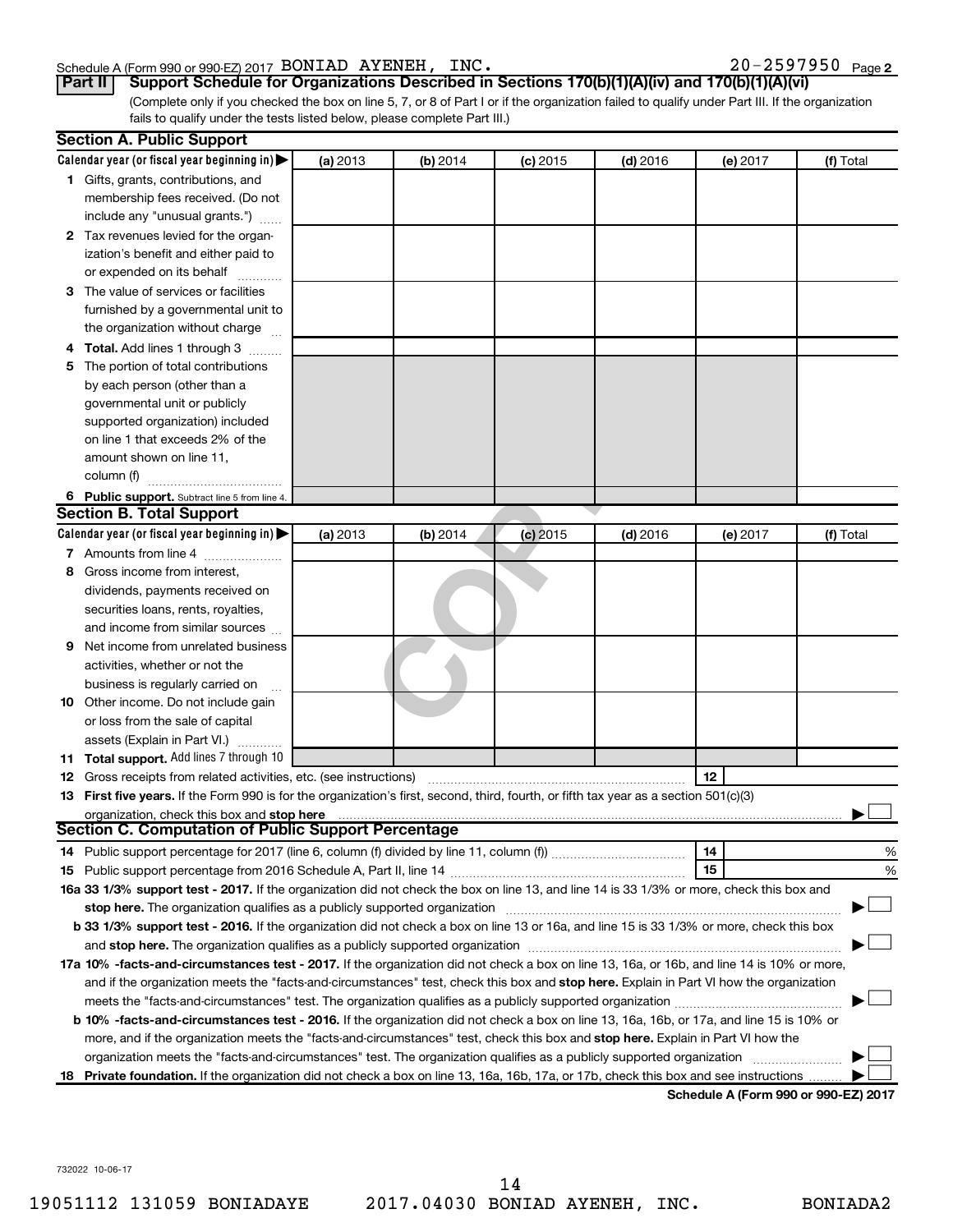#### Schedule A (Form 990 or 990-EZ) 2017 Page BONIAD AYENEH, INC. 20-2597950

(Complete only if you checked the box on line 10 of Part I or if the organization failed to qualify under Part II. If the organization fails to qualify under the tests listed below, please complete Part II.)

| <b>Section A. Public Support</b>                                                                                                                    |          |          |            |            |                                      |                                          |
|-----------------------------------------------------------------------------------------------------------------------------------------------------|----------|----------|------------|------------|--------------------------------------|------------------------------------------|
| Calendar year (or fiscal year beginning in)                                                                                                         | (a) 2013 | (b) 2014 | $(c)$ 2015 | $(d)$ 2016 | (e) 2017                             | (f) Total                                |
| 1 Gifts, grants, contributions, and                                                                                                                 |          |          |            |            |                                      |                                          |
| membership fees received. (Do not                                                                                                                   |          |          |            |            |                                      |                                          |
| include any "unusual grants.")                                                                                                                      | 37298.   | 128789.  | 98694.     | 70510.     | 204546.                              | 539837.                                  |
| 2 Gross receipts from admissions,<br>merchandise sold or services per-<br>formed, or facilities furnished in<br>any activity that is related to the |          |          |            |            |                                      |                                          |
| organization's tax-exempt purpose                                                                                                                   |          |          |            |            |                                      |                                          |
| 3 Gross receipts from activities that<br>are not an unrelated trade or bus-                                                                         |          |          |            |            |                                      |                                          |
| iness under section 513                                                                                                                             |          |          |            |            |                                      |                                          |
| 4 Tax revenues levied for the organ-                                                                                                                |          |          |            |            |                                      |                                          |
| ization's benefit and either paid to                                                                                                                |          |          |            |            |                                      |                                          |
| or expended on its behalf                                                                                                                           |          |          |            |            |                                      |                                          |
|                                                                                                                                                     |          |          |            |            |                                      |                                          |
| 5 The value of services or facilities<br>furnished by a governmental unit to                                                                        |          |          |            |            |                                      |                                          |
| the organization without charge                                                                                                                     |          |          |            |            |                                      |                                          |
|                                                                                                                                                     | 37298.   | 128789.  | 98694.     | 70510.     | 204546.                              | 539837.                                  |
| <b>6 Total.</b> Add lines 1 through 5                                                                                                               |          |          |            |            |                                      |                                          |
| 7a Amounts included on lines 1, 2, and                                                                                                              |          |          |            |            |                                      | 0.                                       |
| 3 received from disqualified persons<br><b>b</b> Amounts included on lines 2 and 3 received<br>from other than disqualified persons that            |          |          |            |            |                                      |                                          |
| exceed the greater of \$5,000 or 1% of the<br>amount on line 13 for the year                                                                        |          |          |            |            |                                      | $0 \cdot$                                |
| c Add lines 7a and 7b                                                                                                                               |          |          |            |            |                                      | σ.                                       |
| 8 Public support. (Subtract line 7c from line 6.)                                                                                                   |          |          |            |            |                                      | 539837.                                  |
| <b>Section B. Total Support</b>                                                                                                                     |          |          |            |            |                                      |                                          |
| Calendar year (or fiscal year beginning in)                                                                                                         | (a) 2013 | (b) 2014 | $(c)$ 2015 | $(d)$ 2016 | (e) 2017                             | (f) Total                                |
| 9 Amounts from line 6                                                                                                                               | 37298    | 128789.  | 98694.     | 70510.     | 204546                               | 539837.                                  |
| <b>10a</b> Gross income from interest,<br>dividends, payments received on<br>securities loans, rents, royalties,<br>and income from similar sources |          |          |            |            |                                      |                                          |
| <b>b</b> Unrelated business taxable income                                                                                                          |          |          |            |            |                                      |                                          |
| (less section 511 taxes) from businesses<br>acquired after June 30, 1975<br>$\overline{\phantom{a}}$                                                |          |          |            |            |                                      |                                          |
| c Add lines 10a and 10b                                                                                                                             |          |          |            |            |                                      |                                          |
| <b>11</b> Net income from unrelated business<br>activities not included in line 10b,<br>whether or not the business is<br>regularly carried on      |          |          |            |            |                                      |                                          |
| <b>12</b> Other income. Do not include gain<br>or loss from the sale of capital                                                                     |          |          |            |            |                                      |                                          |
| assets (Explain in Part VI.)<br><b>13</b> Total support. (Add lines 9, 10c, 11, and 12.)                                                            | 37298.   | 128789.  | 98694.     | 70510.     | 204546.                              | 539837.                                  |
| 14 First five years. If the Form 990 is for the organization's first, second, third, fourth, or fifth tax year as a section 501(c)(3) organization, |          |          |            |            |                                      |                                          |
| check this box and stop here                                                                                                                        |          |          |            |            |                                      |                                          |
| <b>Section C. Computation of Public Support Percentage</b>                                                                                          |          |          |            |            |                                      |                                          |
|                                                                                                                                                     |          |          |            |            | 15                                   | 100.00<br>%                              |
| 16 Public support percentage from 2016 Schedule A, Part III, line 15                                                                                |          |          |            |            | 16                                   | 100.00<br>$\%$                           |
| Section D. Computation of Investment Income Percentage                                                                                              |          |          |            |            |                                      |                                          |
| 17 Investment income percentage for 2017 (line 10c, column (f) divided by line 13, column (f))                                                      |          |          |            |            | 17                                   | .00<br>$\%$                              |
| 18 Investment income percentage from 2016 Schedule A, Part III, line 17                                                                             |          |          |            |            | 18                                   | $\%$                                     |
| 19a 33 1/3% support tests - 2017. If the organization did not check the box on line 14, and line 15 is more than 33 1/3%, and line 17 is not        |          |          |            |            |                                      |                                          |
| more than 33 1/3%, check this box and stop here. The organization qualifies as a publicly supported organization                                    |          |          |            |            |                                      | $\blacktriangleright$ $\boxed{\text{X}}$ |
| <b>b 33 1/3% support tests - 2016.</b> If the organization did not check a box on line 14 or line 19a, and line 16 is more than 33 1/3%, and        |          |          |            |            |                                      |                                          |
| line 18 is not more than 33 1/3%, check this box and stop here. The organization qualifies as a publicly supported organization                     |          |          |            |            |                                      |                                          |
|                                                                                                                                                     |          |          |            |            |                                      |                                          |
| 732023 10-06-17                                                                                                                                     |          |          |            |            | Schedule A (Form 990 or 990-EZ) 2017 |                                          |
|                                                                                                                                                     |          |          | 15         |            |                                      |                                          |

19051112 131059 BONIADAYE 2017.04030 BONIAD AYENEH, INC. BONIADA2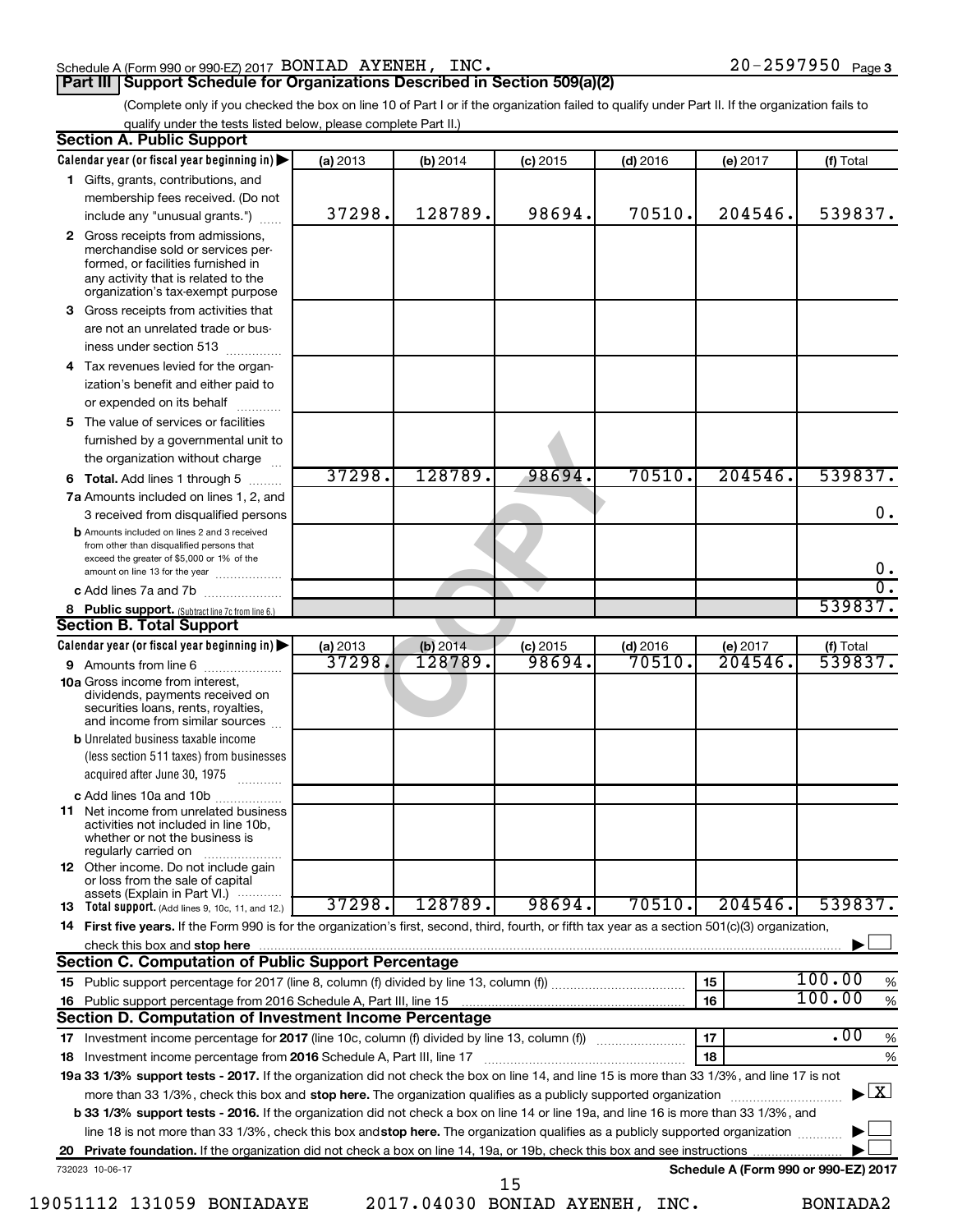**1**

**2**

**3a**

**3b**

**3c**

**4a**

**4b**

**4c**

**5a**

**5b 5c**

**6**

**7**

**8**

**9a**

**9b**

**9c**

**10a**

**10b**

**Yes No**

## **Part IV Supporting Organizations**

(Complete only if you checked a box in line 12 on Part I. If you checked 12a of Part I, complete Sections A and B. If you checked 12b of Part I, complete Sections A and C. If you checked 12c of Part I, complete Sections A, D, and E. If you checked 12d of Part I, complete Sections A and D, and complete Part V.)

#### **Section A. All Supporting Organizations**

- **1** Are all of the organization's supported organizations listed by name in the organization's governing documents? If "No," describe in Part VI how the supported organizations are designated. If designated by *class or purpose, describe the designation. If historic and continuing relationship, explain.*
- **2** Did the organization have any supported organization that does not have an IRS determination of status under section 509(a)(1) or (2)? If "Yes," explain in Part **VI** how the organization determined that the supported *organization was described in section 509(a)(1) or (2).*
- **3a** Did the organization have a supported organization described in section 501(c)(4), (5), or (6)? If "Yes," answer *(b) and (c) below.*
- **b** Did the organization confirm that each supported organization qualified under section 501(c)(4), (5), or (6) and satisfied the public support tests under section 509(a)(2)? If "Yes," describe in Part VI when and how the *organization made the determination.*
- **c** Did the organization ensure that all support to such organizations was used exclusively for section 170(c)(2)(B) purposes? If "Yes," explain in Part VI what controls the organization put in place to ensure such use.
- **4 a** *If* Was any supported organization not organized in the United States ("foreign supported organization")? *"Yes," and if you checked 12a or 12b in Part I, answer (b) and (c) below.*
- **b** Did the organization have ultimate control and discretion in deciding whether to make grants to the foreign supported organization? If "Yes," describe in Part VI how the organization had such control and discretion *despite being controlled or supervised by or in connection with its supported organizations.*
- **c** Did the organization support any foreign supported organization that does not have an IRS determination under sections 501(c)(3) and 509(a)(1) or (2)? If "Yes," explain in Part VI what controls the organization used *to ensure that all support to the foreign supported organization was used exclusively for section 170(c)(2)(B) purposes.*
- the United States ("foreign supported organization")? *I*<br>wer (b) and (c) below.<br>Correction in deciding whether to make grants to the foreignal to the foreign whether to make grants to the foreign<br>**VI** how the organization **5a** Did the organization add, substitute, or remove any supported organizations during the tax year? If "Yes," answer (b) and (c) below (if applicable). Also, provide detail in **Part VI,** including (i) the names and EIN *numbers of the supported organizations added, substituted, or removed; (ii) the reasons for each such action; (iii) the authority under the organization's organizing document authorizing such action; and (iv) how the action was accomplished (such as by amendment to the organizing document).*
- **b** Type I or Type II only. Was any added or substituted supported organization part of a class already designated in the organization's organizing document?
- **c Substitutions only.**  Was the substitution the result of an event beyond the organization's control?
- **6** Did the organization provide support (whether in the form of grants or the provision of services or facilities) to **Part VI.** support or benefit one or more of the filing organization's supported organizations? If "Yes," provide detail in anyone other than (i) its supported organizations, (ii) individuals that are part of the charitable class benefited by one or more of its supported organizations, or (iii) other supporting organizations that also
- **7** Did the organization provide a grant, loan, compensation, or other similar payment to a substantial contributor regard to a substantial contributor? If "Yes," complete Part I of Schedule L (Form 990 or 990-EZ). (defined in section 4958(c)(3)(C)), a family member of a substantial contributor, or a 35% controlled entity with
- **8** Did the organization make a loan to a disqualified person (as defined in section 4958) not described in line 7? *If "Yes," complete Part I of Schedule L (Form 990 or 990-EZ).*
- **9 a** Was the organization controlled directly or indirectly at any time during the tax year by one or more in section 509(a)(1) or (2))? If "Yes," provide detail in **Part VI.** disqualified persons as defined in section 4946 (other than foundation managers and organizations described
- **b** Did one or more disqualified persons (as defined in line 9a) hold a controlling interest in any entity in which the supporting organization had an interest? If "Yes," provide detail in Part VI.
- **c** Did a disqualified person (as defined in line 9a) have an ownership interest in, or derive any personal benefit from, assets in which the supporting organization also had an interest? If "Yes," provide detail in Part VI.
- **10 a** Was the organization subject to the excess business holdings rules of section 4943 because of section supporting organizations)? If "Yes," answer 10b below. 4943(f) (regarding certain Type II supporting organizations, and all Type III non-functionally integrated
	- **b** Did the organization have any excess business holdings in the tax year? (Use Schedule C, Form 4720, to *determine whether the organization had excess business holdings.)*

732024 10-06-17

**Schedule A (Form 990 or 990-EZ) 2017**

16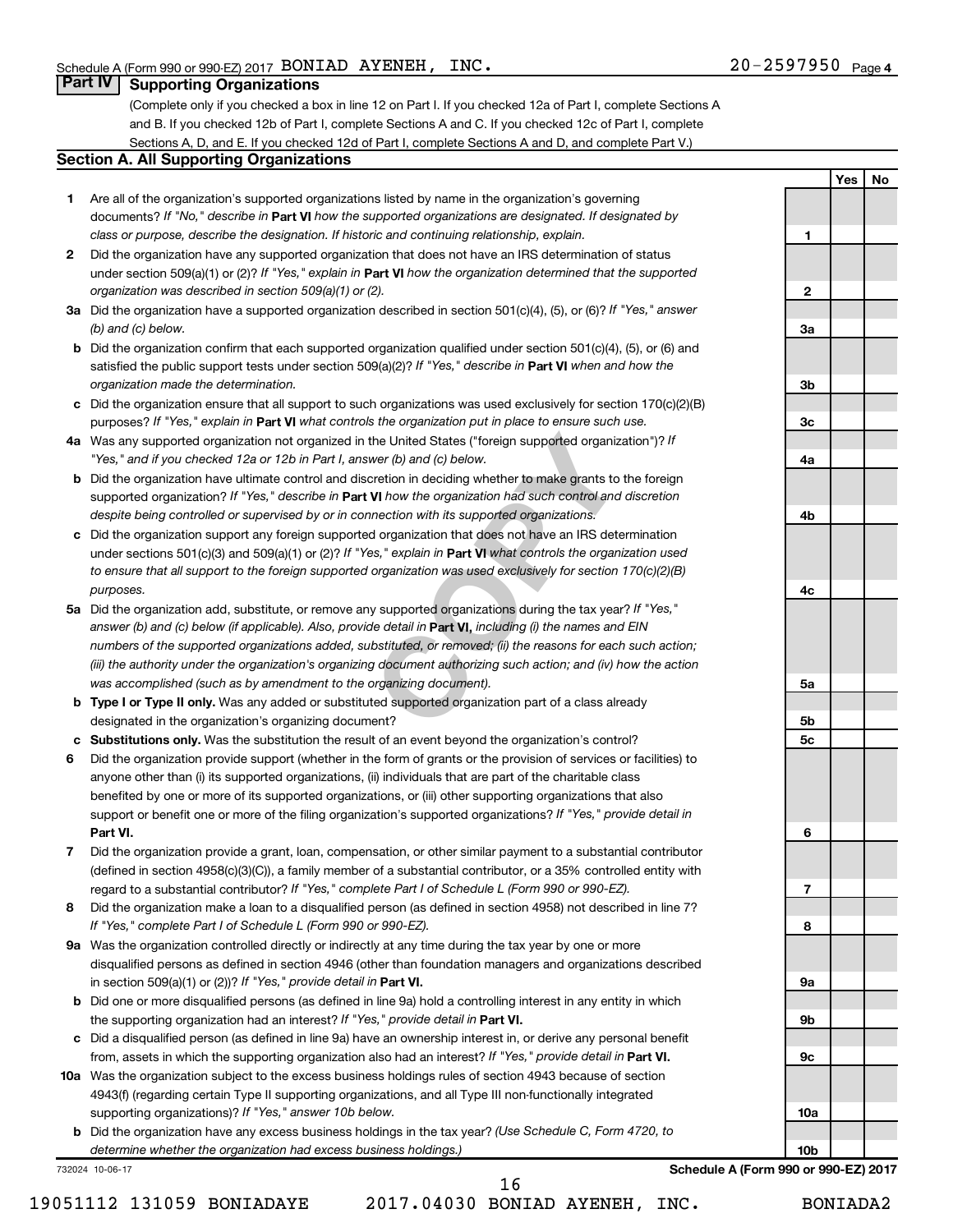|             | Part IV<br><b>Supporting Organizations (continued)</b>                                                                          |                 |     |    |
|-------------|---------------------------------------------------------------------------------------------------------------------------------|-----------------|-----|----|
|             |                                                                                                                                 |                 | Yes | No |
| 11          | Has the organization accepted a gift or contribution from any of the following persons?                                         |                 |     |    |
|             | a A person who directly or indirectly controls, either alone or together with persons described in (b) and (c)                  |                 |     |    |
|             | below, the governing body of a supported organization?                                                                          | 11a             |     |    |
|             | <b>b</b> A family member of a person described in (a) above?                                                                    | 11 <sub>b</sub> |     |    |
|             | c A 35% controlled entity of a person described in (a) or (b) above? If "Yes" to a, b, or c, provide detail in Part VI.         | 11c             |     |    |
|             | <b>Section B. Type I Supporting Organizations</b>                                                                               |                 |     |    |
|             |                                                                                                                                 |                 | Yes | No |
|             |                                                                                                                                 |                 |     |    |
| 1           | Did the directors, trustees, or membership of one or more supported organizations have the power to                             |                 |     |    |
|             | regularly appoint or elect at least a majority of the organization's directors or trustees at all times during the              |                 |     |    |
|             | tax year? If "No," describe in Part VI how the supported organization(s) effectively operated, supervised, or                   |                 |     |    |
|             | controlled the organization's activities. If the organization had more than one supported organization,                         |                 |     |    |
|             | describe how the powers to appoint and/or remove directors or trustees were allocated among the supported                       |                 |     |    |
|             | organizations and what conditions or restrictions, if any, applied to such powers during the tax year.                          | 1               |     |    |
| 2           | Did the organization operate for the benefit of any supported organization other than the supported                             |                 |     |    |
|             | organization(s) that operated, supervised, or controlled the supporting organization? If "Yes," explain in                      |                 |     |    |
|             | Part VI how providing such benefit carried out the purposes of the supported organization(s) that operated,                     |                 |     |    |
|             | supervised, or controlled the supporting organization.                                                                          | 2               |     |    |
|             | <b>Section C. Type II Supporting Organizations</b>                                                                              |                 |     |    |
|             |                                                                                                                                 |                 | Yes | No |
| 1           | Were a majority of the organization's directors or trustees during the tax year also a majority of the directors                |                 |     |    |
|             | or trustees of each of the organization's supported organization(s)? If "No," describe in Part VI how control                   |                 |     |    |
|             | or management of the supporting organization was vested in the same persons that controlled or managed                          |                 |     |    |
|             | the supported organization(s).                                                                                                  | 1               |     |    |
|             | <b>Section D. All Type III Supporting Organizations</b>                                                                         |                 |     |    |
|             |                                                                                                                                 |                 | Yes | No |
| 1           | Did the organization provide to each of its supported organizations, by the last day of the fifth month of the                  |                 |     |    |
|             | organization's tax year, (i) a written notice describing the type and amount of support provided during the prior tax           |                 |     |    |
|             | year, (ii) a copy of the Form 990 that was most recently filed as of the date of notification, and (iii) copies of the          |                 |     |    |
|             | organization's governing documents in effect on the date of notification, to the extent not previously provided?                | 1               |     |    |
| 2           | Were any of the organization's officers, directors, or trustees either (i) appointed or elected by the supported                |                 |     |    |
|             | organization(s) or (ii) serving on the governing body of a supported organization? If "No," explain in Part VI how              |                 |     |    |
|             | the organization maintained a close and continuous working relationship with the supported organization(s).                     | 2               |     |    |
| 3           | By reason of the relationship described in (2), did the organization's supported organizations have a                           |                 |     |    |
|             | significant voice in the organization's investment policies and in directing the use of the organization's                      |                 |     |    |
|             |                                                                                                                                 |                 |     |    |
|             | income or assets at all times during the tax year? If "Yes," describe in Part VI the role the organization's                    |                 |     |    |
|             | supported organizations played in this regard.                                                                                  | з               |     |    |
|             | Section E. Type III Functionally Integrated Supporting Organizations                                                            |                 |     |    |
| 1           | Check the box next to the method that the organization used to satisfy the Integral Part Test during the yealsee instructions). |                 |     |    |
| a           | The organization satisfied the Activities Test. Complete line 2 below.                                                          |                 |     |    |
| $\mathbf b$ | The organization is the parent of each of its supported organizations. Complete line 3 below.                                   |                 |     |    |
| c           | The organization supported a governmental entity. Describe in Part VI how you supported a government entity (see instructions). |                 |     |    |
| 2           | Activities Test. Answer (a) and (b) below.                                                                                      |                 | Yes | No |
| а           | Did substantially all of the organization's activities during the tax year directly further the exempt purposes of              |                 |     |    |
|             | the supported organization(s) to which the organization was responsive? If "Yes," then in Part VI identify                      |                 |     |    |
|             | those supported organizations and explain how these activities directly furthered their exempt purposes,                        |                 |     |    |
|             | how the organization was responsive to those supported organizations, and how the organization determined                       |                 |     |    |
|             | that these activities constituted substantially all of its activities.                                                          | 2a              |     |    |
|             | <b>b</b> Did the activities described in (a) constitute activities that, but for the organization's involvement, one or more    |                 |     |    |
|             | of the organization's supported organization(s) would have been engaged in? If "Yes," explain in Part VI the                    |                 |     |    |
|             | reasons for the organization's position that its supported organization(s) would have engaged in these                          |                 |     |    |
|             | activities but for the organization's involvement.                                                                              | 2b              |     |    |
| з           | Parent of Supported Organizations. Answer (a) and (b) below.                                                                    |                 |     |    |
| а           | Did the organization have the power to regularly appoint or elect a majority of the officers, directors, or                     |                 |     |    |
|             | trustees of each of the supported organizations? Provide details in Part VI.                                                    | За              |     |    |
|             | <b>b</b> Did the organization exercise a substantial degree of direction over the policies, programs, and activities of each    |                 |     |    |
|             | of its supported organizations? If "Yes," describe in Part VI the role played by the organization in this regard.               | 3b              |     |    |
|             | Schedule A (Form 990 or 990-EZ) 2017<br>732025 10-06-17                                                                         |                 |     |    |
|             | 17                                                                                                                              |                 |     |    |

19051112 131059 BONIADAYE 2017.04030 BONIAD AYENEH, INC. BONIADA2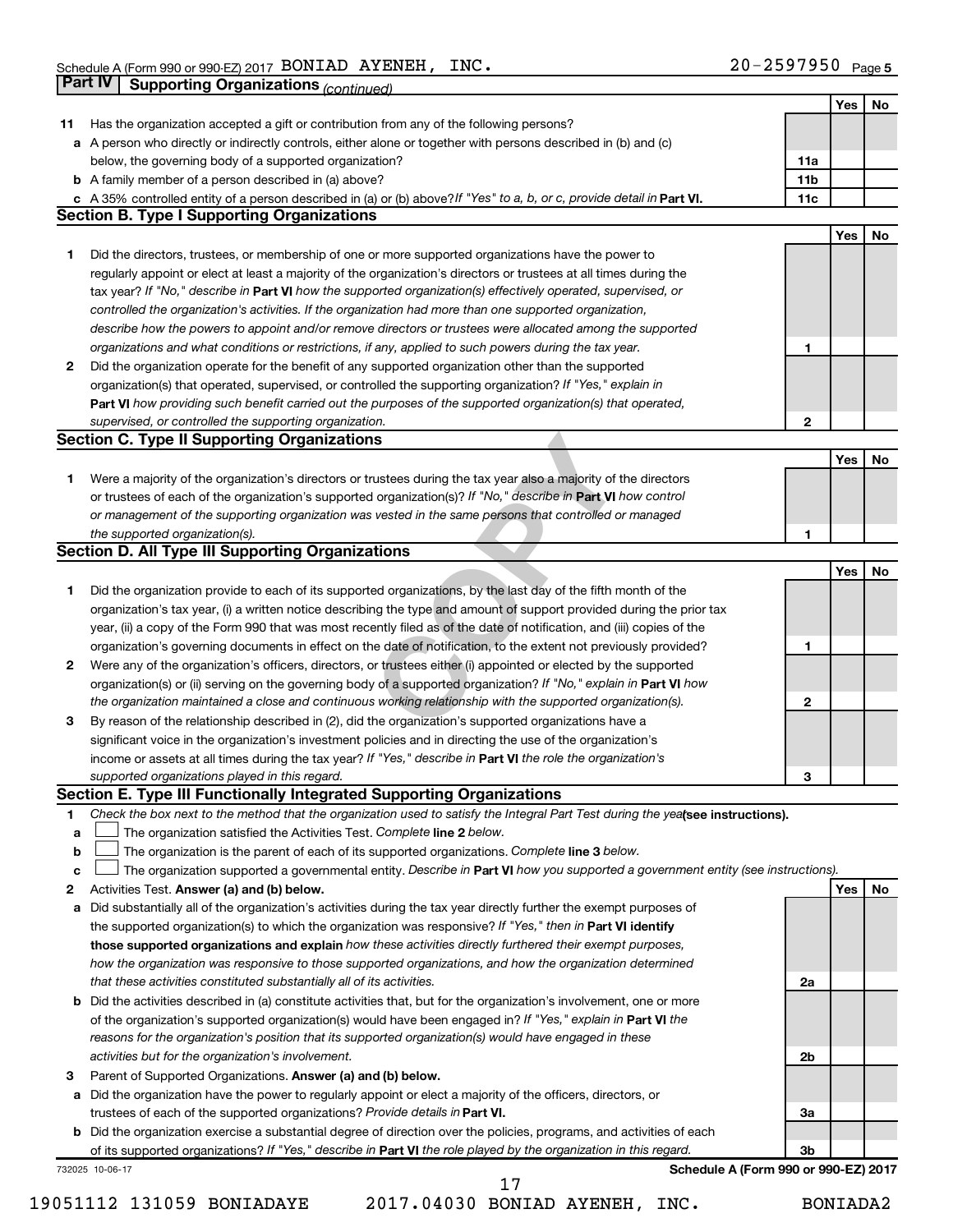#### Schedule A (Form 990 or 990-EZ) 2017 Page BONIAD AYENEH, INC. 20-2597950 **Part V Type III Non-Functionally Integrated 509(a)(3) Supporting Organizations**

1 **Letter See instructions.** All Check here if the organization satisfied the Integral Part Test as a qualifying trust on Nov. 20, 1970 (explain in Part VI.) See instructions. All other Type III non-functionally integrated supporting organizations must complete Sections A through E.

|    | Section A - Adjusted Net Income                                              |                | (A) Prior Year | (B) Current Year<br>(optional) |
|----|------------------------------------------------------------------------------|----------------|----------------|--------------------------------|
| 1  | Net short-term capital gain                                                  | 1              |                |                                |
| 2  | Recoveries of prior-year distributions                                       | $\mathbf{2}$   |                |                                |
| з  | Other gross income (see instructions)                                        | 3              |                |                                |
| 4  | Add lines 1 through 3                                                        | 4              |                |                                |
| 5  | Depreciation and depletion                                                   | 5              |                |                                |
| 6  | Portion of operating expenses paid or incurred for production or             |                |                |                                |
|    | collection of gross income or for management, conservation, or               |                |                |                                |
|    | maintenance of property held for production of income (see instructions)     | 6              |                |                                |
| 7  | Other expenses (see instructions)                                            | $\overline{7}$ |                |                                |
| 8  | Adjusted Net Income (subtract lines 5, 6, and 7 from line 4)                 | 8              |                |                                |
|    | <b>Section B - Minimum Asset Amount</b>                                      |                | (A) Prior Year | (B) Current Year<br>(optional) |
| 1. | Aggregate fair market value of all non-exempt-use assets (see                |                |                |                                |
|    | instructions for short tax year or assets held for part of year):            |                |                |                                |
|    | a Average monthly value of securities                                        | 1a             |                |                                |
|    | <b>b</b> Average monthly cash balances                                       | 1 <sub>b</sub> |                |                                |
|    | c Fair market value of other non-exempt-use assets                           | 1 <sub>c</sub> |                |                                |
|    | d Total (add lines 1a, 1b, and 1c)                                           | 1 <sub>d</sub> |                |                                |
|    | <b>e</b> Discount claimed for blockage or other                              |                |                |                                |
|    | factors (explain in detail in <b>Part VI</b> ):                              |                |                |                                |
| 2  | Acquisition indebtedness applicable to non-exempt-use assets                 | $\mathbf{2}$   |                |                                |
| З  | Subtract line 2 from line 1d                                                 | 3              |                |                                |
| 4  | Cash deemed held for exempt use. Enter 1-1/2% of line 3 (for greater amount, |                |                |                                |
|    | see instructions)                                                            | 4              |                |                                |
| 5  | Net value of non-exempt-use assets (subtract line 4 from line 3)             | 5              |                |                                |
| 6  | Multiply line 5 by .035                                                      | 6              |                |                                |
| 7  | Recoveries of prior-year distributions                                       | $\overline{7}$ |                |                                |
| 8  | Minimum Asset Amount (add line 7 to line 6)                                  | 8              |                |                                |
|    | <b>Section C - Distributable Amount</b>                                      |                |                | <b>Current Year</b>            |
| 1  | Adjusted net income for prior year (from Section A, line 8, Column A)        | 1              |                |                                |
| 2  | Enter 85% of line 1                                                          | $\mathbf{2}$   |                |                                |
| 3  | Minimum asset amount for prior year (from Section B, line 8, Column A)       | 3              |                |                                |
| 4  | Enter greater of line 2 or line 3                                            | 4              |                |                                |
| 5  | Income tax imposed in prior year                                             | 5              |                |                                |
| 6  | <b>Distributable Amount.</b> Subtract line 5 from line 4, unless subject to  |                |                |                                |
|    | emergency temporary reduction (see instructions)                             | 6              |                |                                |
|    |                                                                              |                |                |                                |

**7** Check here if the current year is the organization's first as a non-functionally integrated Type III supporting organization (see † instructions).

**Schedule A (Form 990 or 990-EZ) 2017**

732026 10-06-17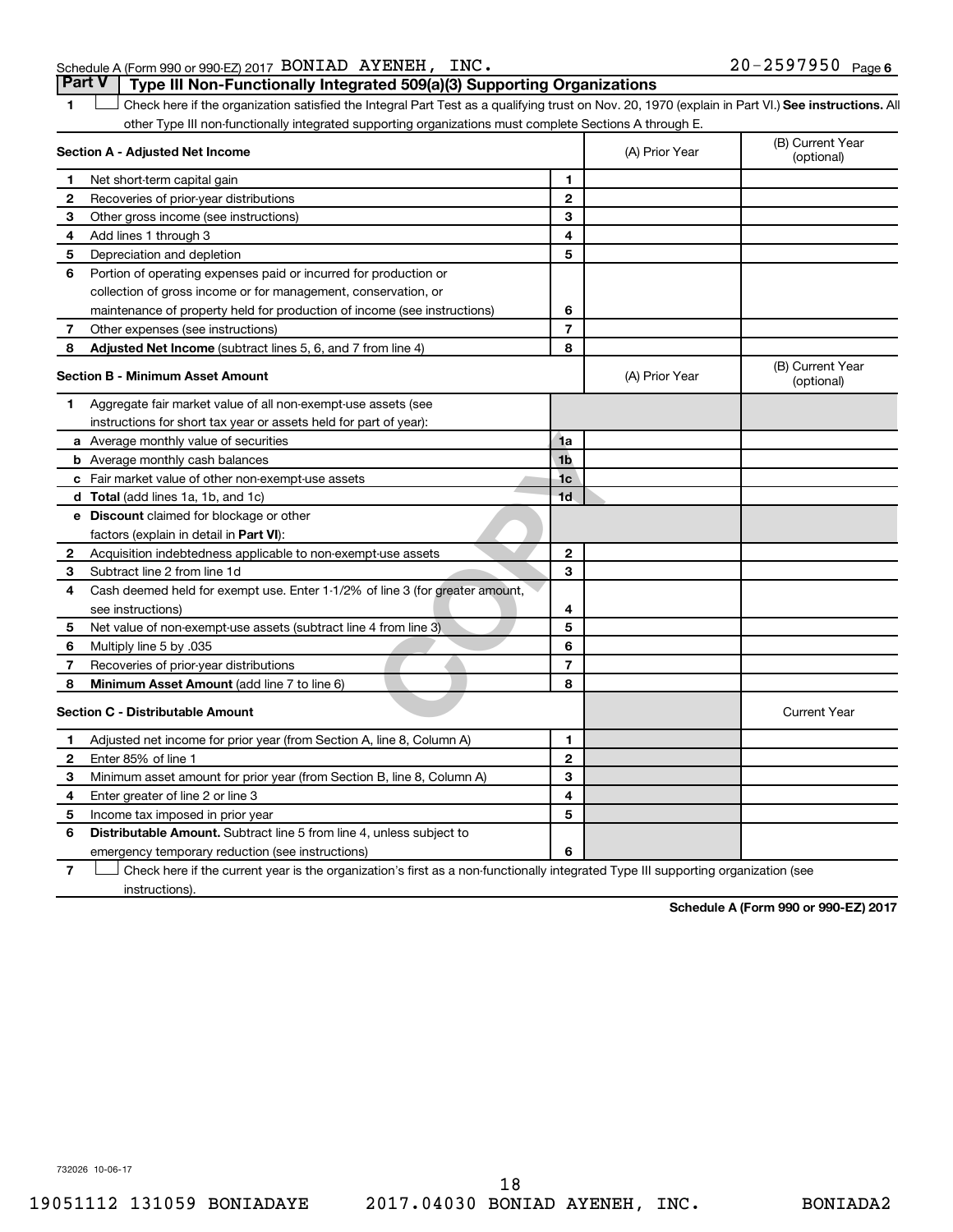| <b>Part V</b><br>Type III Non-Functionally Integrated 509(a)(3) Supporting Organizations (continued) |                                                                                            |                             |                                       |                                                |  |  |  |
|------------------------------------------------------------------------------------------------------|--------------------------------------------------------------------------------------------|-----------------------------|---------------------------------------|------------------------------------------------|--|--|--|
|                                                                                                      | <b>Current Year</b><br><b>Section D - Distributions</b>                                    |                             |                                       |                                                |  |  |  |
| 1                                                                                                    | Amounts paid to supported organizations to accomplish exempt purposes                      |                             |                                       |                                                |  |  |  |
| $\mathbf{2}$                                                                                         | Amounts paid to perform activity that directly furthers exempt purposes of supported       |                             |                                       |                                                |  |  |  |
|                                                                                                      | organizations, in excess of income from activity                                           |                             |                                       |                                                |  |  |  |
| 3                                                                                                    | Administrative expenses paid to accomplish exempt purposes of supported organizations      |                             |                                       |                                                |  |  |  |
| 4                                                                                                    | Amounts paid to acquire exempt-use assets                                                  |                             |                                       |                                                |  |  |  |
| 5                                                                                                    | Qualified set-aside amounts (prior IRS approval required)                                  |                             |                                       |                                                |  |  |  |
| 6                                                                                                    | Other distributions (describe in <b>Part VI</b> ). See instructions.                       |                             |                                       |                                                |  |  |  |
| 7                                                                                                    | <b>Total annual distributions.</b> Add lines 1 through 6.                                  |                             |                                       |                                                |  |  |  |
| 8                                                                                                    | Distributions to attentive supported organizations to which the organization is responsive |                             |                                       |                                                |  |  |  |
|                                                                                                      | (provide details in Part VI). See instructions.                                            |                             |                                       |                                                |  |  |  |
| 9                                                                                                    | Distributable amount for 2017 from Section C, line 6                                       |                             |                                       |                                                |  |  |  |
| 10                                                                                                   | Line 8 amount divided by line 9 amount                                                     |                             |                                       |                                                |  |  |  |
|                                                                                                      |                                                                                            | (i)                         | (ii)                                  | (iii)                                          |  |  |  |
|                                                                                                      | Section E - Distribution Allocations (see instructions)                                    | <b>Excess Distributions</b> | <b>Underdistributions</b><br>Pre-2017 | <b>Distributable</b><br><b>Amount for 2017</b> |  |  |  |
| 1                                                                                                    | Distributable amount for 2017 from Section C, line 6                                       |                             |                                       |                                                |  |  |  |
| $\mathbf{2}$                                                                                         | Underdistributions, if any, for years prior to 2017 (reason-                               |                             |                                       |                                                |  |  |  |
|                                                                                                      | able cause required- explain in Part VI). See instructions.                                |                             |                                       |                                                |  |  |  |
| 3                                                                                                    | Excess distributions carryover, if any, to 2017                                            |                             |                                       |                                                |  |  |  |
| a                                                                                                    |                                                                                            |                             |                                       |                                                |  |  |  |
|                                                                                                      | <b>b</b> From 2013                                                                         |                             |                                       |                                                |  |  |  |
|                                                                                                      | c From 2014                                                                                |                             |                                       |                                                |  |  |  |
|                                                                                                      | d From 2015                                                                                |                             |                                       |                                                |  |  |  |
|                                                                                                      | e From 2016                                                                                |                             |                                       |                                                |  |  |  |
|                                                                                                      | f Total of lines 3a through e                                                              |                             |                                       |                                                |  |  |  |
|                                                                                                      | <b>g</b> Applied to underdistributions of prior years                                      |                             |                                       |                                                |  |  |  |
|                                                                                                      | h Applied to 2017 distributable amount                                                     |                             |                                       |                                                |  |  |  |
| Ť.                                                                                                   | Carryover from 2012 not applied (see instructions)                                         |                             |                                       |                                                |  |  |  |
|                                                                                                      | Remainder. Subtract lines 3g, 3h, and 3i from 3f.                                          |                             |                                       |                                                |  |  |  |
| 4                                                                                                    | Distributions for 2017 from Section D,                                                     |                             |                                       |                                                |  |  |  |
|                                                                                                      | line $7:$                                                                                  |                             |                                       |                                                |  |  |  |
|                                                                                                      | a Applied to underdistributions of prior years                                             |                             |                                       |                                                |  |  |  |
|                                                                                                      | <b>b</b> Applied to 2017 distributable amount                                              |                             |                                       |                                                |  |  |  |
| с                                                                                                    | Remainder. Subtract lines 4a and 4b from 4.                                                |                             |                                       |                                                |  |  |  |
| 5                                                                                                    | Remaining underdistributions for years prior to 2017, if                                   |                             |                                       |                                                |  |  |  |
|                                                                                                      | any. Subtract lines 3g and 4a from line 2. For result greater                              |                             |                                       |                                                |  |  |  |
|                                                                                                      | than zero, explain in Part VI. See instructions.                                           |                             |                                       |                                                |  |  |  |
| 6                                                                                                    | Remaining underdistributions for 2017. Subtract lines 3h                                   |                             |                                       |                                                |  |  |  |
|                                                                                                      | and 4b from line 1. For result greater than zero, explain in                               |                             |                                       |                                                |  |  |  |
|                                                                                                      | <b>Part VI.</b> See instructions.                                                          |                             |                                       |                                                |  |  |  |
| $\mathbf{7}$                                                                                         | Excess distributions carryover to 2018. Add lines 3j                                       |                             |                                       |                                                |  |  |  |
|                                                                                                      | and 4c.                                                                                    |                             |                                       |                                                |  |  |  |
| 8                                                                                                    | Breakdown of line 7:                                                                       |                             |                                       |                                                |  |  |  |
|                                                                                                      | a Excess from 2013                                                                         |                             |                                       |                                                |  |  |  |
|                                                                                                      | <b>b</b> Excess from 2014                                                                  |                             |                                       |                                                |  |  |  |
|                                                                                                      | c Excess from 2015                                                                         |                             |                                       |                                                |  |  |  |
|                                                                                                      | d Excess from 2016                                                                         |                             |                                       |                                                |  |  |  |
|                                                                                                      | e Excess from 2017                                                                         |                             |                                       |                                                |  |  |  |

**Schedule A (Form 990 or 990-EZ) 2017**

732027 10-06-17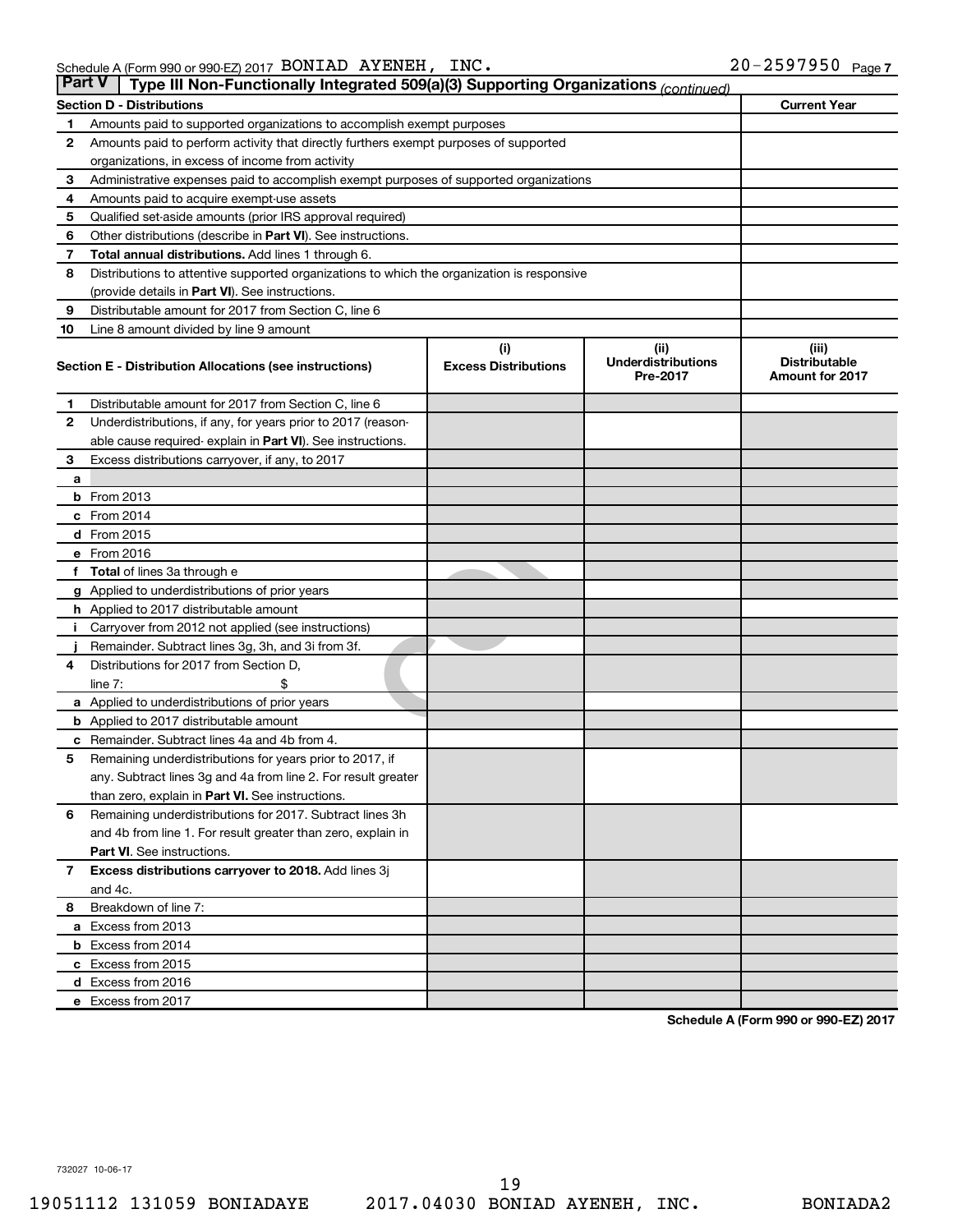|                 | (See instructions.)       | Section D, lines 5, 6, and 8; and Part V, Section E, lines 2, 5, and 6. Also complete this part for any additional information. | <b>Supplemental Information.</b> Provide the explanations required by Part II, line 10; Part II, line 17a or 17b; Part III, line 12;<br>Part IV, Section A, lines 1, 2, 3b, 3c, 4b, 4c, 5a, 6, 9a, 9b, 9c, 11a, 11b, and 11c; Part IV, |
|-----------------|---------------------------|---------------------------------------------------------------------------------------------------------------------------------|----------------------------------------------------------------------------------------------------------------------------------------------------------------------------------------------------------------------------------------|
|                 |                           |                                                                                                                                 |                                                                                                                                                                                                                                        |
|                 |                           |                                                                                                                                 |                                                                                                                                                                                                                                        |
|                 |                           |                                                                                                                                 |                                                                                                                                                                                                                                        |
|                 |                           |                                                                                                                                 |                                                                                                                                                                                                                                        |
|                 |                           |                                                                                                                                 |                                                                                                                                                                                                                                        |
|                 |                           |                                                                                                                                 |                                                                                                                                                                                                                                        |
|                 |                           |                                                                                                                                 |                                                                                                                                                                                                                                        |
|                 |                           |                                                                                                                                 |                                                                                                                                                                                                                                        |
|                 |                           |                                                                                                                                 |                                                                                                                                                                                                                                        |
|                 |                           |                                                                                                                                 |                                                                                                                                                                                                                                        |
|                 |                           |                                                                                                                                 |                                                                                                                                                                                                                                        |
|                 |                           |                                                                                                                                 |                                                                                                                                                                                                                                        |
|                 |                           |                                                                                                                                 |                                                                                                                                                                                                                                        |
|                 |                           |                                                                                                                                 |                                                                                                                                                                                                                                        |
|                 |                           |                                                                                                                                 |                                                                                                                                                                                                                                        |
|                 |                           |                                                                                                                                 |                                                                                                                                                                                                                                        |
|                 |                           |                                                                                                                                 |                                                                                                                                                                                                                                        |
|                 |                           |                                                                                                                                 |                                                                                                                                                                                                                                        |
|                 |                           |                                                                                                                                 |                                                                                                                                                                                                                                        |
|                 |                           |                                                                                                                                 |                                                                                                                                                                                                                                        |
|                 |                           |                                                                                                                                 |                                                                                                                                                                                                                                        |
|                 |                           |                                                                                                                                 |                                                                                                                                                                                                                                        |
|                 |                           |                                                                                                                                 |                                                                                                                                                                                                                                        |
|                 |                           |                                                                                                                                 |                                                                                                                                                                                                                                        |
|                 |                           |                                                                                                                                 |                                                                                                                                                                                                                                        |
|                 |                           |                                                                                                                                 |                                                                                                                                                                                                                                        |
|                 |                           |                                                                                                                                 |                                                                                                                                                                                                                                        |
|                 |                           |                                                                                                                                 |                                                                                                                                                                                                                                        |
|                 |                           |                                                                                                                                 |                                                                                                                                                                                                                                        |
|                 |                           |                                                                                                                                 |                                                                                                                                                                                                                                        |
|                 |                           |                                                                                                                                 |                                                                                                                                                                                                                                        |
|                 |                           |                                                                                                                                 |                                                                                                                                                                                                                                        |
| 732028 10-06-17 |                           | Schedule A (Form 990 or 990-EZ) 2017                                                                                            |                                                                                                                                                                                                                                        |
|                 | 19051112 131059 BONIADAYE | 20<br>2017.04030 BONIAD AYENEH, INC.                                                                                            | BONIADA2                                                                                                                                                                                                                               |

Schedule A (Form 990 or 990-EZ) 2017 Page

BONIAD AYENEH, INC. 20-2597950

20-2597950 Page 8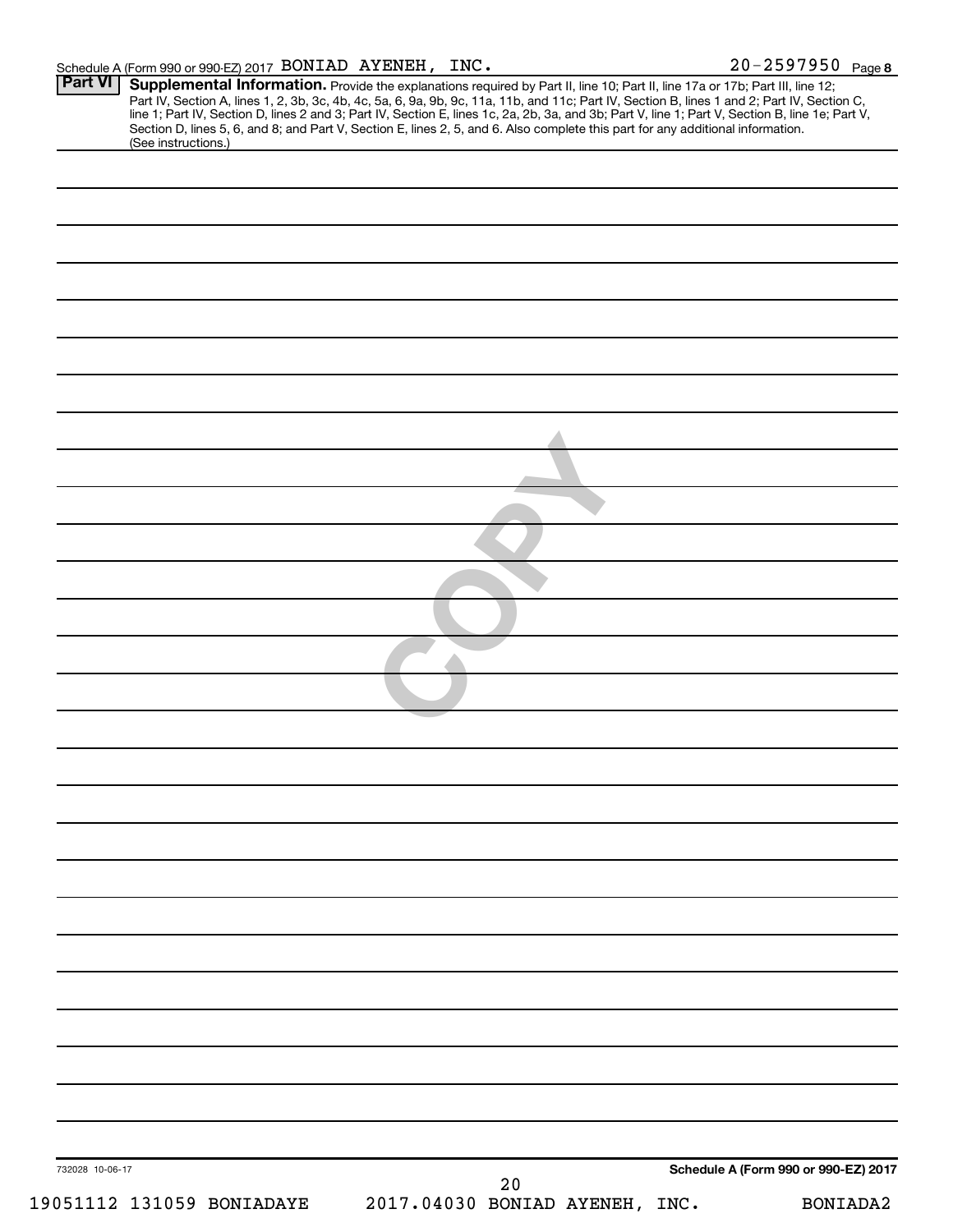|                   |                                                                   | OMB No. 1545-004 |
|-------------------|-------------------------------------------------------------------|------------------|
| <b>SCHEDULE D</b> | <b>Supplemental Financial Statements</b>                          |                  |
| (Form 990)        | Complete if the organization answered "Yes" on Form 990,          | 2017             |
|                   | <b>Part IV line 6 7 8 9 10 11a 11h 11c 11d 11e 11f 12a or 12h</b> |                  |

**Part IV, line 6, 7, 8, 9, 10, 11a, 11b, 11c, 11d, 11e, 11f, 12a, or 12b.**

OMB No. 1545-0047 **Open to Public Dection** 

| Department of the Treasury<br>Internal Revenue Service |                                 | Attach to Form 990.<br>Go to www.irs.gov/Form990 for instructions and the latest information.                                                                                 |                                                                                                                                                | <b>Open to Public</b><br>Inspection |                                 |
|--------------------------------------------------------|---------------------------------|-------------------------------------------------------------------------------------------------------------------------------------------------------------------------------|------------------------------------------------------------------------------------------------------------------------------------------------|-------------------------------------|---------------------------------|
| Name of the organization<br>BONIAD AYENEH, INC.        |                                 | <b>Employer identification number</b><br>$20 - 2597950$                                                                                                                       |                                                                                                                                                |                                     |                                 |
| Part I                                                 |                                 |                                                                                                                                                                               | Organizations Maintaining Donor Advised Funds or Other Similar Funds or Accounts. Complete if the                                              |                                     |                                 |
|                                                        |                                 | organization answered "Yes" on Form 990, Part IV, line 6.                                                                                                                     |                                                                                                                                                |                                     |                                 |
|                                                        |                                 |                                                                                                                                                                               | (a) Donor advised funds                                                                                                                        |                                     | (b) Funds and other accounts    |
| 1                                                      |                                 |                                                                                                                                                                               |                                                                                                                                                |                                     |                                 |
| 2                                                      |                                 | Aggregate value of contributions to (during year)                                                                                                                             |                                                                                                                                                |                                     |                                 |
| З                                                      |                                 | Aggregate value of grants from (during year)                                                                                                                                  |                                                                                                                                                |                                     |                                 |
| 4                                                      |                                 |                                                                                                                                                                               |                                                                                                                                                |                                     |                                 |
| 5                                                      |                                 |                                                                                                                                                                               | Did the organization inform all donors and donor advisors in writing that the assets held in donor advised funds                               |                                     |                                 |
|                                                        |                                 |                                                                                                                                                                               |                                                                                                                                                |                                     | Yes<br><b>No</b>                |
| 6                                                      |                                 |                                                                                                                                                                               | Did the organization inform all grantees, donors, and donor advisors in writing that grant funds can be used only                              |                                     |                                 |
|                                                        |                                 |                                                                                                                                                                               | for charitable purposes and not for the benefit of the donor or donor advisor, or for any other purpose conferring                             |                                     |                                 |
|                                                        | impermissible private benefit?  |                                                                                                                                                                               |                                                                                                                                                |                                     | Yes<br><b>No</b>                |
| Part II                                                |                                 |                                                                                                                                                                               | <b>Conservation Easements.</b> Complete if the organization answered "Yes" on Form 990, Part IV, line 7.                                       |                                     |                                 |
| 1                                                      |                                 | Purpose(s) of conservation easements held by the organization (check all that apply).                                                                                         |                                                                                                                                                |                                     |                                 |
|                                                        |                                 | Preservation of land for public use (e.g., recreation or education)                                                                                                           | Preservation of a historically important land area                                                                                             |                                     |                                 |
|                                                        |                                 | Protection of natural habitat                                                                                                                                                 | Preservation of a certified historic structure                                                                                                 |                                     |                                 |
|                                                        |                                 | Preservation of open space                                                                                                                                                    |                                                                                                                                                |                                     |                                 |
| 2                                                      |                                 |                                                                                                                                                                               | Complete lines 2a through 2d if the organization held a qualified conservation contribution in the form of a conservation easement on the last |                                     |                                 |
|                                                        | day of the tax year.            |                                                                                                                                                                               |                                                                                                                                                |                                     | Held at the End of the Tax Year |
| a                                                      |                                 |                                                                                                                                                                               |                                                                                                                                                | 2a                                  |                                 |
| b                                                      |                                 | Total acreage restricted by conservation easements                                                                                                                            |                                                                                                                                                | 2 <sub>b</sub><br>2c                |                                 |
| C                                                      |                                 |                                                                                                                                                                               |                                                                                                                                                |                                     |                                 |
| d                                                      |                                 | Number of conservation easements included in (c) acquired after 7/25/06, and not on a historic structure                                                                      |                                                                                                                                                |                                     |                                 |
|                                                        | listed in the National Register |                                                                                                                                                                               |                                                                                                                                                | 2d                                  |                                 |
| 3                                                      |                                 |                                                                                                                                                                               | Number of conservation easements modified, transferred, released, extinguished, or terminated by the organization during the tax               |                                     |                                 |
|                                                        | year                            |                                                                                                                                                                               |                                                                                                                                                |                                     |                                 |
| 4<br>5                                                 |                                 | Number of states where property subject to conservation easement is located >                                                                                                 |                                                                                                                                                |                                     |                                 |
|                                                        |                                 | Does the organization have a written policy regarding the periodic monitoring, inspection, handling of<br>violations, and enforcement of the conservation easements it holds? |                                                                                                                                                |                                     | Yes<br>No                       |
|                                                        |                                 |                                                                                                                                                                               | Staff and volunteer hours devoted to monitoring, inspecting, handling of violations, and enforcing conservation easements during the year      |                                     |                                 |
| 6                                                      |                                 |                                                                                                                                                                               |                                                                                                                                                |                                     |                                 |

| Amount of expenses incurred in monitoring, inspecting, handling of violations, and enforcing conservation easements during the year |
|-------------------------------------------------------------------------------------------------------------------------------------|
|                                                                                                                                     |

| 8 Does each conservation easement reported on line 2(d) above satisfy the requirements of section 170(h)(4)(B)(i) |           |
|-------------------------------------------------------------------------------------------------------------------|-----------|
| ← and section 170/h)(4)/R)/in                                                                                     | <b>No</b> |

| 9 In Part XIII, describe how the organization reports conservation easements in its revenue and expense statement, and balance sheet, and    |
|----------------------------------------------------------------------------------------------------------------------------------------------|
| include, if applicable, the text of the footnote to the organization's financial statements that describes the organization's accounting for |
| conservation easements.                                                                                                                      |

Complete if the organization answered "Yes" on Form 990, Part IV, line 8. **Part III Organizations Maintaining Collections of Art, Historical Treasures, or Other Similar Assets.**

| 1a If the organization elected, as permitted under SFAS 116 (ASC 958), not to report in its revenue statement and balance sheet works of art,             |
|-----------------------------------------------------------------------------------------------------------------------------------------------------------|
| historical treasures, or other similar assets held for public exhibition, education, or research in furtherance of public service, provide, in Part XIII, |
| the text of the footnote to its financial statements that describes these items.                                                                          |

| <b>b</b> If the organization elected, as permitted under SFAS 116 (ASC 958), to report in its revenue statement and balance sheet works of art, historical |
|------------------------------------------------------------------------------------------------------------------------------------------------------------|
| treasures, or other similar assets held for public exhibition, education, or research in furtherance of public service, provide the following amounts      |
| relating to these items:                                                                                                                                   |

| $\Box$ For Deparwork Reduction Act Notice, see the Instructions for Form 000.                                                     | Schodule D (Form 990) 2017 |
|-----------------------------------------------------------------------------------------------------------------------------------|----------------------------|
| <b>b</b> Assets included in Form 990, Part X <b>municipal container and all all all all a</b> Assets included in Form 990, Part X |                            |
| $\blacktriangleright$ s                                                                                                           |                            |
| the following amounts required to be reported under SFAS 116 (ASC 958) relating to these items:                                   |                            |
| 2 If the organization received or held works of art, historical treasures, or other similar assets for financial gain, provide    |                            |
|                                                                                                                                   |                            |
| (i)                                                                                                                               |                            |

| LHA For Paperwork Reduction Act Notice, see the Instructions for Form 990 |  |  |
|---------------------------------------------------------------------------|--|--|
| 732051 10-09-17                                                           |  |  |

**Schedule D (Form 990) 2017** 

21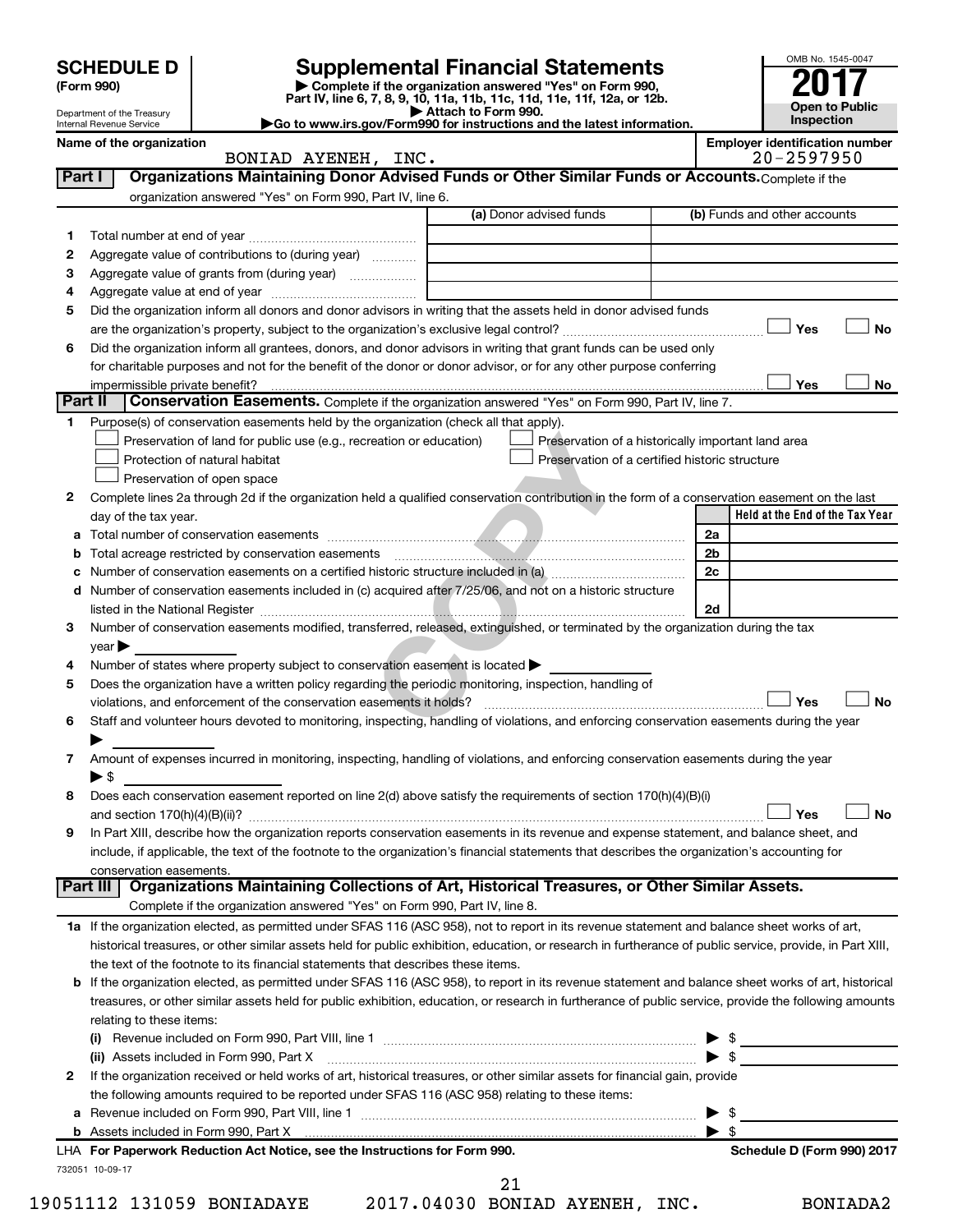|   | Schedule D (Form 990) 2017                                                                                                                                                              | BONIAD AYENEH, INC.                     |      |                |                                                                                                                                                                                                                               |                                 | $20 - 2597950$ Page 2 |                |     |       |
|---|-----------------------------------------------------------------------------------------------------------------------------------------------------------------------------------------|-----------------------------------------|------|----------------|-------------------------------------------------------------------------------------------------------------------------------------------------------------------------------------------------------------------------------|---------------------------------|-----------------------|----------------|-----|-------|
|   | Part III<br>Organizations Maintaining Collections of Art, Historical Treasures, or Other Similar Assets (continued)                                                                     |                                         |      |                |                                                                                                                                                                                                                               |                                 |                       |                |     |       |
| 3 | Using the organization's acquisition, accession, and other records, check any of the following that are a significant use of its collection items                                       |                                         |      |                |                                                                                                                                                                                                                               |                                 |                       |                |     |       |
|   | (check all that apply):                                                                                                                                                                 |                                         |      |                |                                                                                                                                                                                                                               |                                 |                       |                |     |       |
| a | Public exhibition                                                                                                                                                                       | d                                       |      |                | Loan or exchange programs                                                                                                                                                                                                     |                                 |                       |                |     |       |
| b | Scholarly research                                                                                                                                                                      |                                         |      |                | Other and the contract of the contract of the contract of the contract of the contract of the contract of the contract of the contract of the contract of the contract of the contract of the contract of the contract of the |                                 |                       |                |     |       |
| с | Preservation for future generations                                                                                                                                                     |                                         |      |                |                                                                                                                                                                                                                               |                                 |                       |                |     |       |
| 4 | Provide a description of the organization's collections and explain how they further the organization's exempt purpose in Part XIII.                                                    |                                         |      |                |                                                                                                                                                                                                                               |                                 |                       |                |     |       |
| 5 | During the year, did the organization solicit or receive donations of art, historical treasures, or other similar assets                                                                |                                         |      |                |                                                                                                                                                                                                                               |                                 |                       |                |     |       |
|   |                                                                                                                                                                                         |                                         |      |                |                                                                                                                                                                                                                               |                                 |                       | Yes            |     | No    |
|   | Part IV I<br><b>Escrow and Custodial Arrangements.</b> Complete if the organization answered "Yes" on Form 990, Part IV, line 9, or<br>reported an amount on Form 990, Part X, line 21. |                                         |      |                |                                                                                                                                                                                                                               |                                 |                       |                |     |       |
|   |                                                                                                                                                                                         |                                         |      |                |                                                                                                                                                                                                                               |                                 |                       |                |     |       |
|   | 1a Is the organization an agent, trustee, custodian or other intermediary for contributions or other assets not included                                                                |                                         |      |                |                                                                                                                                                                                                                               |                                 |                       | Yes            |     | No    |
|   | b If "Yes," explain the arrangement in Part XIII and complete the following table:                                                                                                      |                                         |      |                |                                                                                                                                                                                                                               |                                 |                       |                |     |       |
|   |                                                                                                                                                                                         |                                         |      |                |                                                                                                                                                                                                                               |                                 |                       | Amount         |     |       |
|   |                                                                                                                                                                                         |                                         |      |                |                                                                                                                                                                                                                               | 1c                              |                       |                |     |       |
|   |                                                                                                                                                                                         |                                         |      |                |                                                                                                                                                                                                                               | 1d                              |                       |                |     |       |
|   | e Distributions during the year manufactured and an intervention of the control of the control of the state of                                                                          |                                         |      |                |                                                                                                                                                                                                                               | 1e                              |                       |                |     |       |
|   |                                                                                                                                                                                         |                                         |      |                |                                                                                                                                                                                                                               | 1f                              |                       |                |     |       |
|   | 2a Did the organization include an amount on Form 990, Part X, line 21, for escrow or custodial account liability?                                                                      |                                         |      |                |                                                                                                                                                                                                                               |                                 |                       | Yes            |     | No    |
|   | <b>b</b> If "Yes," explain the arrangement in Part XIII. Check here if the explanation has been provided on Part XIII                                                                   |                                         |      |                |                                                                                                                                                                                                                               |                                 |                       |                |     |       |
|   | <b>Part V</b><br><b>Endowment Funds.</b> Complete if the organization answered "Yes" on Form 990, Part IV, line 10.                                                                     |                                         |      |                |                                                                                                                                                                                                                               |                                 |                       |                |     |       |
|   |                                                                                                                                                                                         | (a) Current year                        |      | (b) Prior year | (c) Two years back $\vert$ (d) Three years back $\vert$ (e) Four years back                                                                                                                                                   |                                 |                       |                |     |       |
|   | 1a Beginning of year balance                                                                                                                                                            |                                         |      |                |                                                                                                                                                                                                                               |                                 |                       |                |     |       |
| b |                                                                                                                                                                                         |                                         |      |                |                                                                                                                                                                                                                               |                                 |                       |                |     |       |
| с | Net investment earnings, gains, and losses                                                                                                                                              |                                         |      |                |                                                                                                                                                                                                                               |                                 |                       |                |     |       |
|   |                                                                                                                                                                                         |                                         |      |                |                                                                                                                                                                                                                               |                                 |                       |                |     |       |
|   | e Other expenditures for facilities                                                                                                                                                     |                                         |      |                |                                                                                                                                                                                                                               |                                 |                       |                |     |       |
|   | and programs                                                                                                                                                                            |                                         |      |                |                                                                                                                                                                                                                               |                                 |                       |                |     |       |
|   |                                                                                                                                                                                         |                                         |      |                |                                                                                                                                                                                                                               |                                 |                       |                |     |       |
| g |                                                                                                                                                                                         |                                         |      |                |                                                                                                                                                                                                                               |                                 |                       |                |     |       |
| 2 | Provide the estimated percentage of the current year end balance (line 1g, column (a)) held as:                                                                                         |                                         |      |                |                                                                                                                                                                                                                               |                                 |                       |                |     |       |
| а | Board designated or quasi-endowment                                                                                                                                                     |                                         | $\%$ |                |                                                                                                                                                                                                                               |                                 |                       |                |     |       |
| b | Permanent endowment                                                                                                                                                                     | %                                       |      |                |                                                                                                                                                                                                                               |                                 |                       |                |     |       |
|   | <b>c</b> Temporarily restricted endowment $\blacktriangleright$                                                                                                                         | %                                       |      |                |                                                                                                                                                                                                                               |                                 |                       |                |     |       |
|   | The percentages on lines 2a, 2b, and 2c should equal 100%.                                                                                                                              |                                         |      |                |                                                                                                                                                                                                                               |                                 |                       |                |     |       |
|   | 3a Are there endowment funds not in the possession of the organization that are held and administered for the organization                                                              |                                         |      |                |                                                                                                                                                                                                                               |                                 |                       |                |     |       |
|   | by:                                                                                                                                                                                     |                                         |      |                |                                                                                                                                                                                                                               |                                 |                       |                | Yes | No    |
|   | (i)                                                                                                                                                                                     |                                         |      |                |                                                                                                                                                                                                                               |                                 |                       | 3a(i)          |     |       |
|   |                                                                                                                                                                                         |                                         |      |                |                                                                                                                                                                                                                               |                                 |                       | 3a(ii)         |     |       |
|   |                                                                                                                                                                                         |                                         |      |                |                                                                                                                                                                                                                               |                                 |                       | 3b             |     |       |
| 4 | Describe in Part XIII the intended uses of the organization's endowment funds.                                                                                                          |                                         |      |                |                                                                                                                                                                                                                               |                                 |                       |                |     |       |
|   | Land, Buildings, and Equipment.<br><b>Part VI</b>                                                                                                                                       |                                         |      |                |                                                                                                                                                                                                                               |                                 |                       |                |     |       |
|   | Complete if the organization answered "Yes" on Form 990, Part IV, line 11a. See Form 990, Part X, line 10.                                                                              |                                         |      |                |                                                                                                                                                                                                                               |                                 |                       |                |     |       |
|   | Description of property                                                                                                                                                                 | (a) Cost or other<br>basis (investment) |      |                | (b) Cost or other<br>basis (other)                                                                                                                                                                                            | (c) Accumulated<br>depreciation |                       | (d) Book value |     |       |
|   |                                                                                                                                                                                         |                                         |      |                |                                                                                                                                                                                                                               |                                 |                       |                |     |       |
| b |                                                                                                                                                                                         |                                         |      |                |                                                                                                                                                                                                                               |                                 |                       |                |     |       |
|   |                                                                                                                                                                                         |                                         |      |                |                                                                                                                                                                                                                               |                                 |                       |                |     |       |
|   |                                                                                                                                                                                         |                                         |      |                |                                                                                                                                                                                                                               |                                 |                       |                |     |       |
|   |                                                                                                                                                                                         |                                         |      |                | 38219.                                                                                                                                                                                                                        | 34917.                          |                       |                |     | 3302. |
|   | Total. Add lines 1a through 1e. (Column (d) must equal Form 990, Part X, column (B), line 10c.)                                                                                         |                                         |      |                |                                                                                                                                                                                                                               |                                 |                       |                |     | 3302. |

**Schedule D (Form 990) 2017**

732052 10-09-17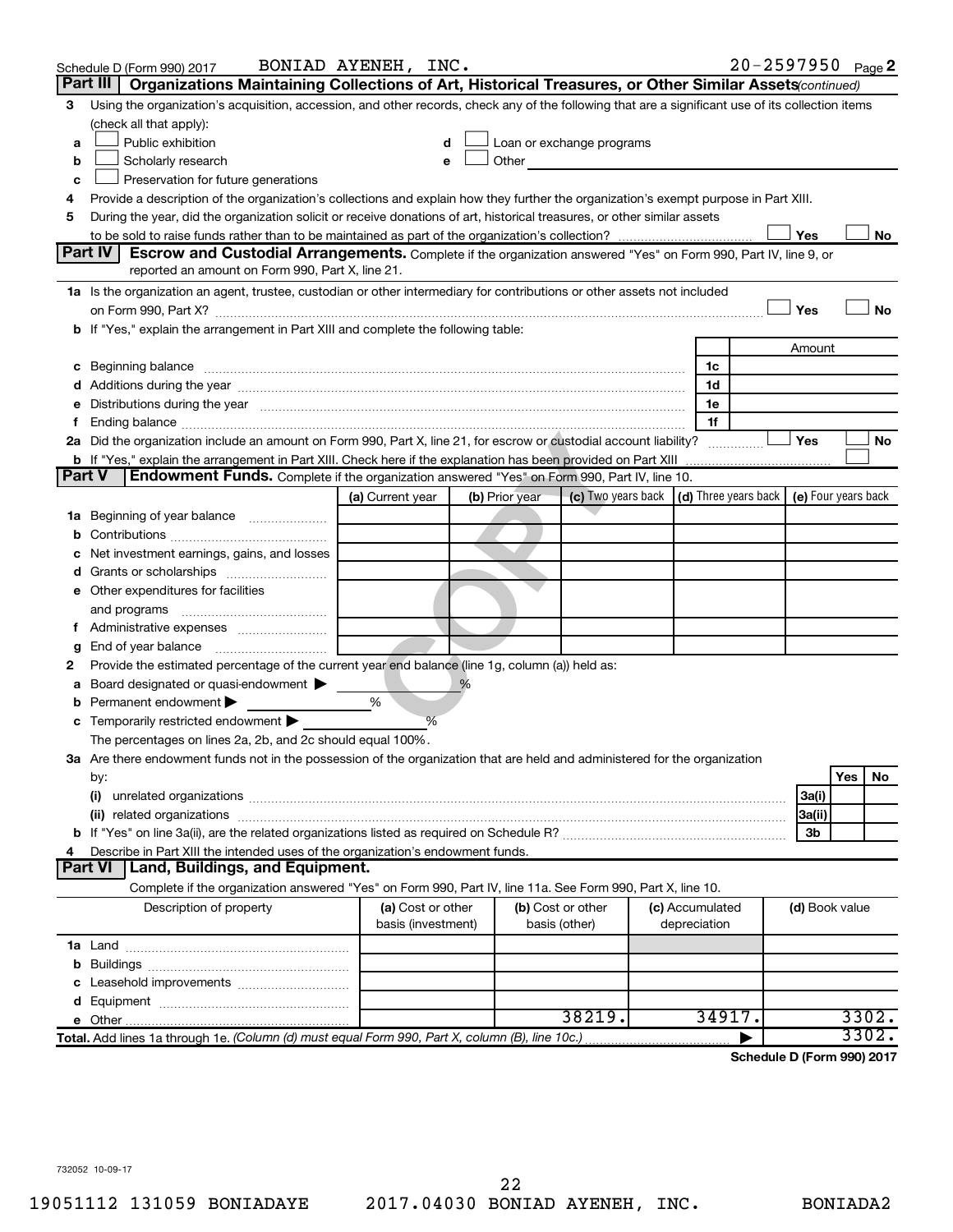| (a) Description of security or category (including name of security)                                                                                                                                                       | (b) Book value  | Complete if the organization answered "Yes" on Form 990, Part IV, line 11b. See Form 990, Part X, line 12.<br>(c) Method of valuation: Cost or end-of-year market value |                |
|----------------------------------------------------------------------------------------------------------------------------------------------------------------------------------------------------------------------------|-----------------|-------------------------------------------------------------------------------------------------------------------------------------------------------------------------|----------------|
|                                                                                                                                                                                                                            |                 |                                                                                                                                                                         |                |
| (1) Financial derivatives                                                                                                                                                                                                  |                 |                                                                                                                                                                         |                |
| $(3)$ Other                                                                                                                                                                                                                |                 |                                                                                                                                                                         |                |
|                                                                                                                                                                                                                            |                 |                                                                                                                                                                         |                |
| (A)<br>(B)                                                                                                                                                                                                                 |                 |                                                                                                                                                                         |                |
| (C)                                                                                                                                                                                                                        |                 |                                                                                                                                                                         |                |
| (D)                                                                                                                                                                                                                        |                 |                                                                                                                                                                         |                |
| (E)                                                                                                                                                                                                                        |                 |                                                                                                                                                                         |                |
| (F)                                                                                                                                                                                                                        |                 |                                                                                                                                                                         |                |
| (G)                                                                                                                                                                                                                        |                 |                                                                                                                                                                         |                |
| (H)                                                                                                                                                                                                                        |                 |                                                                                                                                                                         |                |
| Total. (Col. (b) must equal Form 990, Part X, col. (B) line 12.) $\blacktriangleright$                                                                                                                                     |                 |                                                                                                                                                                         |                |
| Part VIII Investments - Program Related.                                                                                                                                                                                   |                 |                                                                                                                                                                         |                |
| Complete if the organization answered "Yes" on Form 990, Part IV, line 11c. See Form 990, Part X, line 13.                                                                                                                 |                 |                                                                                                                                                                         |                |
| (a) Description of investment                                                                                                                                                                                              | (b) Book value  | (c) Method of valuation: Cost or end-of-year market value                                                                                                               |                |
| (1)                                                                                                                                                                                                                        |                 |                                                                                                                                                                         |                |
| (2)                                                                                                                                                                                                                        |                 |                                                                                                                                                                         |                |
| (3)                                                                                                                                                                                                                        |                 |                                                                                                                                                                         |                |
| (4)                                                                                                                                                                                                                        |                 |                                                                                                                                                                         |                |
| (5)                                                                                                                                                                                                                        |                 |                                                                                                                                                                         |                |
| (6)                                                                                                                                                                                                                        |                 |                                                                                                                                                                         |                |
| (7)                                                                                                                                                                                                                        |                 |                                                                                                                                                                         |                |
| (8)                                                                                                                                                                                                                        |                 |                                                                                                                                                                         |                |
| (9)                                                                                                                                                                                                                        |                 |                                                                                                                                                                         |                |
| Total. (Col. (b) must equal Form 990, Part X, col. (B) line 13.) $\blacktriangleright$                                                                                                                                     |                 |                                                                                                                                                                         |                |
| Part IX<br><b>Other Assets.</b>                                                                                                                                                                                            |                 |                                                                                                                                                                         |                |
| Complete if the organization answered "Yes" on Form 990, Part IV, line 11d. See Form 990, Part X, line 15.                                                                                                                 |                 |                                                                                                                                                                         |                |
|                                                                                                                                                                                                                            | (a) Description |                                                                                                                                                                         | (b) Book value |
|                                                                                                                                                                                                                            |                 |                                                                                                                                                                         |                |
| (1)                                                                                                                                                                                                                        |                 |                                                                                                                                                                         |                |
| (2)                                                                                                                                                                                                                        |                 |                                                                                                                                                                         |                |
| (3)                                                                                                                                                                                                                        |                 |                                                                                                                                                                         |                |
| (4)                                                                                                                                                                                                                        |                 |                                                                                                                                                                         |                |
| (5)                                                                                                                                                                                                                        |                 |                                                                                                                                                                         |                |
| (6)                                                                                                                                                                                                                        |                 |                                                                                                                                                                         |                |
| (7)                                                                                                                                                                                                                        |                 |                                                                                                                                                                         |                |
| (8)                                                                                                                                                                                                                        |                 |                                                                                                                                                                         |                |
| (9)                                                                                                                                                                                                                        |                 |                                                                                                                                                                         |                |
|                                                                                                                                                                                                                            |                 |                                                                                                                                                                         |                |
| <b>Other Liabilities.</b>                                                                                                                                                                                                  |                 |                                                                                                                                                                         |                |
|                                                                                                                                                                                                                            |                 | Complete if the organization answered "Yes" on Form 990, Part IV, line 11e or 11f. See Form 990, Part X, line 25.                                                       |                |
| (a) Description of liability                                                                                                                                                                                               |                 | (b) Book value                                                                                                                                                          |                |
| Federal income taxes<br>(1)                                                                                                                                                                                                |                 |                                                                                                                                                                         |                |
| (2)                                                                                                                                                                                                                        |                 |                                                                                                                                                                         |                |
| (3)                                                                                                                                                                                                                        |                 |                                                                                                                                                                         |                |
| (4)                                                                                                                                                                                                                        |                 |                                                                                                                                                                         |                |
| (5)                                                                                                                                                                                                                        |                 |                                                                                                                                                                         |                |
| (6)                                                                                                                                                                                                                        |                 |                                                                                                                                                                         |                |
| Total. (Column (b) must equal Form 990, Part X, col. (B) line 15.).<br>Part X<br>(7)                                                                                                                                       |                 |                                                                                                                                                                         |                |
| (8)                                                                                                                                                                                                                        |                 |                                                                                                                                                                         |                |
| (9)                                                                                                                                                                                                                        |                 |                                                                                                                                                                         |                |
| Total. (Column (b) must equal Form 990, Part X, col. (B) line 25.)<br>2. Liability for uncertain tax positions. In Part XIII, provide the text of the footnote to the organization's financial statements that reports the |                 |                                                                                                                                                                         |                |

**Schedule D (Form 990) 2017**

732053 10-09-17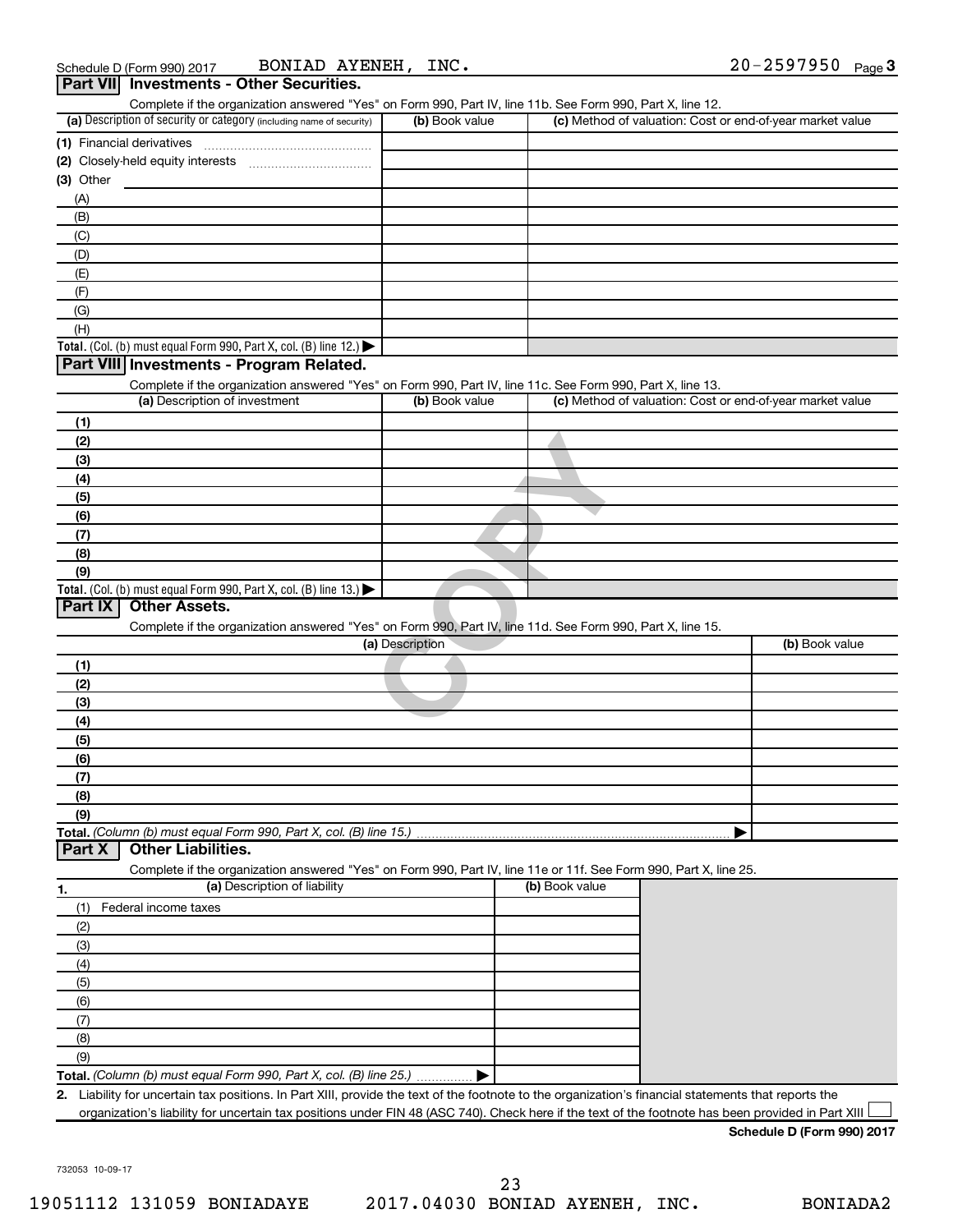|    | BONIAD AYENEH, INC.<br>Schedule D (Form 990) 2017                                                                                                                                                                                    |                | $20 - 2597950$ Page 4 |
|----|--------------------------------------------------------------------------------------------------------------------------------------------------------------------------------------------------------------------------------------|----------------|-----------------------|
|    | Reconciliation of Revenue per Audited Financial Statements With Revenue per Return.<br>Part XI                                                                                                                                       |                |                       |
|    | Complete if the organization answered "Yes" on Form 990, Part IV, line 12a.                                                                                                                                                          |                |                       |
| 1. | Total revenue, gains, and other support per audited financial statements [[[[[[[[[[[[[[[[[[[[[[[[[]]]]]]]]]]]                                                                                                                        |                | $\mathbf{1}$          |
| 2  | Amounts included on line 1 but not on Form 990, Part VIII, line 12:                                                                                                                                                                  |                |                       |
|    |                                                                                                                                                                                                                                      | 2a             |                       |
| b  |                                                                                                                                                                                                                                      | 2 <sub>b</sub> |                       |
| c  |                                                                                                                                                                                                                                      |                |                       |
| d  |                                                                                                                                                                                                                                      | 2d             |                       |
| e  | Add lines 2a through 2d                                                                                                                                                                                                              |                | <b>2e</b>             |
| З  |                                                                                                                                                                                                                                      |                | 3                     |
| 4  | Amounts included on Form 990, Part VIII, line 12, but not on line 1:                                                                                                                                                                 |                |                       |
| а  | Investment expenses not included on Form 990, Part VIII, line 7b                                                                                                                                                                     | 4a             |                       |
| b  | Other (Describe in Part XIII.) <b>Construction Contract Construction</b> Chemistry Chemistry Chemistry Chemistry Chemistry                                                                                                           | 4b             |                       |
|    | c Add lines 4a and 4b                                                                                                                                                                                                                |                | 4с                    |
| 5  |                                                                                                                                                                                                                                      |                | 5                     |
|    | Part XII   Reconciliation of Expenses per Audited Financial Statements With Expenses per Return.                                                                                                                                     |                |                       |
|    | Complete if the organization answered "Yes" on Form 990, Part IV, line 12a.                                                                                                                                                          |                |                       |
| 1. |                                                                                                                                                                                                                                      |                | $\mathbf{1}$          |
| 2  | Amounts included on line 1 but not on Form 990, Part IX, line 25:                                                                                                                                                                    |                |                       |
| a  |                                                                                                                                                                                                                                      | 2a             |                       |
| b  | Prior year adjustments <i>www.www.www.www.www.www.www.www.www.</i> ww.                                                                                                                                                               | 2 <sub>b</sub> |                       |
| c  |                                                                                                                                                                                                                                      | 2c             |                       |
| d  |                                                                                                                                                                                                                                      | 2d             |                       |
|    | e Add lines 2a through 2d <b>manual contract and a contract and a contract and a contract and a contract and a contract and a contract and a contract and a contract and a contract and a contract and a contract and a contract</b> |                | <b>2e</b>             |
| з  |                                                                                                                                                                                                                                      |                | 3                     |
| 4  | Amounts included on Form 990, Part IX, line 25, but not on line 1:                                                                                                                                                                   |                |                       |
| a  |                                                                                                                                                                                                                                      | 4a             |                       |
| b  |                                                                                                                                                                                                                                      | 4 <sub>b</sub> |                       |
|    | c Add lines 4a and 4b                                                                                                                                                                                                                |                | 4с                    |
| 5. |                                                                                                                                                                                                                                      |                | 5                     |
|    | Part XIII Supplemental Information.                                                                                                                                                                                                  |                |                       |
|    | Provide the descriptions required for Part II, lines 3, 5, and 9; Part III, lines 1a and 4; Part IV, lines 1b and 2b; Part V, line 4; Part X, line 2; Part XI,                                                                       |                |                       |
|    | lines 2d and 4b; and Part XII, lines 2d and 4b. Also complete this part to provide any additional information.                                                                                                                       |                |                       |
|    |                                                                                                                                                                                                                                      |                |                       |
|    |                                                                                                                                                                                                                                      |                |                       |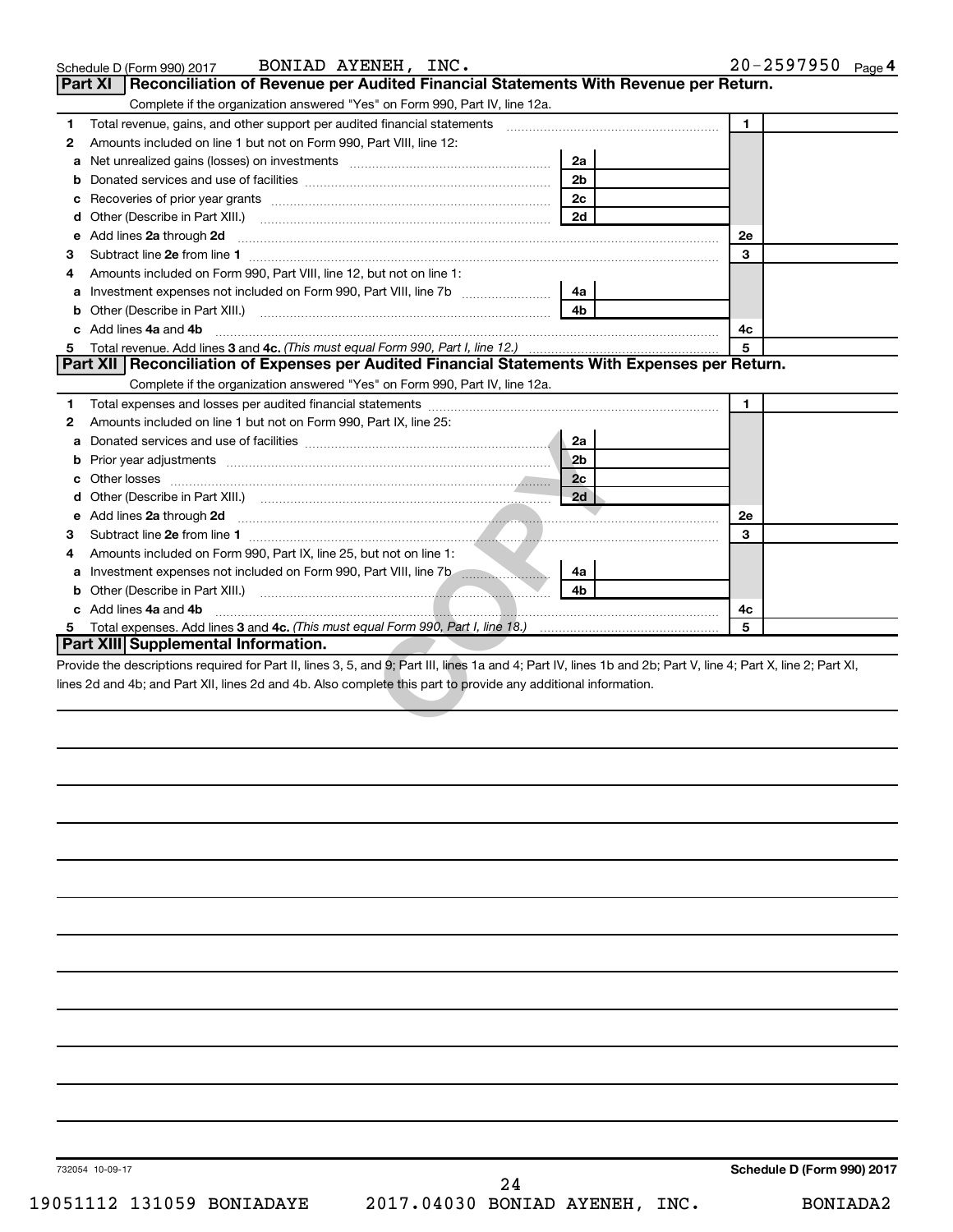**(Form 990 or 990-EZ)**

Department of the Treasury Internal Revenue Service Name of the organization

**Complete to provide information for responses to specific questions on Form 990 or 990-EZ or to provide any additional information. | Attach to Form 990 or 990-EZ. SCHEDULE O Supplemental Information to Form 990 or 990-EZ 2018 [2018 ACC]**<br>(Form 990 or 990-EZ) Complete to provide information for responses to specific questions on

**| Go to www.irs.gov/Form990 for the latest information.**

BONIAD AYENEH, INC.

Form 990, Part I, Line 1, Description of Organization Mission:

BETTER AND HEALTHIER LIVING CONDITIONS FOR THEM.

Form 990, Part VI, Section B, line 11b:

THE ORGANIZATION MAINTAINS THE COPIES IN THE OFFICE AND ARE AVAILABLE FOR

REVIEW.

Form 990, Part VI, Section C, Line 19:

A LINE 19:<br>
FLICT OF INTEREST POLICY AN<br>
RE AVAILABLE UPON REQUEST.<br>
TUDIO AND ARE AVAILABLE ONL THE GOVERNING DOCUMENTS, CONFLICT OF INTEREST POLICY AND OTHER DOCUMENTS

ARE KEPT IN THE STUDIO AND ARE AVAILABLE UPON REQUEST. FINANCIAL STATEMENTS

ARE ALSO BEING KEPT IN THE STUDIO AND ARE AVAILABLE ONLINE IN THE

ORGANIZATION'S WEBSITE.

732211 09-07-17 LHA For Paperwork Reduction Act Notice, see the Instructions for Form 990 or 990-EZ. Schedule O (Form 990 or 990-EZ) (2017)

OMB No. 1545-0047

**Open to Public Inspection**

**Employer identification number**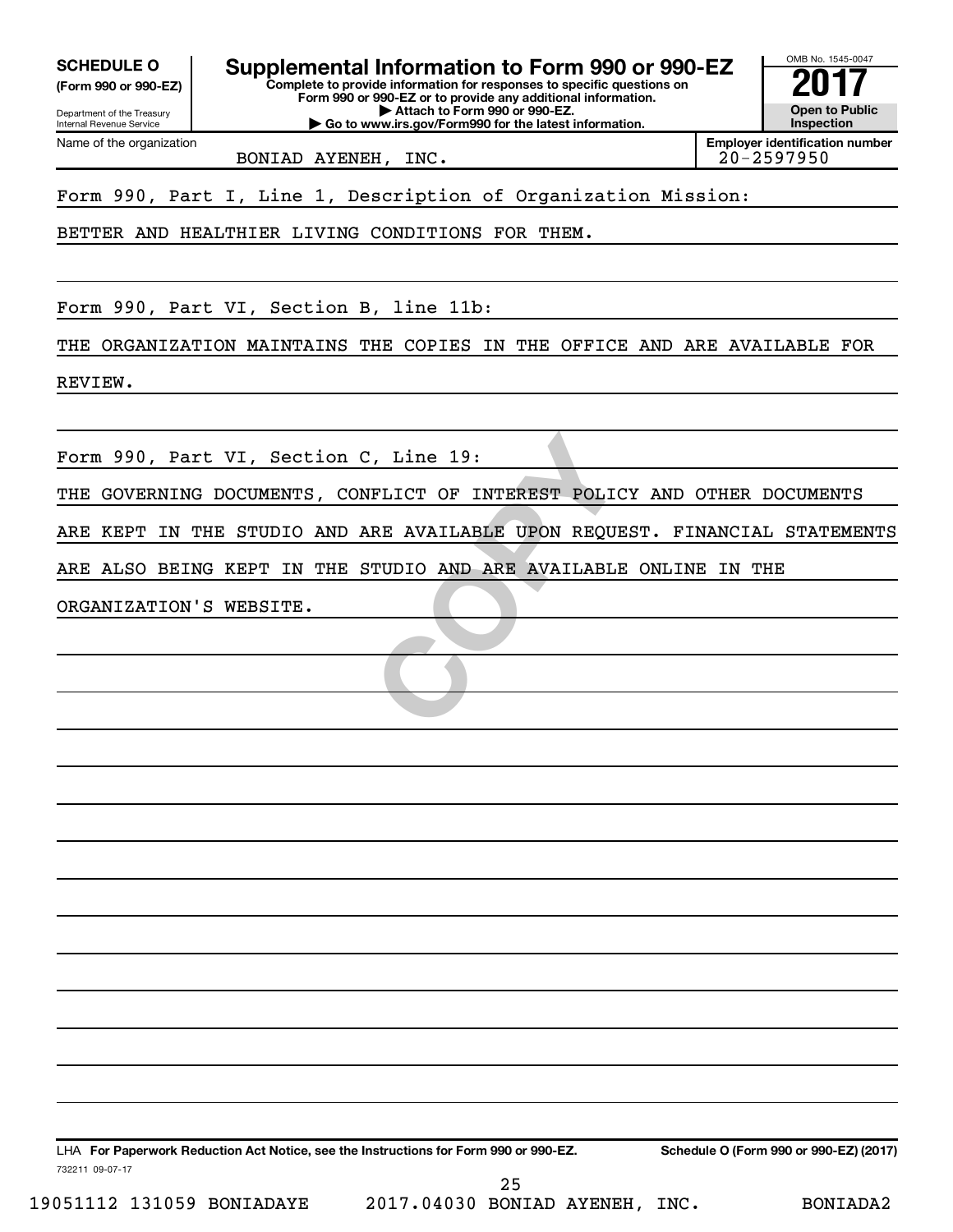#### **2017 DEPRECIATION AND AMORTIZATION REPORT**

#### Form 990 Page 10 990

| Asset<br>No. | Description            | Date<br>Acquired         | Method | Life       | $\begin{matrix} 0 \\ 0 \\ n \end{matrix}$<br>Line<br>No.<br>$\mathbf{v}$ | Unadjusted<br>Cost Or Basis | Bus<br>$\%$<br>Excl | Section 179<br>Expense | <b>Reduction In</b><br>Basis | Basis For<br>Depreciation | Beginning<br>Accumulated<br>Depreciation | Current<br>Sec 179<br>Expense | Current Year<br>Deduction | Ending<br>Accumulated<br>Depreciation |
|--------------|------------------------|--------------------------|--------|------------|--------------------------------------------------------------------------|-----------------------------|---------------------|------------------------|------------------------------|---------------------------|------------------------------------------|-------------------------------|---------------------------|---------------------------------------|
| 1            | <b>COMPUTER</b>        | 08/20/07                 |        | 200DB 5.00 | HY16                                                                     | 2162.                       |                     |                        |                              | 2162                      | 2162.                                    |                               | $\mathbf 0$               | 2162.                                 |
|              | 2 COMPUTER             | $02/12/08$ 200DB 5.00    |        |            | HY <sub>16</sub>                                                         | 7262.                       |                     |                        |                              | 7262.                     | 6858.                                    |                               | 0.                        | 6858.                                 |
|              | 3 EQUIPMENT            | 12/02/09                 |        | 200DB 5.00 | HY <sub>16</sub>                                                         | 5270.                       |                     |                        |                              | 5270                      | 4859.                                    |                               | $\mathbf{0}$              | 4859.                                 |
|              | 4 COMPUTER             | 05/03/10 200DB 5.00      |        |            | HY <sub>16</sub>                                                         | 1000.                       |                     |                        |                              | 1000                      | 910.                                     |                               | 0.                        | 910.                                  |
|              | 5 COMPUTER             | 05/11/10 200DB 5.00      |        |            | HY16                                                                     | 3410.                       |                     |                        |                              | 3410                      | 3104.                                    |                               | $\mathbf{0}$              | 3104.                                 |
|              | 6 COMPUTER             | $05/06/11$ 200DB 5.00    |        |            | HY <sub>16</sub>                                                         | 2000.                       |                     |                        |                              | 2000                      | 1820.                                    |                               | 0.                        | 1820.                                 |
|              | 7 COMPUTER             | 05/24/12                 |        | 200DB 5.00 | HY16                                                                     | 1245.                       |                     |                        |                              | 1245                      | 1181.                                    |                               | 11                        | 1192.                                 |
|              | 8 EQUIPMENT            | 06/11/12                 |        | 200DB 5.00 | HY <sub>16</sub>                                                         | 689.                        |                     |                        |                              | 689.                      | 653.                                     |                               | 6,                        | 659.                                  |
|              | 9 COMPUTER             | 05/31/13                 |        | 200DB 5.00 | $HY$ $17$                                                                | 1909.                       |                     |                        | 955.                         | 954.                      | 789.                                     |                               | 110                       | 899.                                  |
|              | 10 OFFICE FURNITURE    | 09/19/13 200DB 7.00      |        |            | HY <sub>17</sub>                                                         | 772.                        |                     |                        | 386.                         | 386                       | 266.                                     |                               | 34                        | 300.                                  |
|              | 11 OFFICE FURNITURE    | 10/04/13 200DB 7.00      |        |            | HY17                                                                     | 772.                        |                     |                        | 386.                         | 386                       | 266.                                     |                               | 34                        | 300.                                  |
|              | 12 OFFICE EQUIPMENT    | $01/16/14$ 200DB 5.00    |        |            | $HY$ $17$                                                                | 360.                        |                     |                        | 180.                         | 180                       | 129.                                     |                               | 21                        | 150.                                  |
|              | 13 OFFICE EQUIPMENT    | $01/17/14$ 200DB 5.00    |        |            | HY17                                                                     | 213.                        |                     |                        | 107.                         | 106                       | 75.                                      |                               | 12 <sub>1</sub>           | 87.                                   |
|              | 14 OFFICE EQUIPMENT    | 01/21/14                 |        | 200DB 5.00 | $HY$ $17$                                                                | 2837.                       |                     |                        | 1419.                        | 1418.                     | 1010.                                    |                               | 163.                      | 1173.                                 |
|              | 15 OFFICE EQUIPMENT    | 01/21/14                 |        | 200DB 5.00 | $HY$ $17$                                                                | 169.                        |                     |                        | 85.                          | 84                        | 60.                                      |                               | 10                        | 70.                                   |
|              | 16 OFFICE EQUIPMENT    | 09/22/14                 |        | 200DB 5.00 | $HY$ $17$                                                                | 824.                        |                     |                        | 412.                         | 412.                      | 293.                                     |                               | 47                        | 340.                                  |
|              | 17 CREDIT CARD MACHINE | 10/02/14 200DB 5.00      |        |            | HY17                                                                     | 287.                        |                     |                        | 144.                         | 143.                      | 102.                                     |                               | 16                        | 118.                                  |
|              | 18 COMPUTER            | 10/26/15 200DB 5.00 MQ17 |        |            |                                                                          | 4275.                       |                     |                        | 2138.                        | 2137.                     | 919.                                     |                               | 487.                      | 1406.                                 |

728111 04-01-17

(D) - Asset disposed \* ITC, Salvage, Bonus, Commercial Revitalization Deduction, GO Zone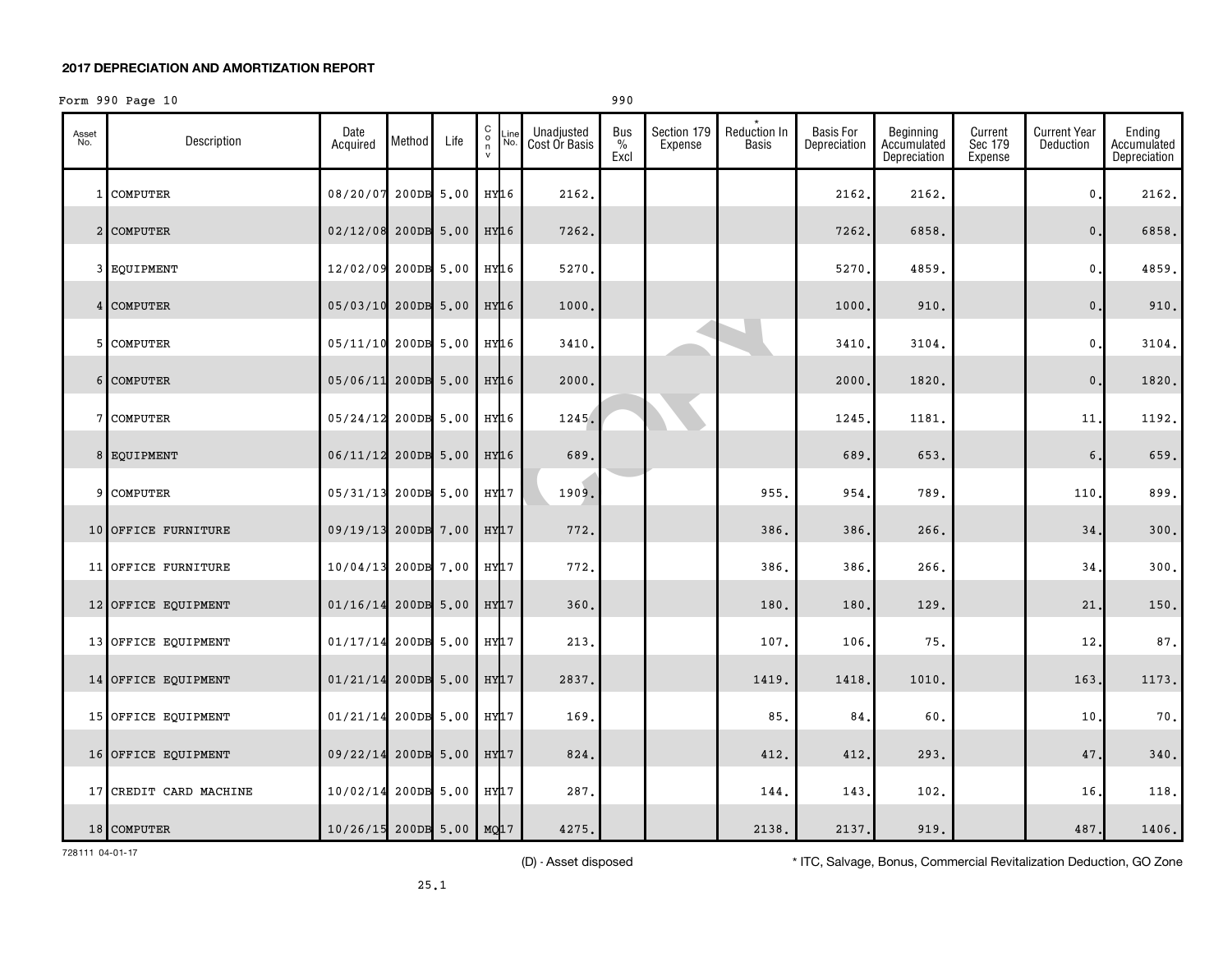#### **2017 DEPRECIATION AND AMORTIZATION REPORT**

#### Form 990 Page 10 990

| Asset<br>No. | Description              | Date<br>Acquired         | Method | Life | $\begin{smallmatrix} 0 \\ 0 \\ 7 \end{smallmatrix}$ | Line Unadjusted<br>No. Cost Or Basis | Bus<br>$\frac{1}{2}$<br>Excl | Section 179<br>Expense | $\star$<br>Reduction In<br><b>Basis</b> | Basis For<br>Depreciation | Beginning<br>Accumulated<br>Depreciation | Current<br>Sec 179<br>Expense | <b>Current Year</b><br>Deduction | Ending<br>Accumulated<br>Depreciation |
|--------------|--------------------------|--------------------------|--------|------|-----------------------------------------------------|--------------------------------------|------------------------------|------------------------|-----------------------------------------|---------------------------|------------------------------------------|-------------------------------|----------------------------------|---------------------------------------|
|              | 19 COMPUTER              | $12/17/15$ 200DB 5.00    |        |      | MQ17                                                | 2344.                                |                              |                        | 1172.                                   | 1172.                     | 504.                                     |                               | 267.                             | 771.                                  |
|              | 20 OFFICE EQUIPMENT      | 08/23/15 200DB 5.00 MQ17 |        |      |                                                     | 419.                                 |                              |                        | 210.                                    | 209.                      | 102.                                     |                               | 43                               | 145.                                  |
|              | * Total 990 Page 10 Depr |                          |        |      |                                                     | 38219.                               |                              |                        | 7594.                                   | 30625.                    | 26062.                                   |                               | 1261.                            | 27323.                                |
|              |                          |                          |        |      |                                                     |                                      |                              |                        |                                         |                           |                                          |                               |                                  |                                       |
|              |                          |                          |        |      |                                                     |                                      |                              |                        |                                         |                           |                                          |                               |                                  |                                       |
|              |                          |                          |        |      |                                                     |                                      |                              |                        |                                         |                           |                                          |                               |                                  |                                       |
|              |                          |                          |        |      |                                                     |                                      |                              |                        |                                         |                           |                                          |                               |                                  |                                       |
|              |                          |                          |        |      |                                                     |                                      |                              |                        |                                         |                           |                                          |                               |                                  |                                       |
|              |                          |                          |        |      |                                                     |                                      |                              |                        |                                         |                           |                                          |                               |                                  |                                       |
|              |                          |                          |        |      |                                                     |                                      |                              |                        |                                         |                           |                                          |                               |                                  |                                       |
|              |                          |                          |        |      |                                                     |                                      |                              |                        |                                         |                           |                                          |                               |                                  |                                       |
|              |                          |                          |        |      |                                                     |                                      |                              |                        |                                         |                           |                                          |                               |                                  |                                       |
|              |                          |                          |        |      |                                                     |                                      |                              |                        |                                         |                           |                                          |                               |                                  |                                       |
|              |                          |                          |        |      |                                                     |                                      |                              |                        |                                         |                           |                                          |                               |                                  |                                       |
|              |                          |                          |        |      |                                                     |                                      |                              |                        |                                         |                           |                                          |                               |                                  |                                       |
|              |                          |                          |        |      |                                                     |                                      |                              |                        |                                         |                           |                                          |                               |                                  |                                       |
|              |                          |                          |        |      |                                                     |                                      |                              |                        |                                         |                           |                                          |                               |                                  |                                       |
|              |                          |                          |        |      |                                                     |                                      |                              |                        |                                         |                           |                                          |                               |                                  |                                       |

728111 04-01-17

(D) - Asset disposed \* ITC, Salvage, Bonus, Commercial Revitalization Deduction, GO Zone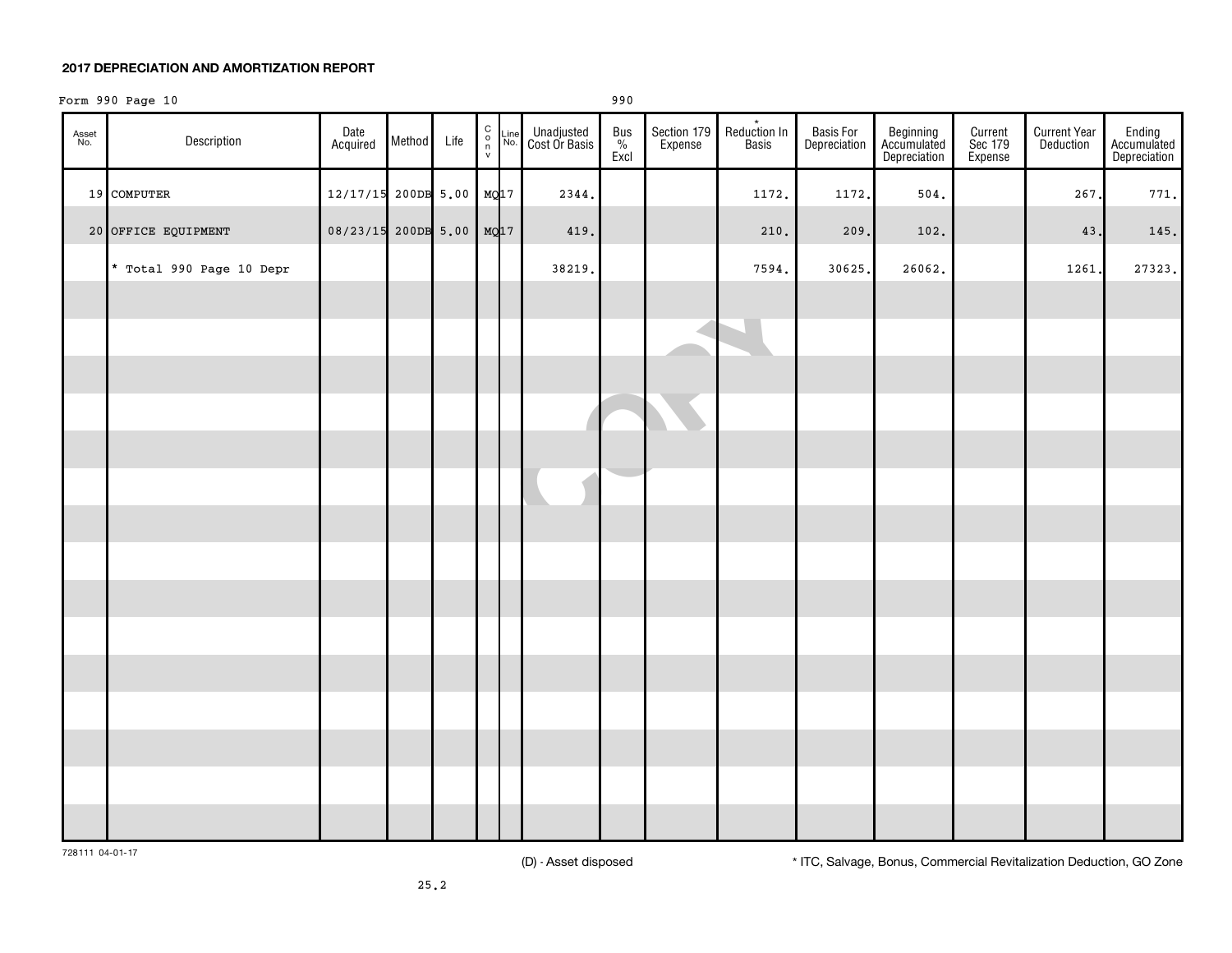| Form                                                          |
|---------------------------------------------------------------|
| Department of the Treasury<br><b>Internal Revenue Service</b> |
| Name(s) shown on return                                       |

# **4562 Depreciation and Amortization**<br>(Including Information on Listed Property) 990 **2017**

**(Including Information on Listed Property)**

990

**| Attach to your tax return.**

Attachment Sequence No.

OMB No. 1545-0172

| $\triangleright$ Go to www.irs.gov/Form4562 for instructions and the latest information. |                                                 | Auachnem<br>Sequence No. |
|------------------------------------------------------------------------------------------|-------------------------------------------------|--------------------------|
|                                                                                          | Business or activity to which this form relates | Identifying number       |

|         | BONIAD AYENEH, INC.                                                                                                                                 |                                            |                                                                                    |                              | Form 990 Page 10       |                  |              | 20-2597950                 |
|---------|-----------------------------------------------------------------------------------------------------------------------------------------------------|--------------------------------------------|------------------------------------------------------------------------------------|------------------------------|------------------------|------------------|--------------|----------------------------|
|         | Election To Expense Certain Property Under Section 179 Note: If you have any listed property, complete Part V before you complete Part I.<br>Part I |                                            |                                                                                    |                              |                        |                  |              |                            |
|         | 1 Maximum amount (see instructions)                                                                                                                 |                                            |                                                                                    |                              |                        |                  | 1            | 510000.                    |
|         |                                                                                                                                                     |                                            |                                                                                    |                              |                        |                  | $\mathbf{2}$ |                            |
|         |                                                                                                                                                     |                                            |                                                                                    |                              |                        |                  | 3            | 2030000.                   |
|         |                                                                                                                                                     |                                            |                                                                                    |                              |                        |                  | 4            |                            |
| 5       |                                                                                                                                                     |                                            |                                                                                    |                              |                        |                  | 5            |                            |
| 6       | (a) Description of property                                                                                                                         |                                            |                                                                                    | (b) Cost (business use only) |                        | (c) Elected cost |              |                            |
|         |                                                                                                                                                     |                                            |                                                                                    |                              |                        |                  |              |                            |
|         |                                                                                                                                                     |                                            |                                                                                    |                              |                        |                  |              |                            |
|         |                                                                                                                                                     |                                            |                                                                                    |                              |                        |                  |              |                            |
|         |                                                                                                                                                     |                                            |                                                                                    |                              |                        |                  |              |                            |
|         | 7 Listed property. Enter the amount from line 29                                                                                                    |                                            |                                                                                    |                              | $\overline{7}$         |                  |              |                            |
|         |                                                                                                                                                     |                                            |                                                                                    |                              |                        |                  | 8            |                            |
|         |                                                                                                                                                     |                                            |                                                                                    |                              |                        |                  | 9            |                            |
|         |                                                                                                                                                     |                                            |                                                                                    |                              |                        |                  | 10           |                            |
|         |                                                                                                                                                     |                                            |                                                                                    |                              |                        |                  | 11           |                            |
|         |                                                                                                                                                     |                                            |                                                                                    |                              |                        |                  | 12           |                            |
|         | 13 Carryover of disallowed deduction to 2018. Add lines 9 and 10, less line 12                                                                      |                                            |                                                                                    |                              | 13                     |                  |              |                            |
|         | Note: Don't use Part II or Part III below for listed property. Instead, use Part V.                                                                 |                                            |                                                                                    |                              |                        |                  |              |                            |
| Part II | Special Depreciation Allowance and Other Depreciation (Don't include listed property.)                                                              |                                            |                                                                                    |                              |                        |                  |              |                            |
|         | 14 Special depreciation allowance for qualified property (other than listed property) placed in service during                                      |                                            |                                                                                    |                              |                        |                  |              |                            |
|         | the tax year                                                                                                                                        |                                            |                                                                                    |                              |                        |                  | 14           |                            |
|         | 15 Property subject to section 168(f)(1) election manufactured and contain an according to Property subject to section 168(f)(1) election           |                                            |                                                                                    |                              |                        |                  | 15           |                            |
|         |                                                                                                                                                     |                                            |                                                                                    |                              |                        |                  | 16           | 17.                        |
|         | Part III<br>MACRS Depreciation (Don't include listed property.) (See instructions.)                                                                 |                                            |                                                                                    |                              |                        |                  |              |                            |
|         |                                                                                                                                                     |                                            |                                                                                    | <b>Section A</b>             |                        |                  |              |                            |
|         |                                                                                                                                                     |                                            |                                                                                    |                              |                        |                  | 17           | 1244.                      |
|         | 18 If you are electing to group any assets placed in service during the tax year into one or more general asset accounts, check here                |                                            |                                                                                    |                              |                        |                  |              |                            |
|         | Section B - Assets Placed in Service During 2017 Tax Year Using the General Depreciation System                                                     |                                            |                                                                                    |                              |                        |                  |              |                            |
|         | (a) Classification of property                                                                                                                      | (b) Month and<br>year placed<br>in service | (c) Basis for depreciation<br>(business/investment use<br>only - see instructions) |                              | (d) Recovery<br>period | (e) Convention   | (f) Method   | (g) Depreciation deduction |
| 19a     | 3-year property                                                                                                                                     |                                            |                                                                                    |                              |                        |                  |              |                            |
| b       | 5-year property                                                                                                                                     |                                            |                                                                                    |                              |                        |                  |              |                            |
| с       | 7-year property                                                                                                                                     |                                            |                                                                                    |                              |                        |                  |              |                            |
| d       | 10-year property                                                                                                                                    |                                            |                                                                                    |                              |                        |                  |              |                            |
| е       | 15-year property                                                                                                                                    |                                            |                                                                                    |                              |                        |                  |              |                            |
| f       | 20-year property                                                                                                                                    |                                            |                                                                                    |                              |                        |                  |              |                            |
| g       | 25-year property                                                                                                                                    |                                            |                                                                                    |                              | 25 yrs.                |                  | S/L          |                            |
|         |                                                                                                                                                     |                                            |                                                                                    |                              | 27.5 yrs.              | MМ               | S/L          |                            |
| h       | Residential rental property                                                                                                                         |                                            |                                                                                    |                              |                        |                  |              |                            |
|         |                                                                                                                                                     |                                            |                                                                                    |                              | 27.5 yrs.              | MМ               | S/L          |                            |
|         |                                                                                                                                                     |                                            |                                                                                    |                              | 39 yrs.                | MМ               | S/L          |                            |
| j.      | Nonresidential real property                                                                                                                        |                                            |                                                                                    |                              |                        | <b>MM</b>        | S/L          |                            |
|         | Section C - Assets Placed in Service During 2017 Tax Year Using the Alternative Depreciation System                                                 |                                            |                                                                                    |                              |                        |                  |              |                            |
| 20a     | Class life                                                                                                                                          |                                            |                                                                                    |                              |                        |                  | S/L          |                            |
| b       | 12-year                                                                                                                                             |                                            |                                                                                    |                              | 12 yrs.                |                  | S/L          |                            |
| c       | 40-year                                                                                                                                             |                                            |                                                                                    |                              | 40 yrs.                | MМ               | S/L          |                            |
|         | <b>Part IV</b><br><b>Summary (See instructions.)</b>                                                                                                |                                            |                                                                                    |                              |                        |                  |              |                            |
|         | 21 Listed property. Enter amount from line 28                                                                                                       |                                            |                                                                                    |                              |                        |                  | 21           |                            |
|         | 22 Total. Add amounts from line 12, lines 14 through 17, lines 19 and 20 in column (g), and line 21.                                                |                                            |                                                                                    |                              |                        |                  |              |                            |
|         | Enter here and on the appropriate lines of your return. Partnerships and S corporations - see instr.                                                |                                            |                                                                                    |                              |                        |                  | 22           | 1261.                      |
|         | 23 For assets shown above and placed in service during the current year, enter the                                                                  |                                            |                                                                                    |                              |                        |                  |              |                            |
|         |                                                                                                                                                     |                                            |                                                                                    |                              | 23                     |                  |              |                            |

26

19051112 131059 BONIADAYE 2017.04030 BONIAD AYENEH, INC. BONIADA2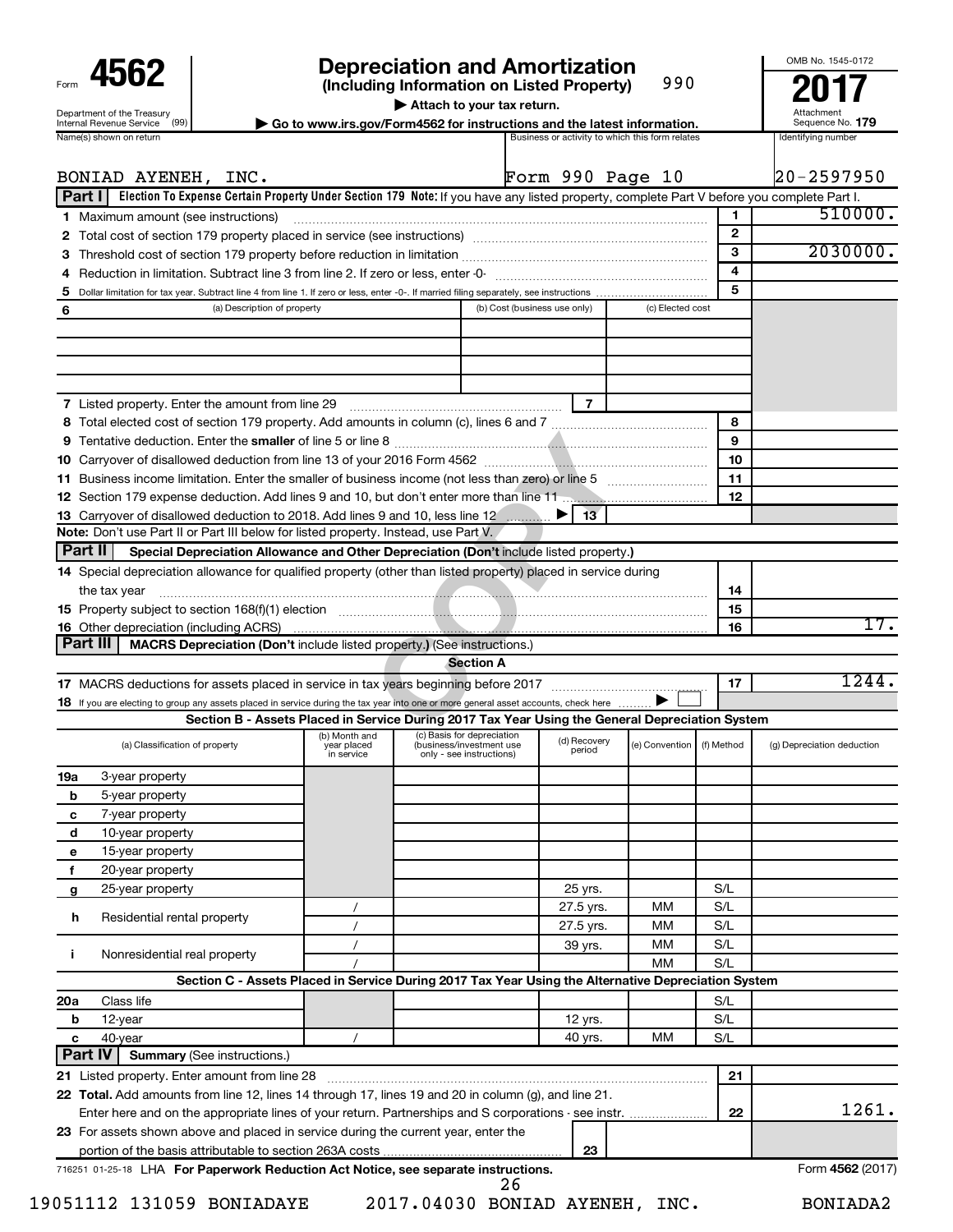| Part V<br>Listed Property (Include automobiles, certain other vehicles, certain aircraft, certain computers, and property used for entertainment,<br>recreation, or amusement.)                                     |                                     |                                                                                                                      |                             |                                            |                       |                                                                    |     |                                             |                              |                                      |     |                                  |                               |                                       |
|---------------------------------------------------------------------------------------------------------------------------------------------------------------------------------------------------------------------|-------------------------------------|----------------------------------------------------------------------------------------------------------------------|-----------------------------|--------------------------------------------|-----------------------|--------------------------------------------------------------------|-----|---------------------------------------------|------------------------------|--------------------------------------|-----|----------------------------------|-------------------------------|---------------------------------------|
| Note: For any vehicle for which you are using the standard mileage rate or deducting lease expense, complete only 24a, 24b, columns<br>(a) through (c) of Section A, all of Section B, and Section C if applicable. |                                     |                                                                                                                      |                             |                                            |                       |                                                                    |     |                                             |                              |                                      |     |                                  |                               |                                       |
|                                                                                                                                                                                                                     |                                     | Section A - Depreciation and Other Information (Caution: See the instructions for limits for passenger automobiles.) |                             |                                            |                       |                                                                    |     |                                             |                              |                                      |     |                                  |                               |                                       |
| 24a Do you have evidence to support the business/investment use claimed?                                                                                                                                            |                                     |                                                                                                                      |                             |                                            |                       | Yes                                                                |     | No   24b If "Yes," is the evidence written? |                              |                                      |     |                                  | Yes                           | No                                    |
| (a)<br>Type of property<br>(list vehicles first)                                                                                                                                                                    | (b)<br>Date<br>placed in<br>service | (c)<br>Business/<br>investment<br>use percentage                                                                     |                             | (d)<br>Cost or<br>other basis              |                       | (e)<br>Basis for depreciation<br>(business/investment<br>use only) |     | (f)<br>Recovery<br>period                   | (g)<br>Method/<br>Convention |                                      |     | (h)<br>Depreciation<br>deduction |                               | (i)<br>Elected<br>section 179<br>cost |
| 25 Special depreciation allowance for qualified listed property placed in service during the tax year and                                                                                                           |                                     |                                                                                                                      |                             |                                            |                       |                                                                    |     |                                             |                              |                                      |     |                                  |                               |                                       |
|                                                                                                                                                                                                                     |                                     |                                                                                                                      |                             |                                            |                       |                                                                    |     |                                             |                              | 25                                   |     |                                  |                               |                                       |
| 26 Property used more than 50% in a qualified business use:                                                                                                                                                         |                                     |                                                                                                                      |                             |                                            |                       |                                                                    |     |                                             |                              |                                      |     |                                  |                               |                                       |
|                                                                                                                                                                                                                     |                                     |                                                                                                                      | %                           |                                            |                       |                                                                    |     |                                             |                              |                                      |     |                                  |                               |                                       |
|                                                                                                                                                                                                                     | ÷                                   |                                                                                                                      | %                           |                                            |                       |                                                                    |     |                                             |                              |                                      |     |                                  |                               |                                       |
|                                                                                                                                                                                                                     |                                     |                                                                                                                      | %                           |                                            |                       |                                                                    |     |                                             |                              |                                      |     |                                  |                               |                                       |
| 27 Property used 50% or less in a qualified business use:                                                                                                                                                           |                                     |                                                                                                                      | %                           |                                            |                       |                                                                    |     |                                             | $S/L -$                      |                                      |     |                                  |                               |                                       |
|                                                                                                                                                                                                                     | ÷                                   |                                                                                                                      | %                           |                                            |                       |                                                                    |     |                                             | $S/L -$                      |                                      |     |                                  |                               |                                       |
|                                                                                                                                                                                                                     |                                     |                                                                                                                      | %                           |                                            |                       |                                                                    |     |                                             | $S/L -$                      |                                      |     |                                  |                               |                                       |
|                                                                                                                                                                                                                     |                                     |                                                                                                                      |                             |                                            |                       |                                                                    |     |                                             |                              | 28                                   |     |                                  |                               |                                       |
|                                                                                                                                                                                                                     |                                     |                                                                                                                      |                             |                                            |                       |                                                                    |     |                                             |                              |                                      |     | 29                               |                               |                                       |
|                                                                                                                                                                                                                     |                                     |                                                                                                                      |                             | Section B - Information on Use of Vehicles |                       |                                                                    |     |                                             |                              |                                      |     |                                  |                               |                                       |
| Complete this section for vehicles used by a sole proprietor, partner, or other "more than 5% owner," or related person. If you provided vehicles                                                                   |                                     |                                                                                                                      |                             |                                            |                       |                                                                    |     |                                             |                              |                                      |     |                                  |                               |                                       |
| to your employees, first answer the questions in Section C to see if you meet an exception to completing this section for those vehicles.                                                                           |                                     |                                                                                                                      |                             |                                            |                       |                                                                    |     |                                             |                              |                                      |     |                                  |                               |                                       |
|                                                                                                                                                                                                                     |                                     |                                                                                                                      |                             |                                            |                       |                                                                    |     |                                             |                              |                                      |     |                                  |                               |                                       |
|                                                                                                                                                                                                                     |                                     |                                                                                                                      |                             | (a)                                        |                       | (b)                                                                |     | (c)                                         | (d)                          |                                      |     | (e)                              | (f)                           |                                       |
| <b>30</b> Total business/investment miles driven during the                                                                                                                                                         |                                     |                                                                                                                      |                             | Vehicle                                    |                       | Vehicle                                                            |     | Vehicle                                     | Vehicle                      |                                      |     | Vehicle                          | Vehicle                       |                                       |
| year (don't include commuting miles)<br>31 Total commuting miles driven during the year                                                                                                                             |                                     |                                                                                                                      |                             |                                            |                       |                                                                    |     |                                             |                              |                                      |     |                                  |                               |                                       |
| 32 Total other personal (noncommuting) miles                                                                                                                                                                        |                                     |                                                                                                                      |                             |                                            |                       |                                                                    |     |                                             |                              |                                      |     |                                  |                               |                                       |
|                                                                                                                                                                                                                     |                                     |                                                                                                                      |                             |                                            |                       |                                                                    |     |                                             |                              |                                      |     |                                  |                               |                                       |
| 33 Total miles driven during the year.                                                                                                                                                                              |                                     |                                                                                                                      |                             |                                            |                       |                                                                    |     |                                             |                              |                                      |     |                                  |                               |                                       |
|                                                                                                                                                                                                                     |                                     |                                                                                                                      |                             |                                            |                       |                                                                    |     |                                             |                              |                                      |     |                                  |                               |                                       |
| 34 Was the vehicle available for personal use                                                                                                                                                                       |                                     |                                                                                                                      | <b>Yes</b>                  | No                                         | Yes                   | No                                                                 | Yes | No                                          | Yes                          | No                                   | Yes | No                               | Yes                           | No                                    |
|                                                                                                                                                                                                                     |                                     |                                                                                                                      |                             |                                            |                       |                                                                    |     |                                             |                              |                                      |     |                                  |                               |                                       |
| 35 Was the vehicle used primarily by a more                                                                                                                                                                         |                                     |                                                                                                                      |                             |                                            |                       |                                                                    |     |                                             |                              |                                      |     |                                  |                               |                                       |
| than 5% owner or related person?                                                                                                                                                                                    |                                     |                                                                                                                      |                             |                                            |                       |                                                                    |     |                                             |                              |                                      |     |                                  |                               |                                       |
| 36 Is another vehicle available for personal                                                                                                                                                                        |                                     |                                                                                                                      |                             |                                            |                       |                                                                    |     |                                             |                              |                                      |     |                                  |                               |                                       |
| use?                                                                                                                                                                                                                |                                     |                                                                                                                      |                             |                                            |                       |                                                                    |     |                                             |                              |                                      |     |                                  |                               |                                       |
| Answer these questions to determine if you meet an exception to completing Section B for vehicles used by employees who aren't more than 5%                                                                         |                                     | Section C - Questions for Employers Who Provide Vehicles for Use by Their Employees                                  |                             |                                            |                       |                                                                    |     |                                             |                              |                                      |     |                                  |                               |                                       |
| owners or related persons.                                                                                                                                                                                          |                                     |                                                                                                                      |                             |                                            |                       |                                                                    |     |                                             |                              |                                      |     |                                  |                               |                                       |
| 37 Do you maintain a written policy statement that prohibits all personal use of vehicles, including commuting, by your                                                                                             |                                     |                                                                                                                      |                             |                                            |                       |                                                                    |     |                                             |                              |                                      |     |                                  | <b>Yes</b>                    | No                                    |
|                                                                                                                                                                                                                     |                                     |                                                                                                                      |                             |                                            |                       |                                                                    |     |                                             |                              |                                      |     |                                  |                               |                                       |
| 38 Do you maintain a written policy statement that prohibits personal use of vehicles, except commuting, by your                                                                                                    |                                     |                                                                                                                      |                             |                                            |                       |                                                                    |     |                                             |                              |                                      |     |                                  |                               |                                       |
|                                                                                                                                                                                                                     |                                     |                                                                                                                      |                             |                                            |                       |                                                                    |     |                                             |                              |                                      |     |                                  |                               |                                       |
|                                                                                                                                                                                                                     |                                     |                                                                                                                      |                             |                                            |                       |                                                                    |     |                                             |                              |                                      |     |                                  |                               |                                       |
| 40 Do you provide more than five vehicles to your employees, obtain information from your employees about                                                                                                           |                                     |                                                                                                                      |                             |                                            |                       |                                                                    |     |                                             |                              |                                      |     |                                  |                               |                                       |
|                                                                                                                                                                                                                     |                                     |                                                                                                                      |                             |                                            |                       |                                                                    |     |                                             |                              |                                      |     |                                  |                               |                                       |
|                                                                                                                                                                                                                     |                                     |                                                                                                                      |                             |                                            |                       |                                                                    |     |                                             |                              |                                      |     |                                  |                               |                                       |
| Note: If your answer to 37, 38, 39, 40, or 41 is "Yes," don't complete Section B for the covered vehicles.<br><b>Part VI   Amortization</b>                                                                         |                                     |                                                                                                                      |                             |                                            |                       |                                                                    |     |                                             |                              |                                      |     |                                  |                               |                                       |
| (a)                                                                                                                                                                                                                 |                                     |                                                                                                                      | (b)                         |                                            | (c)                   |                                                                    |     | (d)                                         |                              | (e)                                  |     |                                  | (f)                           |                                       |
| Description of costs                                                                                                                                                                                                |                                     |                                                                                                                      | Date amortization<br>begins |                                            | Amortizable<br>amount |                                                                    |     | Code<br>section                             |                              | Amortization<br>period or percentage |     |                                  | Amortization<br>for this year |                                       |
| 42 Amortization of costs that begins during your 2017 tax year:                                                                                                                                                     |                                     |                                                                                                                      |                             |                                            |                       |                                                                    |     |                                             |                              |                                      |     |                                  |                               |                                       |
|                                                                                                                                                                                                                     |                                     |                                                                                                                      |                             |                                            |                       |                                                                    |     |                                             |                              |                                      |     |                                  |                               |                                       |
|                                                                                                                                                                                                                     |                                     |                                                                                                                      |                             |                                            |                       |                                                                    |     |                                             |                              |                                      |     |                                  |                               |                                       |
| 43 Amortization of costs that began before your 2017 tax year manufactured contracts and contract and an amount                                                                                                     |                                     |                                                                                                                      |                             |                                            |                       |                                                                    |     |                                             |                              |                                      | 43  |                                  |                               |                                       |
| 44 Total. Add amounts in column (f). See the instructions for where to report                                                                                                                                       |                                     |                                                                                                                      |                             |                                            |                       |                                                                    |     |                                             |                              |                                      | 44  |                                  |                               |                                       |
| 716252 01-25-18                                                                                                                                                                                                     |                                     |                                                                                                                      |                             |                                            |                       |                                                                    |     |                                             |                              |                                      |     |                                  | Form 4562 (2017)              |                                       |
|                                                                                                                                                                                                                     |                                     |                                                                                                                      |                             |                                            |                       | 27                                                                 |     |                                             |                              |                                      |     |                                  |                               |                                       |

Form 4562 (2017) Page

BONIAD AYENEH, INC. 20-2597950

19051112 131059 BONIADAYE 2017.04030 BONIAD AYENEH, INC. BONIADA2

**2**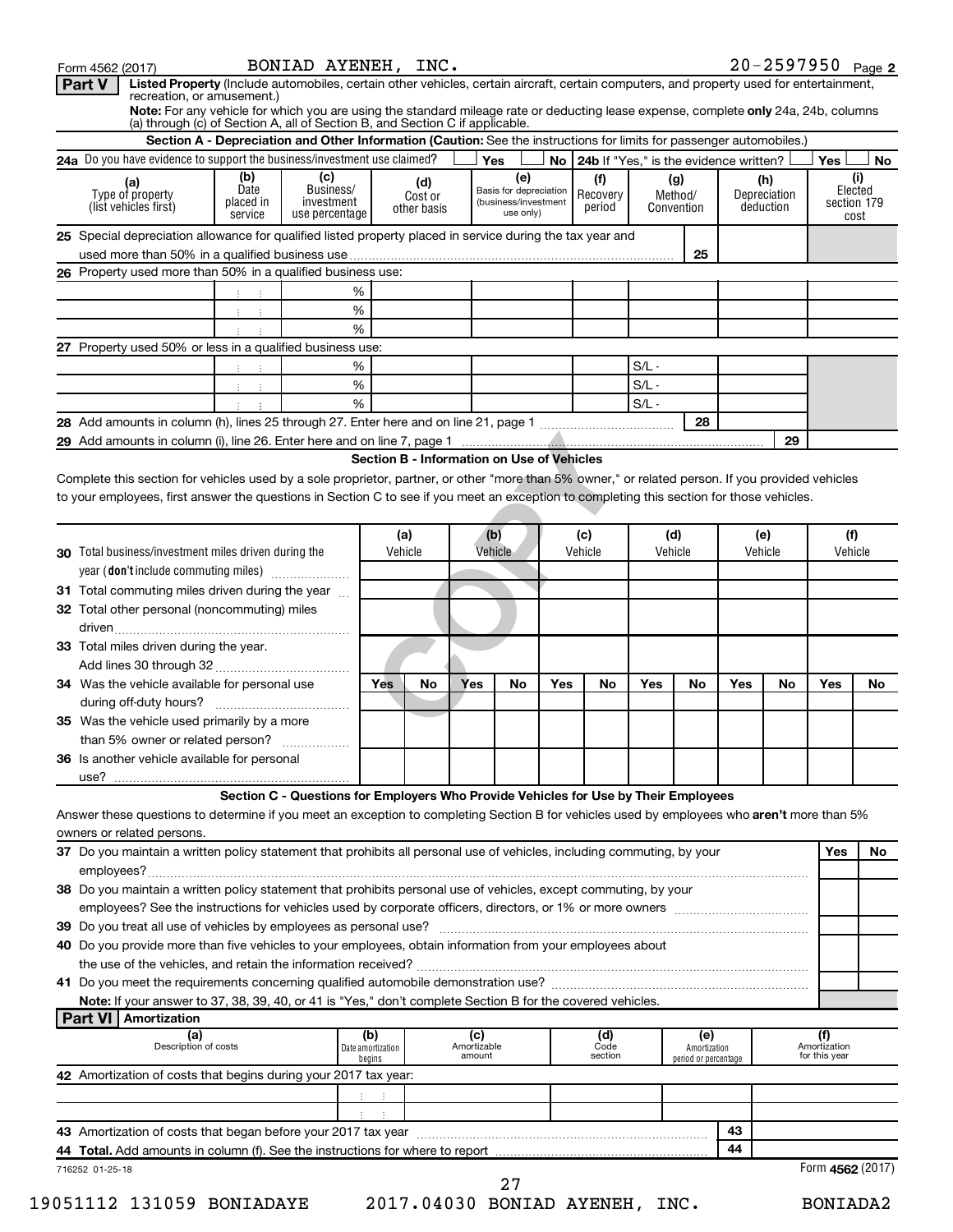| TAXABLE YEAR | <b>California Exempt Organization</b> | 728941 -<br>FORM |
|--------------|---------------------------------------|------------------|
| 2017         | <b>Annual Information Return</b>      | 199              |

|      |                      | Calendar Year 2017 or fiscal year beginning (mm/dd/yyyy)                                                                                                                                                                          | , and ending (mm/dd/yyyy)                                          |              |                               |                                                                                   |
|------|----------------------|-----------------------------------------------------------------------------------------------------------------------------------------------------------------------------------------------------------------------------------|--------------------------------------------------------------------|--------------|-------------------------------|-----------------------------------------------------------------------------------|
|      |                      | Corporation/Organization name                                                                                                                                                                                                     |                                                                    |              | California corporation number |                                                                                   |
|      |                      |                                                                                                                                                                                                                                   |                                                                    |              |                               |                                                                                   |
|      |                      | BONIAD AYENEH, INC.                                                                                                                                                                                                               |                                                                    |              | 2726802                       |                                                                                   |
|      |                      | Additional information. See instructions.                                                                                                                                                                                         |                                                                    | <b>FEIN</b>  |                               |                                                                                   |
|      |                      |                                                                                                                                                                                                                                   |                                                                    |              | $20 - 2597950$                |                                                                                   |
|      |                      | Street address (suite or room)                                                                                                                                                                                                    |                                                                    | PMB no.      |                               |                                                                                   |
|      |                      | P.O. BOX 16490                                                                                                                                                                                                                    |                                                                    |              |                               |                                                                                   |
|      | City                 |                                                                                                                                                                                                                                   |                                                                    | <b>State</b> | ZIP code                      |                                                                                   |
|      | <b>ENCINO</b>        |                                                                                                                                                                                                                                   |                                                                    | CA           | 91416-6490                    |                                                                                   |
|      | Foreign country name | Foreign province/state/county                                                                                                                                                                                                     |                                                                    |              | Foreign postal code           |                                                                                   |
|      |                      |                                                                                                                                                                                                                                   |                                                                    |              |                               |                                                                                   |
| A    |                      | Yes $\overline{\mathbf{X}}$                                                                                                                                                                                                       | No   J If exempt under R&TC Section 23701d, has the organization   |              |                               |                                                                                   |
| В    |                      | $Yes \ \boxed{X}$<br>No                                                                                                                                                                                                           |                                                                    |              |                               | Yes $X$ No<br>$Yes$ $\boxed{\mathbf{X}}$ No                                       |
| C    |                      | Yes $\boxed{\mathbf{X}}$ No   K is the organization exempt under R&TC Section 23701g? $\bullet$                                                                                                                                   | If "Yes," enter the gross receipts from nonmember sources \$       |              |                               |                                                                                   |
| D    |                      | Final Information Return?<br>Dissolved<br>$\perp$ Surrendered (Withdrawn) $\perp$<br>Merged/Reorganized                                                                                                                           | L If organization is exempt under R&TC Section 23701d              |              |                               |                                                                                   |
|      |                      | Enter date: (mm/dd/yyyy) $\bullet$                                                                                                                                                                                                | and meets the filing fee exception, check box. No filing           |              |                               |                                                                                   |
| E.   |                      | Check accounting method: (1) $X$ cash (2) $\Box$ Accrual (3)<br>Other                                                                                                                                                             | fee is required.                                                   |              |                               |                                                                                   |
| F.   |                      | Federal return filed? (1) $\bullet$ $\Box$ 990T(2) $\bullet$ $\Box$ 990PF (3) $\bullet$ $\Box$<br>Sch H (990)                                                                                                                     | <b>M</b> Is the organization a Limited Liability Company? $\ldots$ |              |                               | Yes $\boxed{\mathbf{X}}$ No                                                       |
|      |                      | $(4)$ $\overline{\mathbf{X}}$ Other 990 series                                                                                                                                                                                    | N Did the organization file Form 100 or Form 109 to                |              |                               |                                                                                   |
| G    |                      | Yes $X$ No                                                                                                                                                                                                                        |                                                                    |              |                               | Yes $X $ No                                                                       |
| Н.   |                      | Yes $X$ No                                                                                                                                                                                                                        | <b>0</b> Is the organization under audit by the IRS or has the     |              |                               |                                                                                   |
|      |                      | If "Yes," what is the parent's name?                                                                                                                                                                                              |                                                                    |              |                               | Yes $\boxed{\mathbf{X}}$ No                                                       |
|      |                      |                                                                                                                                                                                                                                   | P Is federal Form 1023/1024 pending?                               |              | $\overline{\phantom{a}}$      | Yes $\boxed{\mathbf{X}}$ No                                                       |
|      |                      | Did the organization have any changes to its guidelines                                                                                                                                                                           | Date filed with IRS                                                |              |                               |                                                                                   |
|      |                      | Yes $X$ No                                                                                                                                                                                                                        |                                                                    |              |                               |                                                                                   |
|      | Part I               | Complete Part I unless not required to file this form. See General Information B and C.                                                                                                                                           |                                                                    |              | 1                             | 204546.00                                                                         |
|      |                      | 1.<br>Gross dues and assessments from members and affiliates <b>Commission contract to the Contract Office</b><br>2                                                                                                               |                                                                    |              | $\boldsymbol{2}$              |                                                                                   |
|      |                      | 3                                                                                                                                                                                                                                 |                                                                    |              | 3                             | 00<br>00                                                                          |
|      | Receipts             | Gross contributions, gifts, grants, and similar amounts received contributions. Total gross receipts for filing requirement test. Add line 1 through line 3.<br>This line must be completed. If the result is less than \$50,000, |                                                                    |              |                               | 204546.00                                                                         |
|      | and                  | Cost of goods sold immunications and the set of goods sold<br>5                                                                                                                                                                   | 5                                                                  |              | 00                            |                                                                                   |
|      | Revenues             | 6                                                                                                                                                                                                                                 | $\overline{6}$                                                     |              | 00                            |                                                                                   |
|      |                      | Total costs. Add line 5 and line 6<br>7                                                                                                                                                                                           |                                                                    |              | $\overline{7}$                | 00                                                                                |
|      |                      | 8                                                                                                                                                                                                                                 |                                                                    |              | 8                             | 204546.00                                                                         |
|      |                      | Total expenses and disbursements. From Side 2, Part II, line 18<br>9                                                                                                                                                              |                                                                    |              | 9<br>$\bullet$                | 120213.00                                                                         |
|      | <b>Expenses</b>      | Excess of receipts over expenses and disbursements. Subtract line 9 from line 8 [11, 11, 11, 11, 11, 11, 11, 1<br>10                                                                                                              |                                                                    |              | 10                            | 84333.00                                                                          |
|      |                      | 11<br>Total payments                                                                                                                                                                                                              |                                                                    |              | 11                            | 00                                                                                |
|      |                      | Use tax. See General Information K<br>12                                                                                                                                                                                          |                                                                    |              | 12                            | 00                                                                                |
|      |                      | Payments balance. If line 11 is more than line 12, subtract line 12 from line 11<br>13                                                                                                                                            |                                                                    |              | 13                            | 00                                                                                |
|      | <b>Filing Fee</b>    | 14                                                                                                                                                                                                                                |                                                                    |              | 14                            | 00                                                                                |
|      |                      | 15<br>Penalties and Interest. See General Information J                                                                                                                                                                           |                                                                    |              | 15                            | 10.00                                                                             |
|      |                      | 16                                                                                                                                                                                                                                |                                                                    |              | 16                            | 00<br>10.00                                                                       |
|      |                      |                                                                                                                                                                                                                                   |                                                                    |              |                               |                                                                                   |
| Sign |                      | Title                                                                                                                                                                                                                             |                                                                    | Date         |                               | ● Telephone                                                                       |
| Here |                      | Signature<br>of officer $\triangleright$                                                                                                                                                                                          | PRESIDENT/<br>FOU                                                  |              |                               |                                                                                   |
|      |                      |                                                                                                                                                                                                                                   | Date                                                               | Check if     |                               | $\bullet$ PTIN                                                                    |
|      |                      | Preparer's<br>signature                                                                                                                                                                                                           |                                                                    |              |                               | self-employed $\blacktriangleright$ $\boxed{\text{X}}$ $\boxed{\text{P}00170723}$ |
| Paid |                      | Firm's name                                                                                                                                                                                                                       |                                                                    |              |                               | $\bullet$ Fein                                                                    |
|      | Preparer's           | (or yours,<br>CRISTOBAL & COMPANY, CPAS<br>if self-                                                                                                                                                                               |                                                                    |              |                               | 59-3800236                                                                        |
|      | Use Only             | 10530 VENICE BLVD<br>employed)                                                                                                                                                                                                    |                                                                    |              |                               | <b>•</b> Telephone                                                                |
|      |                      | and address<br>CULVER CITY, CA 90232                                                                                                                                                                                              |                                                                    |              |                               | 424-361-5252                                                                      |
|      |                      |                                                                                                                                                                                                                                   |                                                                    |              | $\overline{\bullet X}$ Yes    | <b>No</b>                                                                         |

022 3651174

п

**Side 1** Form 199 2017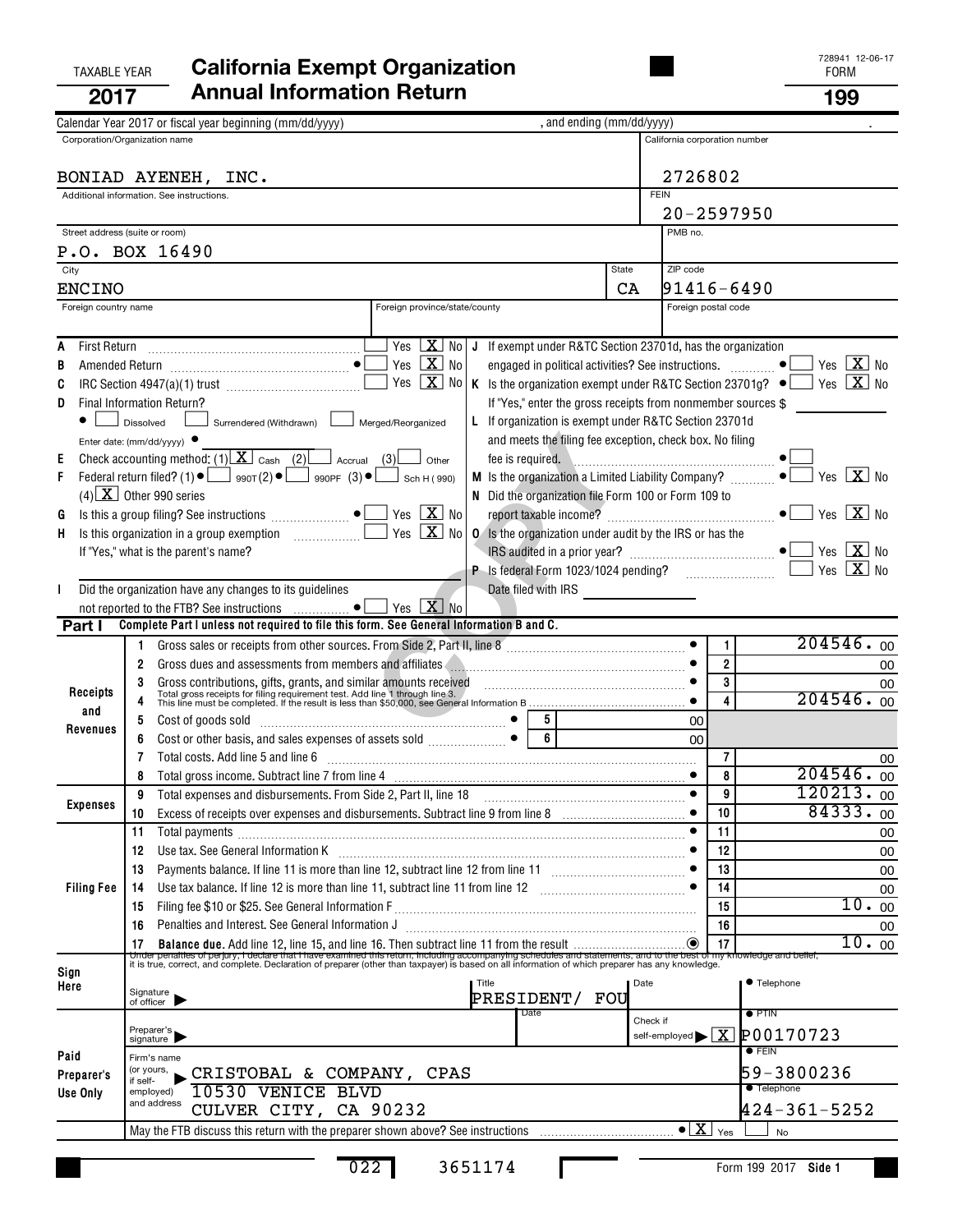## BONIAD AYENEH, INC. 20-2597950

#### **Organizations with gross receipts of more than \$50,000 and private foundations regardless of Part II amount of gross receipts - complete Part II or furnish substitute information.**

728951 12-06-17

|                              |                                                                                                                                                                                                                                                                                                                                                                                                |    |                                                                                                                                                                          |                                         |           |                           |        |        |       |                                      | 1              |                     | 00        |
|------------------------------|------------------------------------------------------------------------------------------------------------------------------------------------------------------------------------------------------------------------------------------------------------------------------------------------------------------------------------------------------------------------------------------------|----|--------------------------------------------------------------------------------------------------------------------------------------------------------------------------|-----------------------------------------|-----------|---------------------------|--------|--------|-------|--------------------------------------|----------------|---------------------|-----------|
|                              |                                                                                                                                                                                                                                                                                                                                                                                                |    |                                                                                                                                                                          |                                         |           |                           |        |        |       |                                      | $\overline{2}$ |                     | 00        |
|                              | Receipts<br>4 Gross rents<br>$\begin{picture}(100,100) \put(0,0){\vector(1,0){100}} \put(10,0){\vector(1,0){100}} \put(10,0){\vector(1,0){100}} \put(10,0){\vector(1,0){100}} \put(10,0){\vector(1,0){100}} \put(10,0){\vector(1,0){100}} \put(10,0){\vector(1,0){100}} \put(10,0){\vector(1,0){100}} \put(10,0){\vector(1,0){100}} \put(10,0){\vector(1,0){100}} \put(10,0){\vector(1,0){100$ |    |                                                                                                                                                                          |                                         |           |                           |        |        |       |                                      | 3              |                     | 00        |
|                              |                                                                                                                                                                                                                                                                                                                                                                                                |    |                                                                                                                                                                          |                                         |           |                           |        |        |       |                                      | 4              |                     | 00        |
| from                         |                                                                                                                                                                                                                                                                                                                                                                                                | 5  |                                                                                                                                                                          |                                         |           |                           |        |        |       |                                      | 5              |                     | 00        |
| Other                        |                                                                                                                                                                                                                                                                                                                                                                                                |    |                                                                                                                                                                          |                                         |           |                           |        |        |       |                                      | 6              |                     | 00        |
| <b>Sources</b>               |                                                                                                                                                                                                                                                                                                                                                                                                | 7  | Other income                                                                                                                                                             |                                         |           |                           |        |        |       | SEE STATEMENT 1<br>$\bullet$         | $\overline{7}$ |                     | 204546.00 |
|                              |                                                                                                                                                                                                                                                                                                                                                                                                | 8  | Total gross sales or receipts from other sources. Add line 1 through line 7. Enter here and on Side 1, Part I, line 1                                                    |                                         |           |                           |        |        |       |                                      | 8              |                     | 204546.00 |
|                              |                                                                                                                                                                                                                                                                                                                                                                                                | 9  | Contributions, gifts, grants, and similar amounts paid [11] [11] contributions, and similar amounts paid [11] [11] contributions, and similar amounts paid [11] $\alpha$ |                                         |           |                           |        |        |       |                                      | 9              |                     | 00        |
|                              |                                                                                                                                                                                                                                                                                                                                                                                                | 10 |                                                                                                                                                                          |                                         |           |                           |        |        |       |                                      | 10<br>11       |                     | 00        |
|                              |                                                                                                                                                                                                                                                                                                                                                                                                |    |                                                                                                                                                                          |                                         |           |                           |        |        |       |                                      |                |                     | 0.00      |
|                              |                                                                                                                                                                                                                                                                                                                                                                                                |    |                                                                                                                                                                          |                                         |           |                           |        |        |       |                                      |                |                     |           |
| <b>Expenses</b>              |                                                                                                                                                                                                                                                                                                                                                                                                |    |                                                                                                                                                                          |                                         |           |                           |        |        |       |                                      | 13             |                     | 00        |
| and                          |                                                                                                                                                                                                                                                                                                                                                                                                |    |                                                                                                                                                                          |                                         |           |                           |        |        |       |                                      | 14             |                     | 00        |
| Disburse-                    |                                                                                                                                                                                                                                                                                                                                                                                                | 15 |                                                                                                                                                                          |                                         |           |                           |        |        |       |                                      | 15             |                     | 00        |
| ments                        |                                                                                                                                                                                                                                                                                                                                                                                                | 16 |                                                                                                                                                                          |                                         |           |                           |        |        |       |                                      | 16             |                     | 2509.00   |
|                              |                                                                                                                                                                                                                                                                                                                                                                                                | 17 | Other Expenses and Disbursements Material Material SEE STATEMENT 3                                                                                                       |                                         |           |                           |        |        |       | $\bullet$                            | 17             |                     | 117704.00 |
|                              |                                                                                                                                                                                                                                                                                                                                                                                                |    | 18 Total expenses and disbursements. Add line 9 through line 17. Enter here and on Side 1, Part I, line 9                                                                |                                         |           |                           |        |        |       |                                      | 18             |                     | 120213.00 |
| <b>Schedule L</b>            |                                                                                                                                                                                                                                                                                                                                                                                                |    | <b>Balance Sheet</b>                                                                                                                                                     |                                         |           | Beginning of taxable year |        |        |       |                                      |                | End of taxable year |           |
| Assets                       |                                                                                                                                                                                                                                                                                                                                                                                                |    |                                                                                                                                                                          |                                         |           | (a)                       |        | (b)    |       | (c)                                  |                |                     | (d)       |
| 1 Cash                       |                                                                                                                                                                                                                                                                                                                                                                                                |    |                                                                                                                                                                          |                                         |           |                           |        | 82789. |       |                                      |                | $\bullet$           | 169631    |
|                              |                                                                                                                                                                                                                                                                                                                                                                                                |    |                                                                                                                                                                          |                                         |           |                           |        |        |       |                                      |                | $\bullet$           |           |
|                              |                                                                                                                                                                                                                                                                                                                                                                                                |    |                                                                                                                                                                          |                                         |           |                           |        |        |       |                                      |                |                     |           |
|                              |                                                                                                                                                                                                                                                                                                                                                                                                |    |                                                                                                                                                                          |                                         |           |                           |        |        |       |                                      |                |                     |           |
|                              |                                                                                                                                                                                                                                                                                                                                                                                                |    | 5 Federal and state government obligations                                                                                                                               |                                         |           |                           |        |        |       |                                      |                |                     |           |
| 6 Investments in other bonds |                                                                                                                                                                                                                                                                                                                                                                                                |    |                                                                                                                                                                          |                                         |           |                           |        |        |       | $\bullet$                            |                |                     |           |
|                              |                                                                                                                                                                                                                                                                                                                                                                                                |    |                                                                                                                                                                          |                                         |           |                           |        |        |       |                                      |                | $\bullet$           |           |
|                              | 8 Mortgage loans                                                                                                                                                                                                                                                                                                                                                                               |    |                                                                                                                                                                          |                                         |           |                           |        |        |       |                                      |                |                     |           |
|                              | 9 Other investments                                                                                                                                                                                                                                                                                                                                                                            |    |                                                                                                                                                                          |                                         |           |                           |        |        |       |                                      |                |                     |           |
|                              |                                                                                                                                                                                                                                                                                                                                                                                                |    |                                                                                                                                                                          |                                         |           | 38219.                    |        |        |       | 38219.                               |                |                     |           |
|                              |                                                                                                                                                                                                                                                                                                                                                                                                |    | <b>b</b> Less accumulated depreciation <i></i>                                                                                                                           |                                         |           | 33656.                    |        |        | 4563. | 34917.                               |                |                     | 3302.     |
|                              |                                                                                                                                                                                                                                                                                                                                                                                                |    | 11 Land $\cdots$                                                                                                                                                         |                                         |           |                           |        |        |       |                                      |                | $\bullet$           |           |
|                              |                                                                                                                                                                                                                                                                                                                                                                                                |    | 12 Other assets STMT 4                                                                                                                                                   |                                         |           |                           |        |        | 2737. |                                      |                | $\bullet$           | 2737.     |
|                              |                                                                                                                                                                                                                                                                                                                                                                                                |    |                                                                                                                                                                          |                                         |           |                           |        | 90089. |       |                                      |                |                     | 175670.   |
|                              |                                                                                                                                                                                                                                                                                                                                                                                                |    | Liabilities and net worth                                                                                                                                                |                                         |           |                           |        |        |       |                                      |                |                     |           |
|                              |                                                                                                                                                                                                                                                                                                                                                                                                |    |                                                                                                                                                                          |                                         |           |                           |        |        |       |                                      |                | $\bullet$           |           |
|                              |                                                                                                                                                                                                                                                                                                                                                                                                |    | 15 Contributions, gifts, or grants payable                                                                                                                               |                                         |           |                           |        |        |       |                                      |                |                     |           |
|                              |                                                                                                                                                                                                                                                                                                                                                                                                |    | 16 Bonds and notes payable                                                                                                                                               |                                         |           |                           |        |        |       |                                      |                | $\bullet$           |           |
|                              |                                                                                                                                                                                                                                                                                                                                                                                                |    |                                                                                                                                                                          |                                         |           |                           |        |        |       |                                      |                | $\bullet$           |           |
|                              |                                                                                                                                                                                                                                                                                                                                                                                                |    |                                                                                                                                                                          |                                         |           |                           |        |        |       |                                      |                |                     |           |
|                              | 19 Capital stock or principal fund                                                                                                                                                                                                                                                                                                                                                             |    |                                                                                                                                                                          |                                         |           |                           |        |        |       |                                      |                | ٠                   |           |
|                              | 20 Paid-in or capital surplus. Attach reconciliation                                                                                                                                                                                                                                                                                                                                           |    |                                                                                                                                                                          |                                         |           |                           |        |        |       |                                      |                | $\bullet$           |           |
|                              |                                                                                                                                                                                                                                                                                                                                                                                                |    | 21 Retained earnings or income fund                                                                                                                                      |                                         |           |                           |        | 90089. |       |                                      |                | $\bullet$           | 175670.   |
|                              |                                                                                                                                                                                                                                                                                                                                                                                                |    | 22 Total liabilities and net worth                                                                                                                                       |                                         |           |                           |        | 90089. |       |                                      |                |                     | 175670.   |
|                              | <b>Schedule M-1</b>                                                                                                                                                                                                                                                                                                                                                                            |    | Reconciliation of income per books with income per return                                                                                                                |                                         |           |                           |        |        |       |                                      |                |                     |           |
|                              |                                                                                                                                                                                                                                                                                                                                                                                                |    | Do not complete this schedule if the amount on Schedule L, line 13, column (d), is less than \$50,000.                                                                   |                                         |           |                           |        |        |       |                                      |                |                     |           |
|                              |                                                                                                                                                                                                                                                                                                                                                                                                |    |                                                                                                                                                                          |                                         | $\bullet$ |                           | 85581. |        |       | 7 Income recorded on books this year |                |                     |           |
|                              |                                                                                                                                                                                                                                                                                                                                                                                                |    |                                                                                                                                                                          | not included in this return             |           |                           |        |        |       | $\bullet$                            |                |                     |           |
|                              |                                                                                                                                                                                                                                                                                                                                                                                                |    | 3 Excess of capital losses over capital gains                                                                                                                            | 8 Deductions in this return not charged |           |                           |        |        |       |                                      |                |                     |           |
|                              |                                                                                                                                                                                                                                                                                                                                                                                                |    | 4 Income not recorded on books this year                                                                                                                                 |                                         |           |                           |        |        |       | against book income this year STMT 5 |                |                     | 1248.     |
|                              |                                                                                                                                                                                                                                                                                                                                                                                                |    | 5 Expenses recorded on books this year not<br>9 Total. Add line 7 and line 8                                                                                             |                                         |           |                           |        |        |       |                                      |                |                     | 1248.     |

**6** Total. Add line 1 through line 5 deducted in this return ~~~~~~~~~~~

**Side 2** Form 199 2017

•

**9** Total. Add line 7 and line 8 **10** Net income per return.

Subtract line 9 from line 6 85581. 84333.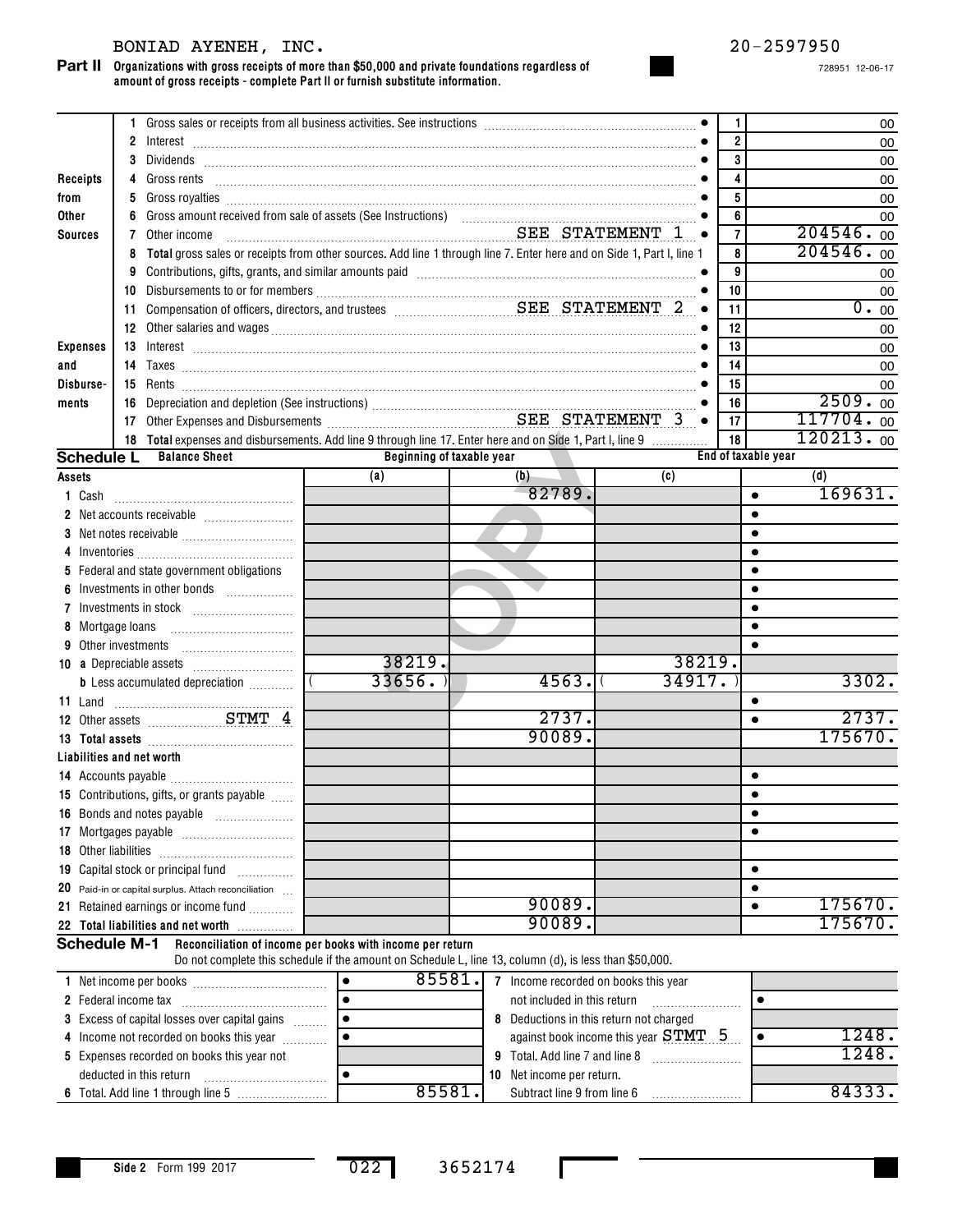BONIAD AYENEH, INC. 20-2597950

| CA 199                                                                                                                                                                                      | Other Income                       | Statement<br>1                                                                   |
|---------------------------------------------------------------------------------------------------------------------------------------------------------------------------------------------|------------------------------------|----------------------------------------------------------------------------------|
| Description                                                                                                                                                                                 |                                    | Amount                                                                           |
| DIRECT PUBLIC SUPPORT                                                                                                                                                                       |                                    | 204546.                                                                          |
| Total to Form 199, Part II, line 7                                                                                                                                                          |                                    | 204546.                                                                          |
| CA 199<br>Compensation of Officers, Directors and Trustees                                                                                                                                  |                                    | $\overline{a}$<br>Statement                                                      |
| Name and Address                                                                                                                                                                            | Title and<br>Average Hrs Worked/Wk | Compensation                                                                     |
| DARIUSH EGHBALI<br>18780 PASADERO DRIVE<br>TARZANA, CA 91356                                                                                                                                | PRESIDENT/FOUNDER<br>35.00         | 0.                                                                               |
| <b>ABBASSEH TOWFIGH</b><br>18780 PASADERO DRIVE<br>TARZANA, CA 91356                                                                                                                        | <b>SECRETARY</b><br>40.00          | 0.                                                                               |
| Total to Form 199, Part II, line 11                                                                                                                                                         |                                    | 0.                                                                               |
| CA 199                                                                                                                                                                                      | Other Expenses                     | 3<br>Statement                                                                   |
| Description                                                                                                                                                                                 |                                    | Amount                                                                           |
| FILMING & EDITING<br>STUDIO - CREATION AND B<br>LEASE EXPENSE<br>HUMANITARIAN PURPOSES<br>Legal fees<br>Accounting fees<br>Other professional fees<br>Office expenses<br>All other expenses |                                    | 52341.<br>26802.<br>8708.<br>4083.<br>1940.<br>2500.<br>11471.<br>1219.<br>8640. |
| Total to Form 199, Part II, line 17                                                                                                                                                         |                                    | 117704.                                                                          |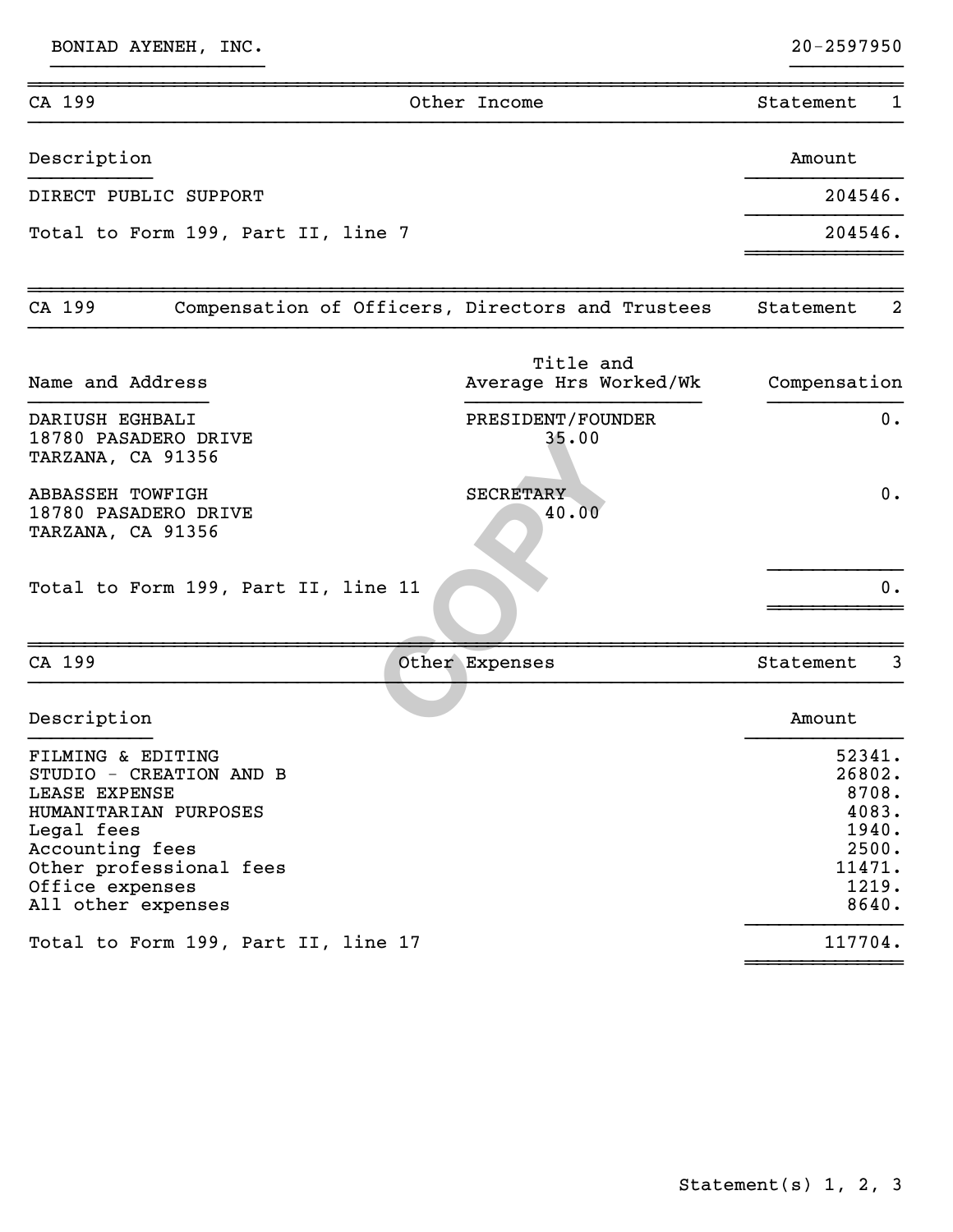BONIAD AYENEH, INC. 20-2597950

| CA 199                                  | Other Assets                                                           | Statement<br>4           |
|-----------------------------------------|------------------------------------------------------------------------|--------------------------|
| Description                             |                                                                        | Beg. of Year End of Year |
| DUE FROM WELLS FARGO                    |                                                                        | 2737.<br>2737.           |
| Total to Form 199, Schedule L, line 12  |                                                                        | 2737.<br>2737.           |
| CA 199                                  | Deductions in this Return Not Charged<br>Against Book Income this Year | 5<br>Statement           |
| Description                             |                                                                        | Amount                   |
| Depreciation                            |                                                                        | 1248.                    |
| Total to Form 199, Schedule M-1, line 8 |                                                                        | 1248.                    |
| CA 199                                  | Fund Balances                                                          | Statement<br>6           |
| Description                             |                                                                        | Beg. of Year End of Year |
| Unrestricted Assets                     | 90089.                                                                 | 175670.                  |
| Total to Form 199, Schedule L, line 21  | 90089.                                                                 | 175670.                  |
|                                         |                                                                        |                          |

}}}}}}}}}}}}}}}}}}} }}}}}}}}}}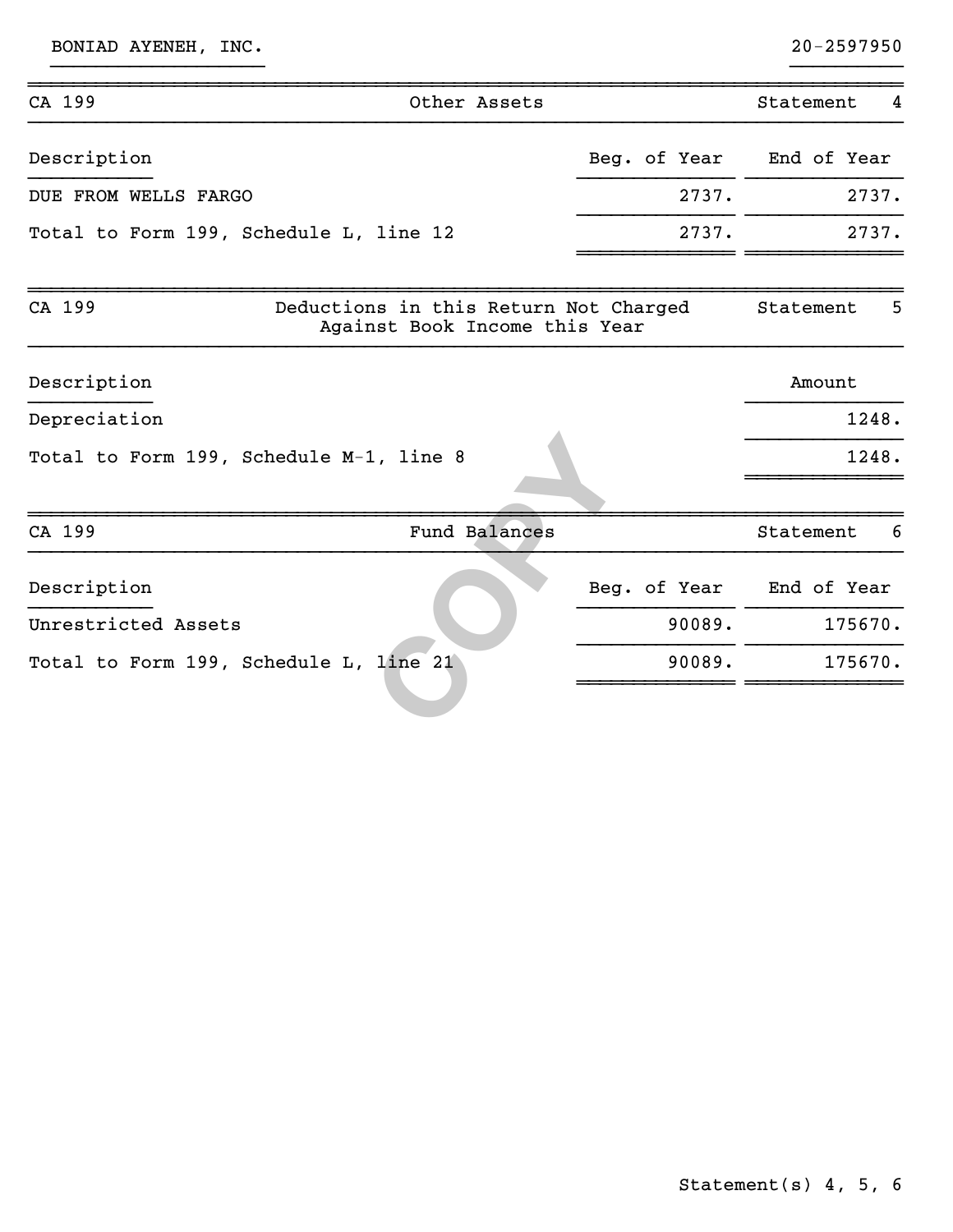| <b>TAXABLE YEAR</b>                                                                                                                                                                                                                                                                    | <b>Corporation Depreciation<br/>and Amortization</b> |                                      |             |                               |                                                              |                |                                              |    |                                | CALIFORNIA FORM                      |                            |
|----------------------------------------------------------------------------------------------------------------------------------------------------------------------------------------------------------------------------------------------------------------------------------------|------------------------------------------------------|--------------------------------------|-------------|-------------------------------|--------------------------------------------------------------|----------------|----------------------------------------------|----|--------------------------------|--------------------------------------|----------------------------|
| 2017                                                                                                                                                                                                                                                                                   |                                                      |                                      |             |                               |                                                              |                |                                              |    |                                | 3885                                 |                            |
| Attach to Form 100 or Form 100W.                                                                                                                                                                                                                                                       |                                                      |                                      |             | <b>FORM 199</b>               |                                                              |                |                                              |    | FEIN                           | $20 - 2597950$                       |                            |
| Corporation name                                                                                                                                                                                                                                                                       |                                                      |                                      |             |                               |                                                              |                |                                              |    |                                | California corporation number        |                            |
| BONIAD AYENEH, INC.                                                                                                                                                                                                                                                                    |                                                      |                                      |             |                               |                                                              |                |                                              |    |                                | 2726802                              |                            |
| Part   Election To Expense Certain Property Under IRC Section 179                                                                                                                                                                                                                      |                                                      |                                      |             |                               |                                                              |                |                                              |    |                                |                                      |                            |
|                                                                                                                                                                                                                                                                                        |                                                      |                                      |             |                               |                                                              |                |                                              |    | 1                              |                                      | \$25,000                   |
| 2 Total cost of IRC Section 179 property placed in service                                                                                                                                                                                                                             |                                                      |                                      |             |                               |                                                              |                |                                              |    | $\overline{2}$                 |                                      |                            |
|                                                                                                                                                                                                                                                                                        |                                                      |                                      |             |                               |                                                              |                |                                              |    | 3                              |                                      | \$200,000                  |
| 4 Reduction in limitation. Subtract line 3 from line 2. If zero or less, enter -0- [11] manumeral manumeral manumeral manumeral and a flexion in limitation.                                                                                                                           |                                                      |                                      |             |                               |                                                              |                |                                              |    | 4                              |                                      |                            |
|                                                                                                                                                                                                                                                                                        |                                                      |                                      |             |                               |                                                              |                |                                              |    | 5                              |                                      |                            |
|                                                                                                                                                                                                                                                                                        | (a) Description of property                          |                                      |             |                               | (b) Cost (business use only)                                 |                | (c) Elected cost                             |    |                                |                                      |                            |
| 6                                                                                                                                                                                                                                                                                      |                                                      |                                      |             |                               |                                                              |                |                                              |    |                                |                                      |                            |
|                                                                                                                                                                                                                                                                                        |                                                      |                                      |             |                               |                                                              | $\overline{7}$ |                                              |    |                                |                                      |                            |
| 7 Listed property (elected IRC Section 179 cost)                                                                                                                                                                                                                                       |                                                      |                                      |             |                               |                                                              |                |                                              |    | 8                              |                                      |                            |
|                                                                                                                                                                                                                                                                                        |                                                      |                                      |             |                               |                                                              |                |                                              |    | 9                              |                                      |                            |
| 10 Carryover of disallowed deduction from prior taxable years [11] match match match match of disallowed deduction from prior taxable years [11] match match match match match of the care of the control of the care of the c                                                         |                                                      |                                      |             |                               |                                                              |                |                                              |    | 10                             |                                      |                            |
|                                                                                                                                                                                                                                                                                        |                                                      |                                      |             |                               |                                                              |                |                                              |    | 11                             |                                      |                            |
|                                                                                                                                                                                                                                                                                        |                                                      |                                      |             |                               |                                                              |                |                                              |    | 12                             |                                      |                            |
|                                                                                                                                                                                                                                                                                        |                                                      |                                      |             |                               |                                                              | 13             |                                              |    |                                |                                      |                            |
| Part II Depreciation and Election of Additional First Year Depreciation Deduction Under R&TC Section 24356                                                                                                                                                                             |                                                      |                                      |             |                               |                                                              |                |                                              |    |                                |                                      |                            |
| (a)<br>Description property                                                                                                                                                                                                                                                            | (b)                                                  |                                      | (c)         | (d)                           |                                                              | (e)            | (f)                                          |    |                                | (g)                                  | (h)                        |
|                                                                                                                                                                                                                                                                                        | Date acquired                                        |                                      | Cost or     | Depreciation allowed or       |                                                              | Depreciation   | Life or                                      |    |                                | Depreciation                         | Additional                 |
|                                                                                                                                                                                                                                                                                        | (mm/dd/yyyy)                                         |                                      | other basis | allowable in earlier years    |                                                              | Method         | rate                                         |    |                                | for this year                        | first year<br>depreciation |
| 14                                                                                                                                                                                                                                                                                     |                                                      |                                      |             |                               |                                                              |                |                                              |    |                                |                                      |                            |
|                                                                                                                                                                                                                                                                                        |                                                      |                                      |             |                               |                                                              |                |                                              |    |                                |                                      |                            |
|                                                                                                                                                                                                                                                                                        |                                                      |                                      |             |                               |                                                              |                |                                              |    |                                |                                      |                            |
|                                                                                                                                                                                                                                                                                        |                                                      |                                      |             |                               |                                                              |                |                                              |    |                                |                                      |                            |
|                                                                                                                                                                                                                                                                                        |                                                      |                                      |             |                               |                                                              |                |                                              |    |                                |                                      |                            |
|                                                                                                                                                                                                                                                                                        |                                                      |                                      |             |                               |                                                              |                |                                              |    |                                |                                      |                            |
| <b>SEE STATEMENT</b>                                                                                                                                                                                                                                                                   | 7                                                    |                                      | 38219.      |                               | 31818.                                                       |                |                                              |    |                                |                                      |                            |
| 15 Add the amounts in column (g) and column (h). The total of column (h) may not exceed \$2,000.                                                                                                                                                                                       |                                                      |                                      |             |                               |                                                              |                |                                              |    |                                | 2509.                                |                            |
| See instructions for line 14, column (h)                                                                                                                                                                                                                                               |                                                      |                                      |             |                               |                                                              |                |                                              | 15 |                                |                                      |                            |
| Part III Summary<br>16 Total: If the corporation is electing:                                                                                                                                                                                                                          |                                                      |                                      |             |                               |                                                              |                |                                              |    |                                |                                      |                            |
| IRC Section 179 expense, add the amount on line 12 and line 15, column (g); or<br>Additional first year depreciation under R&TC Section 24356, add the amounts on line 15, columns (g) and (h), or<br>Depreciation (if no election is made), enter the amount from line 15, column (g) |                                                      |                                      |             |                               |                                                              |                |                                              |    | 16                             |                                      | 2509.                      |
| 17 Total depreciation claimed for federal purposes from federal Form 4562, line 22 [11] [12] Total depreciation claimed for federal purposes from federal Form 4562, line 22 [11] [12] Total depreciation claims                                                                       |                                                      |                                      |             |                               |                                                              |                |                                              |    | 17                             |                                      | 1261.                      |
| 18 Depreciation adjustment. If line 17 is greater than line 16, enter the difference here and on Form 100 or Form 100W, Side 1, line 6.                                                                                                                                                |                                                      |                                      |             |                               |                                                              |                |                                              |    |                                |                                      |                            |
| If line 17 is less than line 16, enter the difference here and on Form 100 or Form 100W, Side 2, line 12. (If California depreciation                                                                                                                                                  |                                                      |                                      |             |                               |                                                              |                |                                              |    |                                |                                      |                            |
| amounts are used to determine net income before state adjustments on Form 100 or Form 100W, no adjustment is necessary.)                                                                                                                                                               |                                                      |                                      |             |                               |                                                              |                |                                              |    | 18                             |                                      | 1248.                      |
| Part IV Amortization                                                                                                                                                                                                                                                                   |                                                      |                                      |             |                               |                                                              |                |                                              |    |                                |                                      |                            |
| (a)<br>Description of property                                                                                                                                                                                                                                                         |                                                      | (b)<br>Date acquired<br>(mm/dd/yyyy) |             | (c)<br>Cost or<br>other basis | (d)<br>Amortization allowed or<br>allowable in earlier vears |                | (e)<br>R&TC<br>section<br>(see instructions) |    | (f)<br>Period or<br>percentage | (g)<br>Amortization<br>for this year |                            |
| 19                                                                                                                                                                                                                                                                                     |                                                      |                                      |             |                               |                                                              |                |                                              |    |                                |                                      |                            |
|                                                                                                                                                                                                                                                                                        |                                                      |                                      |             |                               |                                                              |                |                                              |    |                                |                                      |                            |
|                                                                                                                                                                                                                                                                                        |                                                      |                                      |             |                               |                                                              |                |                                              |    |                                |                                      |                            |
|                                                                                                                                                                                                                                                                                        |                                                      |                                      |             |                               |                                                              |                |                                              |    |                                |                                      |                            |
|                                                                                                                                                                                                                                                                                        |                                                      |                                      |             |                               |                                                              |                |                                              |    |                                |                                      |                            |
|                                                                                                                                                                                                                                                                                        |                                                      |                                      |             |                               |                                                              |                |                                              |    |                                |                                      |                            |
|                                                                                                                                                                                                                                                                                        |                                                      |                                      |             |                               |                                                              |                |                                              |    |                                |                                      |                            |
| 20 Total. Add the amounts in column (g)                                                                                                                                                                                                                                                |                                                      |                                      |             |                               |                                                              |                |                                              |    | 20                             |                                      |                            |
| 21 Total amortization claimed for federal purposes from federal Form 4562, line 44 [11] [11] Total amortization claimed for federal purposes from federal Form 4562, line 44 [11] [11] Total amortization control and the stat                                                         |                                                      |                                      |             |                               |                                                              |                |                                              |    | 21                             |                                      |                            |
| 22 Amortization adjustment. If line 21 is greater than line 20, enter the difference here and on Form 100 or Form 100W,                                                                                                                                                                |                                                      |                                      |             |                               |                                                              |                |                                              |    | 22                             |                                      |                            |

199 7621174

Г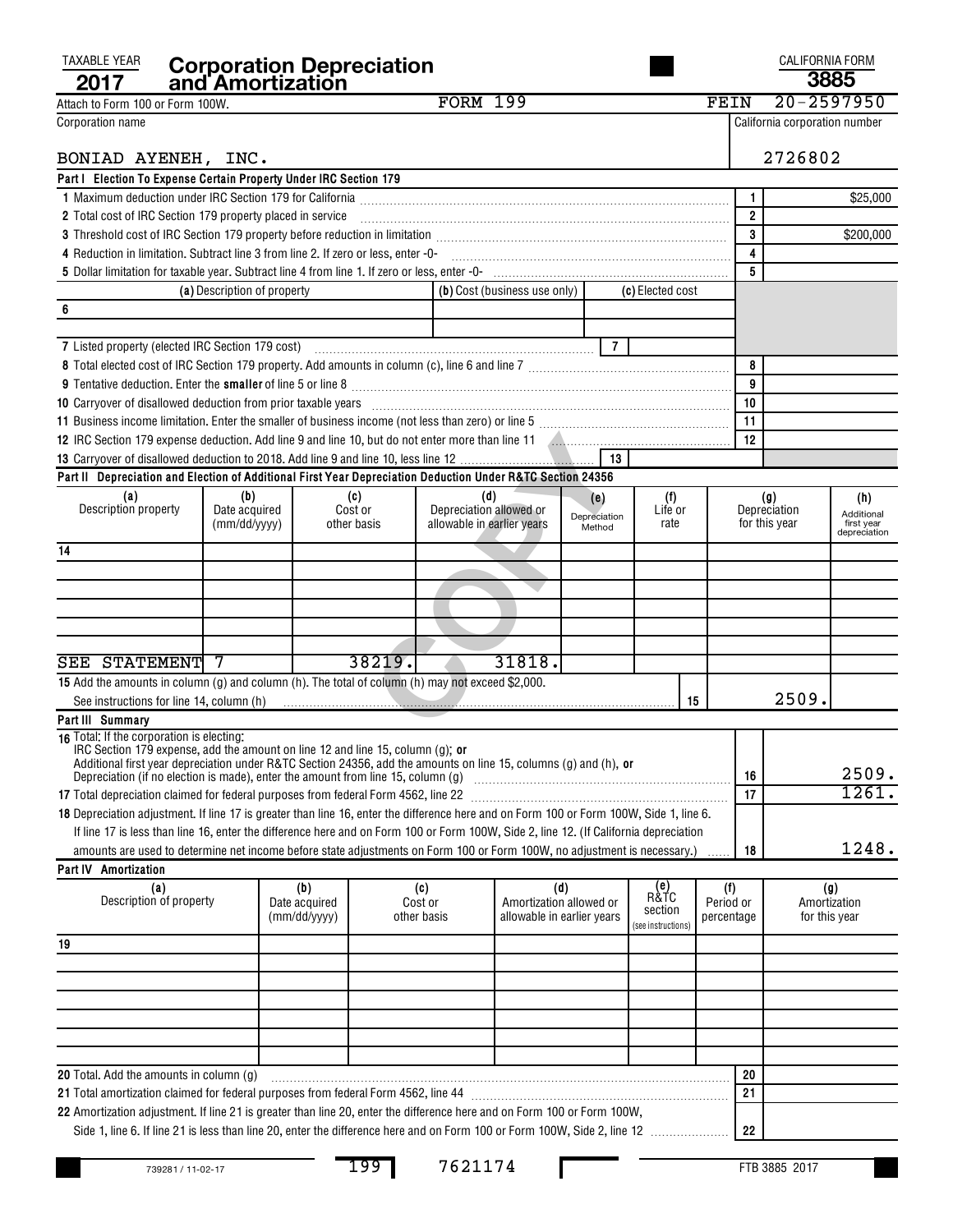| CA 3885    |                        |                    |                         | Depreciation  |             |      | Statement         | 7     |
|------------|------------------------|--------------------|-------------------------|---------------|-------------|------|-------------------|-------|
| Asset No./ | Description            | Date in<br>Service | Cost or<br><b>Basis</b> | Prior<br>Depr | Method Life |      | Depre-<br>ciation | Bonus |
|            | 1 COMPUTER             | 08/20/07           | 2162.                   |               | 2162. 200DB | 5.00 | 0.                |       |
|            | 2 COMPUTER             |                    |                         |               |             |      |                   |       |
|            | 3 EQUIPMENT            | 02/12/08           | 7262.                   |               | 6858. 200DB | 5.00 | 0.                |       |
| 4          | COMPUTER               | 12/02/09           | 5270.                   |               | 6099. 200DB | 5.00 | 0.                |       |
| 5          | COMPUTER               | 05/03/10           | 1000.                   |               | 910. 200DB  | 5.00 | 0.                |       |
| 6          | <b>COMPUTER</b>        | 05/11/10           | 3410.                   |               | 3104. 200DB | 5.00 | 0.                |       |
| 7          | <b>COMPUTER</b>        | 05/06/11           | 2000.                   | 1820.         | 200DB       | 5.00 | 0.                |       |
| 8          | EQUIPMENT              | 05/24/12           | 1245.                   | 1181.         | 200DB       | 5.00 | 11.               |       |
| 9          | COMPUTER               | 06/11/12           | 689.                    |               | 653. 200DB  | 5.00 | 6.                |       |
|            | 10 OFFICE FURNITURE    | 05/31/13           | 1909.                   | 1580.         | 200DB       | 5.00 | 220.              |       |
|            | 11 OFFICE FURNITURE    | 09/19/13           | 772.                    | 530.          | 200DB       | 7.00 | 69.               |       |
|            | 12 OFFICE EQUIPMENT    | 10/04/13           | 772.                    | 530.          | 200DB       | 7.00 | 69.               |       |
|            | 13 OFFICE EQUIPMENT    | 01/16/14           | 360.                    | 256.          | 200DB       | 5.00 | 41.               |       |
|            |                        | 01/17/14           | 213.                    |               | 152. 200DB  | 5.00 | 25.               |       |
|            | 14 OFFICE EQUIPMENT    | 01/21/14           | 2837.                   |               | 2020. 200DB | 5.00 | 327.              |       |
|            | 15 OFFICE EQUIPMENT    | 01/21/14           | 169.                    |               | 120. 200DB  | 5.00 | 19.               |       |
|            | 16 OFFICE EQUIPMENT    | 09/22/14           | 824.                    |               | 587. 200DB  | 5.00 | 95.               |       |
|            | 17 CREDIT CARD MACHINE | 10/02/14           | 287.                    |               | 204. 200DB  | 5.00 | 33.               |       |
|            | 18 COMPUTER            | 10/26/15           | 4275.                   |               | 1839. 200DB | 5.00 | 975.              |       |
|            | 19 COMPUTER            | 12/17/15           | 2344.                   |               | 1008. 200DB | 5.00 | 534.              |       |
|            | 20 OFFICE EQUIPMENT    | 08/23/15           | 419.                    |               | 205. 200DB  | 5.00 | 85.               |       |
|            | Total to Form 3885     |                    | 38219.                  | 31818.        |             |      | 2509.             |       |
|            |                        |                    |                         |               |             |      |                   |       |

~~~~~~~~~~~~~~~~~~~~~~~~~~~~~~~~~~~~~~~~~~~~~~~~~~~~~~~~~~~~~~~~~~~~~~~~~~~~~~

}}}}}}}}}}}}}}}}}}} }}}}}}}}}}

## BONIAD AYENEH, INC. 20-2597950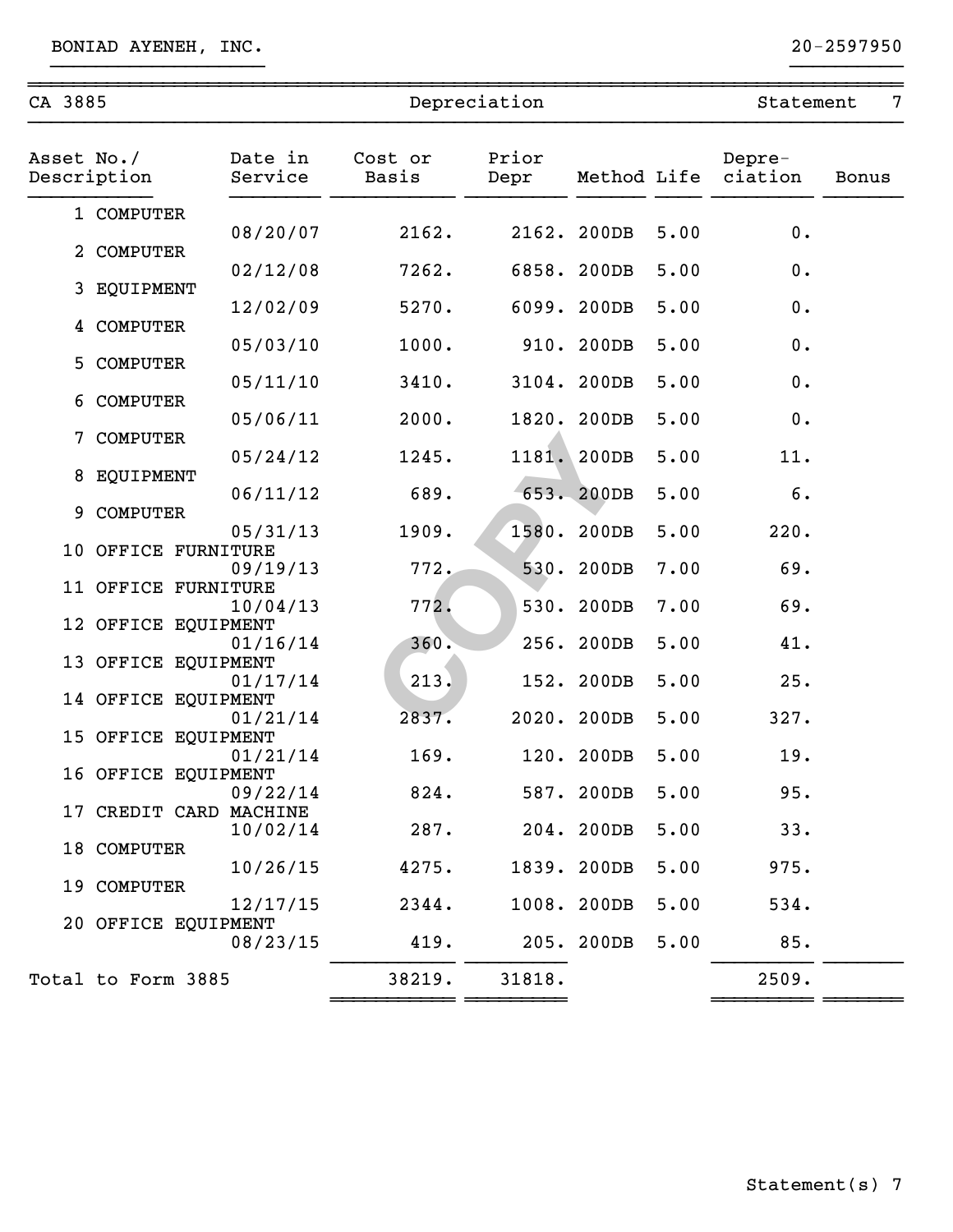# **Voucher at bottom of page.**

|                            | DO NOT MAIL A PAPER COPY OF THE CORPORATE OR EXEMPT ORGANIZATION TAX RETURN<br>WITH THE PAYMENT VOUCHER.                                                                                                                                                                                                                                                                                                                                                                                                                                                                                                                                                                                                                                                              |  |  |  |  |  |  |  |  |  |
|----------------------------|-----------------------------------------------------------------------------------------------------------------------------------------------------------------------------------------------------------------------------------------------------------------------------------------------------------------------------------------------------------------------------------------------------------------------------------------------------------------------------------------------------------------------------------------------------------------------------------------------------------------------------------------------------------------------------------------------------------------------------------------------------------------------|--|--|--|--|--|--|--|--|--|
|                            |                                                                                                                                                                                                                                                                                                                                                                                                                                                                                                                                                                                                                                                                                                                                                                       |  |  |  |  |  |  |  |  |  |
| <b>WHERE TO FILE:</b>      | Using black or blue ink, make check or money order payable to the                                                                                                                                                                                                                                                                                                                                                                                                                                                                                                                                                                                                                                                                                                     |  |  |  |  |  |  |  |  |  |
|                            | "Franchise Tax Board." Write the corporation number or FEIN and                                                                                                                                                                                                                                                                                                                                                                                                                                                                                                                                                                                                                                                                                                       |  |  |  |  |  |  |  |  |  |
|                            | "2017 FTB 3586" on the check or money order. Detach voucher                                                                                                                                                                                                                                                                                                                                                                                                                                                                                                                                                                                                                                                                                                           |  |  |  |  |  |  |  |  |  |
|                            | below. Enclose, but do not staple, payment with voucher and                                                                                                                                                                                                                                                                                                                                                                                                                                                                                                                                                                                                                                                                                                           |  |  |  |  |  |  |  |  |  |
|                            | mail to:                                                                                                                                                                                                                                                                                                                                                                                                                                                                                                                                                                                                                                                                                                                                                              |  |  |  |  |  |  |  |  |  |
| <b>FRANCHISE TAX BOARD</b> |                                                                                                                                                                                                                                                                                                                                                                                                                                                                                                                                                                                                                                                                                                                                                                       |  |  |  |  |  |  |  |  |  |
| <b>PO BOX 942857</b>       |                                                                                                                                                                                                                                                                                                                                                                                                                                                                                                                                                                                                                                                                                                                                                                       |  |  |  |  |  |  |  |  |  |
|                            |                                                                                                                                                                                                                                                                                                                                                                                                                                                                                                                                                                                                                                                                                                                                                                       |  |  |  |  |  |  |  |  |  |
|                            |                                                                                                                                                                                                                                                                                                                                                                                                                                                                                                                                                                                                                                                                                                                                                                       |  |  |  |  |  |  |  |  |  |
|                            |                                                                                                                                                                                                                                                                                                                                                                                                                                                                                                                                                                                                                                                                                                                                                                       |  |  |  |  |  |  |  |  |  |
| <b>WHEN TO FILE:</b>       | Corporations - File and Pay by the 15th day of the 4th month following<br>the close of the taxable year.                                                                                                                                                                                                                                                                                                                                                                                                                                                                                                                                                                                                                                                              |  |  |  |  |  |  |  |  |  |
|                            | S corporations - File and Pay by the 15th day of the 3rd month following<br>the close of the taxable year.                                                                                                                                                                                                                                                                                                                                                                                                                                                                                                                                                                                                                                                            |  |  |  |  |  |  |  |  |  |
|                            | Exempt organizations - File and Pay by the 15th day of the 5th month<br>following the close of the taxable year.                                                                                                                                                                                                                                                                                                                                                                                                                                                                                                                                                                                                                                                      |  |  |  |  |  |  |  |  |  |
|                            |                                                                                                                                                                                                                                                                                                                                                                                                                                                                                                                                                                                                                                                                                                                                                                       |  |  |  |  |  |  |  |  |  |
|                            |                                                                                                                                                                                                                                                                                                                                                                                                                                                                                                                                                                                                                                                                                                                                                                       |  |  |  |  |  |  |  |  |  |
|                            |                                                                                                                                                                                                                                                                                                                                                                                                                                                                                                                                                                                                                                                                                                                                                                       |  |  |  |  |  |  |  |  |  |
|                            |                                                                                                                                                                                                                                                                                                                                                                                                                                                                                                                                                                                                                                                                                                                                                                       |  |  |  |  |  |  |  |  |  |
|                            |                                                                                                                                                                                                                                                                                                                                                                                                                                                                                                                                                                                                                                                                                                                                                                       |  |  |  |  |  |  |  |  |  |
|                            |                                                                                                                                                                                                                                                                                                                                                                                                                                                                                                                                                                                                                                                                                                                                                                       |  |  |  |  |  |  |  |  |  |
|                            |                                                                                                                                                                                                                                                                                                                                                                                                                                                                                                                                                                                                                                                                                                                                                                       |  |  |  |  |  |  |  |  |  |
|                            |                                                                                                                                                                                                                                                                                                                                                                                                                                                                                                                                                                                                                                                                                                                                                                       |  |  |  |  |  |  |  |  |  |
|                            | If the amount of payment is zero, do not mail this voucher.<br><b>SACRAMENTO CA 94257-0531</b><br>Make all checks or money orders payable in U.S. dollars and drawn against a U.S. financial institution.<br>When the due date falls on a weekend or holiday, the deadline to file and pay without penalty<br>is extended to the next business day.<br>Due to the federal Emancipation Day holiday on April 16, 2018, tax returns filed and payments<br>mailed or submitted on April 17, 2018, will be considered timely.<br><b>ONLINE SERVICES:</b><br>Corporations can make payments online using Web Pay for Businesses.<br>Corporations can make an immediate payment or schedule payments up<br>to a year in advance. Go to ftb.ca.gov/pay for more information. |  |  |  |  |  |  |  |  |  |

739035 11-29-17

**CAUTION:** You may be required to pay electronically, see instructions. \_\_\_ DETACH HERE \_ \_ \_ \_ \_ \_ \_ \_ \_ \_ \_ \_ F NO PAYMENT IS DUE, DO NOT MAIL THIS VOUCHER \_ \_ \_ \_ \_ \_ \_ \_ \_ \_ \_ \_ \_ \_ DETACH HERE \_ \_ \_ TAXABLE YEAR **Payment Voucher for Corporations and Exempt Exampt CALIFORNIA FORM** FTB 3586 2017 **2017 Organizations e-filed Returns 3586 (e-file)** 022 6181176 0000000 BONI 20-2597950 2726802 17 FORM 3 TYB 01-01-2017 TYE 12-31-2017 BONIAD AYENEH INC PO BOX 16490 ENCINO CA 91416-6490 (818) 435-2240 Amount of Payment 10.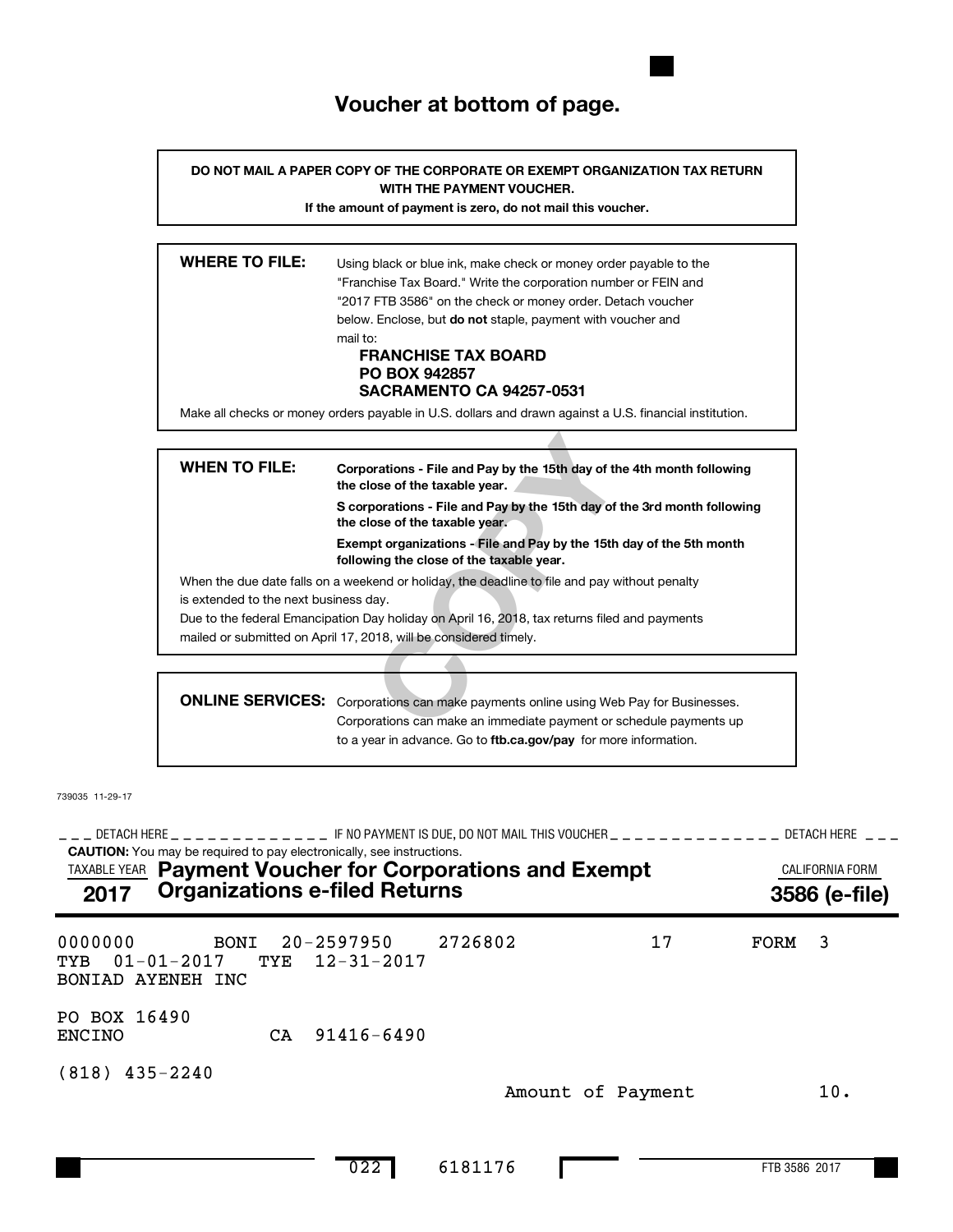| <b>TAXABLE YEAR</b><br>2017                                                                                                                                                                                                                                                                                                                                                                                                                                                                                                                                                                                                                                                                                                                                                                                                                                                                                                                                                                                                                                                                                                                                                                                                                                                                                                                                                                                                                          |                                            | <b>Exempt Organizations</b>                              |                   | California e-file Return Authorization for                                                                                                                                                                                                                                                                                                                                                                                                                                                                                                                                                                                                                                                                                                                                                                                                                                                                                                                                                                                                                                                                                                                                         |       |      |                                   |                               |                               |             |                      | <b>FORM</b><br>8453-EO         |
|------------------------------------------------------------------------------------------------------------------------------------------------------------------------------------------------------------------------------------------------------------------------------------------------------------------------------------------------------------------------------------------------------------------------------------------------------------------------------------------------------------------------------------------------------------------------------------------------------------------------------------------------------------------------------------------------------------------------------------------------------------------------------------------------------------------------------------------------------------------------------------------------------------------------------------------------------------------------------------------------------------------------------------------------------------------------------------------------------------------------------------------------------------------------------------------------------------------------------------------------------------------------------------------------------------------------------------------------------------------------------------------------------------------------------------------------------|--------------------------------------------|----------------------------------------------------------|-------------------|------------------------------------------------------------------------------------------------------------------------------------------------------------------------------------------------------------------------------------------------------------------------------------------------------------------------------------------------------------------------------------------------------------------------------------------------------------------------------------------------------------------------------------------------------------------------------------------------------------------------------------------------------------------------------------------------------------------------------------------------------------------------------------------------------------------------------------------------------------------------------------------------------------------------------------------------------------------------------------------------------------------------------------------------------------------------------------------------------------------------------------------------------------------------------------|-------|------|-----------------------------------|-------------------------------|-------------------------------|-------------|----------------------|--------------------------------|
|                                                                                                                                                                                                                                                                                                                                                                                                                                                                                                                                                                                                                                                                                                                                                                                                                                                                                                                                                                                                                                                                                                                                                                                                                                                                                                                                                                                                                                                      | <b>Exempt Organization name</b>            |                                                          |                   |                                                                                                                                                                                                                                                                                                                                                                                                                                                                                                                                                                                                                                                                                                                                                                                                                                                                                                                                                                                                                                                                                                                                                                                    |       |      |                                   |                               |                               |             | Identifying number   |                                |
|                                                                                                                                                                                                                                                                                                                                                                                                                                                                                                                                                                                                                                                                                                                                                                                                                                                                                                                                                                                                                                                                                                                                                                                                                                                                                                                                                                                                                                                      | BONIAD AYENEH, INC.                        |                                                          |                   |                                                                                                                                                                                                                                                                                                                                                                                                                                                                                                                                                                                                                                                                                                                                                                                                                                                                                                                                                                                                                                                                                                                                                                                    |       |      |                                   |                               |                               |             | $20 - 2597950$       |                                |
| Part I                                                                                                                                                                                                                                                                                                                                                                                                                                                                                                                                                                                                                                                                                                                                                                                                                                                                                                                                                                                                                                                                                                                                                                                                                                                                                                                                                                                                                                               |                                            | Electronic Return Information (whole dollars only)       |                   |                                                                                                                                                                                                                                                                                                                                                                                                                                                                                                                                                                                                                                                                                                                                                                                                                                                                                                                                                                                                                                                                                                                                                                                    |       |      |                                   |                               |                               |             |                      | 204546.00                      |
| 1                                                                                                                                                                                                                                                                                                                                                                                                                                                                                                                                                                                                                                                                                                                                                                                                                                                                                                                                                                                                                                                                                                                                                                                                                                                                                                                                                                                                                                                    |                                            |                                                          |                   |                                                                                                                                                                                                                                                                                                                                                                                                                                                                                                                                                                                                                                                                                                                                                                                                                                                                                                                                                                                                                                                                                                                                                                                    |       |      |                                   |                               |                               |             |                      | 204546.00                      |
| 2<br>3                                                                                                                                                                                                                                                                                                                                                                                                                                                                                                                                                                                                                                                                                                                                                                                                                                                                                                                                                                                                                                                                                                                                                                                                                                                                                                                                                                                                                                               |                                            | Total gross income (Form 199, line 8)                    |                   |                                                                                                                                                                                                                                                                                                                                                                                                                                                                                                                                                                                                                                                                                                                                                                                                                                                                                                                                                                                                                                                                                                                                                                                    |       |      |                                   |                               |                               |             |                      | 120213.00                      |
|                                                                                                                                                                                                                                                                                                                                                                                                                                                                                                                                                                                                                                                                                                                                                                                                                                                                                                                                                                                                                                                                                                                                                                                                                                                                                                                                                                                                                                                      |                                            |                                                          |                   |                                                                                                                                                                                                                                                                                                                                                                                                                                                                                                                                                                                                                                                                                                                                                                                                                                                                                                                                                                                                                                                                                                                                                                                    |       |      |                                   |                               |                               |             |                      |                                |
| Part II                                                                                                                                                                                                                                                                                                                                                                                                                                                                                                                                                                                                                                                                                                                                                                                                                                                                                                                                                                                                                                                                                                                                                                                                                                                                                                                                                                                                                                              |                                            | Settle Your Account Electronically for Taxable Year 2017 |                   |                                                                                                                                                                                                                                                                                                                                                                                                                                                                                                                                                                                                                                                                                                                                                                                                                                                                                                                                                                                                                                                                                                                                                                                    |       |      |                                   |                               |                               |             |                      |                                |
| 4                                                                                                                                                                                                                                                                                                                                                                                                                                                                                                                                                                                                                                                                                                                                                                                                                                                                                                                                                                                                                                                                                                                                                                                                                                                                                                                                                                                                                                                    | Electronic funds withdrawal                |                                                          | 4a Amount         |                                                                                                                                                                                                                                                                                                                                                                                                                                                                                                                                                                                                                                                                                                                                                                                                                                                                                                                                                                                                                                                                                                                                                                                    |       |      | 4b Withdrawal date (mm/dd/yyyy)   |                               |                               |             |                      |                                |
| Part III                                                                                                                                                                                                                                                                                                                                                                                                                                                                                                                                                                                                                                                                                                                                                                                                                                                                                                                                                                                                                                                                                                                                                                                                                                                                                                                                                                                                                                             |                                            |                                                          |                   | Banking Information (Have you verified the exempt organization's banking information?)                                                                                                                                                                                                                                                                                                                                                                                                                                                                                                                                                                                                                                                                                                                                                                                                                                                                                                                                                                                                                                                                                             |       |      |                                   |                               |                               |             |                      |                                |
|                                                                                                                                                                                                                                                                                                                                                                                                                                                                                                                                                                                                                                                                                                                                                                                                                                                                                                                                                                                                                                                                                                                                                                                                                                                                                                                                                                                                                                                      | 5 Routing number                           |                                                          |                   |                                                                                                                                                                                                                                                                                                                                                                                                                                                                                                                                                                                                                                                                                                                                                                                                                                                                                                                                                                                                                                                                                                                                                                                    |       |      |                                   |                               |                               |             |                      |                                |
|                                                                                                                                                                                                                                                                                                                                                                                                                                                                                                                                                                                                                                                                                                                                                                                                                                                                                                                                                                                                                                                                                                                                                                                                                                                                                                                                                                                                                                                      | 6 Account number                           |                                                          |                   |                                                                                                                                                                                                                                                                                                                                                                                                                                                                                                                                                                                                                                                                                                                                                                                                                                                                                                                                                                                                                                                                                                                                                                                    |       |      | 7 Type of account:                |                               | Checking                      |             | Savings              |                                |
|                                                                                                                                                                                                                                                                                                                                                                                                                                                                                                                                                                                                                                                                                                                                                                                                                                                                                                                                                                                                                                                                                                                                                                                                                                                                                                                                                                                                                                                      | Part IV Declaration of Officer             |                                                          |                   |                                                                                                                                                                                                                                                                                                                                                                                                                                                                                                                                                                                                                                                                                                                                                                                                                                                                                                                                                                                                                                                                                                                                                                                    |       |      |                                   |                               |                               |             |                      |                                |
| on line 4a.                                                                                                                                                                                                                                                                                                                                                                                                                                                                                                                                                                                                                                                                                                                                                                                                                                                                                                                                                                                                                                                                                                                                                                                                                                                                                                                                                                                                                                          |                                            |                                                          |                   | I authorize the exempt organization's account to be settled as designated in Part II. If I check Part II, Box 4, I authorize an electronic funds withdrawal for the amount listed                                                                                                                                                                                                                                                                                                                                                                                                                                                                                                                                                                                                                                                                                                                                                                                                                                                                                                                                                                                                  |       |      |                                   |                               |                               |             |                      |                                |
|                                                                                                                                                                                                                                                                                                                                                                                                                                                                                                                                                                                                                                                                                                                                                                                                                                                                                                                                                                                                                                                                                                                                                                                                                                                                                                                                                                                                                                                      |                                            |                                                          |                   | Under penalties of perjury, I declare that I am an officer of the above exempt organization and that the information I provided to my electronic return originator (ERO),<br>transmitter, or intermediate service provider and the amounts in Part I above agree with the amounts on the corresponding lines of the exempt organization's 2017<br>California electronic return. To the best of my knowledge and belief, the exempt organization's return is true, correct, and complete. If the exempt organization is filing<br>a balance due return, I understand that if the Franchise Tax Board (FTB) does not receive full and timely payment of the exempt organization's fee liability, the exempt<br>organization will remain liable for the fee liability and all applicable interest and penalties. I authorize the exempt organization return and accompanying schedules and<br>statements be transmitted to the FTB by the ERO, transmitter, or intermediate service provider. If the processing of the exempt organization's return or refund is<br>delayed, I authorize the FTB to disclose to the ERO or intermediate service provider the reason(s) for the delay. |       |      |                                   |                               |                               |             |                      |                                |
|                                                                                                                                                                                                                                                                                                                                                                                                                                                                                                                                                                                                                                                                                                                                                                                                                                                                                                                                                                                                                                                                                                                                                                                                                                                                                                                                                                                                                                                      |                                            |                                                          |                   |                                                                                                                                                                                                                                                                                                                                                                                                                                                                                                                                                                                                                                                                                                                                                                                                                                                                                                                                                                                                                                                                                                                                                                                    |       |      |                                   |                               |                               |             |                      |                                |
|                                                                                                                                                                                                                                                                                                                                                                                                                                                                                                                                                                                                                                                                                                                                                                                                                                                                                                                                                                                                                                                                                                                                                                                                                                                                                                                                                                                                                                                      |                                            |                                                          |                   |                                                                                                                                                                                                                                                                                                                                                                                                                                                                                                                                                                                                                                                                                                                                                                                                                                                                                                                                                                                                                                                                                                                                                                                    |       |      | PRESIDENT/ FOUNDER                |                               |                               |             |                      |                                |
| Sign<br>Here                                                                                                                                                                                                                                                                                                                                                                                                                                                                                                                                                                                                                                                                                                                                                                                                                                                                                                                                                                                                                                                                                                                                                                                                                                                                                                                                                                                                                                         | Signature of officer                       |                                                          |                   | Date                                                                                                                                                                                                                                                                                                                                                                                                                                                                                                                                                                                                                                                                                                                                                                                                                                                                                                                                                                                                                                                                                                                                                                               | Title |      |                                   |                               |                               |             |                      |                                |
|                                                                                                                                                                                                                                                                                                                                                                                                                                                                                                                                                                                                                                                                                                                                                                                                                                                                                                                                                                                                                                                                                                                                                                                                                                                                                                                                                                                                                                                      |                                            |                                                          |                   |                                                                                                                                                                                                                                                                                                                                                                                                                                                                                                                                                                                                                                                                                                                                                                                                                                                                                                                                                                                                                                                                                                                                                                                    |       |      |                                   |                               |                               |             |                      |                                |
| Part V                                                                                                                                                                                                                                                                                                                                                                                                                                                                                                                                                                                                                                                                                                                                                                                                                                                                                                                                                                                                                                                                                                                                                                                                                                                                                                                                                                                                                                               |                                            |                                                          |                   |                                                                                                                                                                                                                                                                                                                                                                                                                                                                                                                                                                                                                                                                                                                                                                                                                                                                                                                                                                                                                                                                                                                                                                                    |       |      |                                   |                               |                               |             |                      |                                |
| Declaration of Electronic Return Originator (ERO) and Paid Preparer.<br>I declare that I have reviewed the above exempt organization's return and that the entries on form FTB 8453-EO are complete and correct to the best of my knowledge. (If I<br>am only an intermediate service provider, I understand that I am not responsible for reviewing the exempt organization's return. I declare, however, that form FTB 8453-EO<br>accurately reflects the data on the return.) I have obtained the organization officer's signature on form FTB 8453-EO before transmitting this return to the FTB; I have<br>provided the organization officer with a copy of all forms and information that I will file with the FTB, and I have followed all other requirements described in FTB Pub.<br>1345, 2017 e-file Handbook for Authorized e-file Providers. I will keep form FTB 8453-EO on file for four years from the due date of the return or four years from the date<br>the exempt organization return is filed, whichever is later, and I will make a copy available to the FTB upon request. If I am also the paid preparer, under penalties of perjury,<br>I declare that I have examined the above exempt organization's return and accompanying schedules and statements, and to the best of my knowledge and belief, they are<br>true, correct, and complete. I make this declaration based on all information of which I have knowledge. |                                            |                                                          |                   |                                                                                                                                                                                                                                                                                                                                                                                                                                                                                                                                                                                                                                                                                                                                                                                                                                                                                                                                                                                                                                                                                                                                                                                    |       |      |                                   |                               |                               |             |                      |                                |
| <b>ERO</b>                                                                                                                                                                                                                                                                                                                                                                                                                                                                                                                                                                                                                                                                                                                                                                                                                                                                                                                                                                                                                                                                                                                                                                                                                                                                                                                                                                                                                                           | ERO's-<br>signature                        |                                                          |                   |                                                                                                                                                                                                                                                                                                                                                                                                                                                                                                                                                                                                                                                                                                                                                                                                                                                                                                                                                                                                                                                                                                                                                                                    | Date  |      | Check if<br>also paid<br>preparer | $\overline{\texttt{x}}$       | Check<br>if self-<br>employed |             | $\boxed{\textbf{X}}$ | <b>ERO's PTIN</b><br>P00170723 |
| Must                                                                                                                                                                                                                                                                                                                                                                                                                                                                                                                                                                                                                                                                                                                                                                                                                                                                                                                                                                                                                                                                                                                                                                                                                                                                                                                                                                                                                                                 | Firm's name (or yours                      |                                                          |                   | CRISTOBAL & COMPANY,                                                                                                                                                                                                                                                                                                                                                                                                                                                                                                                                                                                                                                                                                                                                                                                                                                                                                                                                                                                                                                                                                                                                                               | CPAS  |      |                                   |                               |                               | <b>FEIN</b> |                      | 59-3800236                     |
| Sign                                                                                                                                                                                                                                                                                                                                                                                                                                                                                                                                                                                                                                                                                                                                                                                                                                                                                                                                                                                                                                                                                                                                                                                                                                                                                                                                                                                                                                                 | if self-employed)<br>and address           |                                                          | 10530 VENICE BLVD |                                                                                                                                                                                                                                                                                                                                                                                                                                                                                                                                                                                                                                                                                                                                                                                                                                                                                                                                                                                                                                                                                                                                                                                    |       |      |                                   |                               |                               |             |                      |                                |
|                                                                                                                                                                                                                                                                                                                                                                                                                                                                                                                                                                                                                                                                                                                                                                                                                                                                                                                                                                                                                                                                                                                                                                                                                                                                                                                                                                                                                                                      |                                            |                                                          | CULVER CITY, CA   |                                                                                                                                                                                                                                                                                                                                                                                                                                                                                                                                                                                                                                                                                                                                                                                                                                                                                                                                                                                                                                                                                                                                                                                    |       |      |                                   |                               |                               |             | ZIP code 90232       |                                |
|                                                                                                                                                                                                                                                                                                                                                                                                                                                                                                                                                                                                                                                                                                                                                                                                                                                                                                                                                                                                                                                                                                                                                                                                                                                                                                                                                                                                                                                      |                                            |                                                          |                   | Under penalties of perjury, I declare that I have examined the above organization's return and accompanying schedules and statements, and to the best of my knowledge<br>and belief, they are true, correct, and complete. I make this declaration based on all information of which I have knowledge.                                                                                                                                                                                                                                                                                                                                                                                                                                                                                                                                                                                                                                                                                                                                                                                                                                                                             |       |      |                                   |                               |                               |             |                      |                                |
| Paid<br>Preparer                                                                                                                                                                                                                                                                                                                                                                                                                                                                                                                                                                                                                                                                                                                                                                                                                                                                                                                                                                                                                                                                                                                                                                                                                                                                                                                                                                                                                                     | Paid<br>preparer's<br>signature            |                                                          |                   |                                                                                                                                                                                                                                                                                                                                                                                                                                                                                                                                                                                                                                                                                                                                                                                                                                                                                                                                                                                                                                                                                                                                                                                    |       | Date |                                   | Check<br>if self-<br>employed |                               |             |                      | Paid preparer's PTIN           |
| <b>Must</b>                                                                                                                                                                                                                                                                                                                                                                                                                                                                                                                                                                                                                                                                                                                                                                                                                                                                                                                                                                                                                                                                                                                                                                                                                                                                                                                                                                                                                                          | Firm's name (or yours<br>if self-employed) |                                                          |                   |                                                                                                                                                                                                                                                                                                                                                                                                                                                                                                                                                                                                                                                                                                                                                                                                                                                                                                                                                                                                                                                                                                                                                                                    |       |      |                                   |                               |                               | <b>FEIN</b> |                      |                                |
| Sign                                                                                                                                                                                                                                                                                                                                                                                                                                                                                                                                                                                                                                                                                                                                                                                                                                                                                                                                                                                                                                                                                                                                                                                                                                                                                                                                                                                                                                                 | and address                                |                                                          |                   |                                                                                                                                                                                                                                                                                                                                                                                                                                                                                                                                                                                                                                                                                                                                                                                                                                                                                                                                                                                                                                                                                                                                                                                    |       |      |                                   |                               |                               |             | ZIP code             |                                |
|                                                                                                                                                                                                                                                                                                                                                                                                                                                                                                                                                                                                                                                                                                                                                                                                                                                                                                                                                                                                                                                                                                                                                                                                                                                                                                                                                                                                                                                      |                                            |                                                          |                   |                                                                                                                                                                                                                                                                                                                                                                                                                                                                                                                                                                                                                                                                                                                                                                                                                                                                                                                                                                                                                                                                                                                                                                                    |       |      |                                   |                               |                               |             |                      |                                |
|                                                                                                                                                                                                                                                                                                                                                                                                                                                                                                                                                                                                                                                                                                                                                                                                                                                                                                                                                                                                                                                                                                                                                                                                                                                                                                                                                                                                                                                      |                                            |                                                          |                   |                                                                                                                                                                                                                                                                                                                                                                                                                                                                                                                                                                                                                                                                                                                                                                                                                                                                                                                                                                                                                                                                                                                                                                                    |       |      |                                   |                               |                               |             |                      |                                |
|                                                                                                                                                                                                                                                                                                                                                                                                                                                                                                                                                                                                                                                                                                                                                                                                                                                                                                                                                                                                                                                                                                                                                                                                                                                                                                                                                                                                                                                      |                                            | For Privacy Notice, get FTB 1131 ENG/SP.                 |                   |                                                                                                                                                                                                                                                                                                                                                                                                                                                                                                                                                                                                                                                                                                                                                                                                                                                                                                                                                                                                                                                                                                                                                                                    |       |      |                                   |                               |                               |             |                      | FTB 8453-EO 2017               |

729021 11-27-17